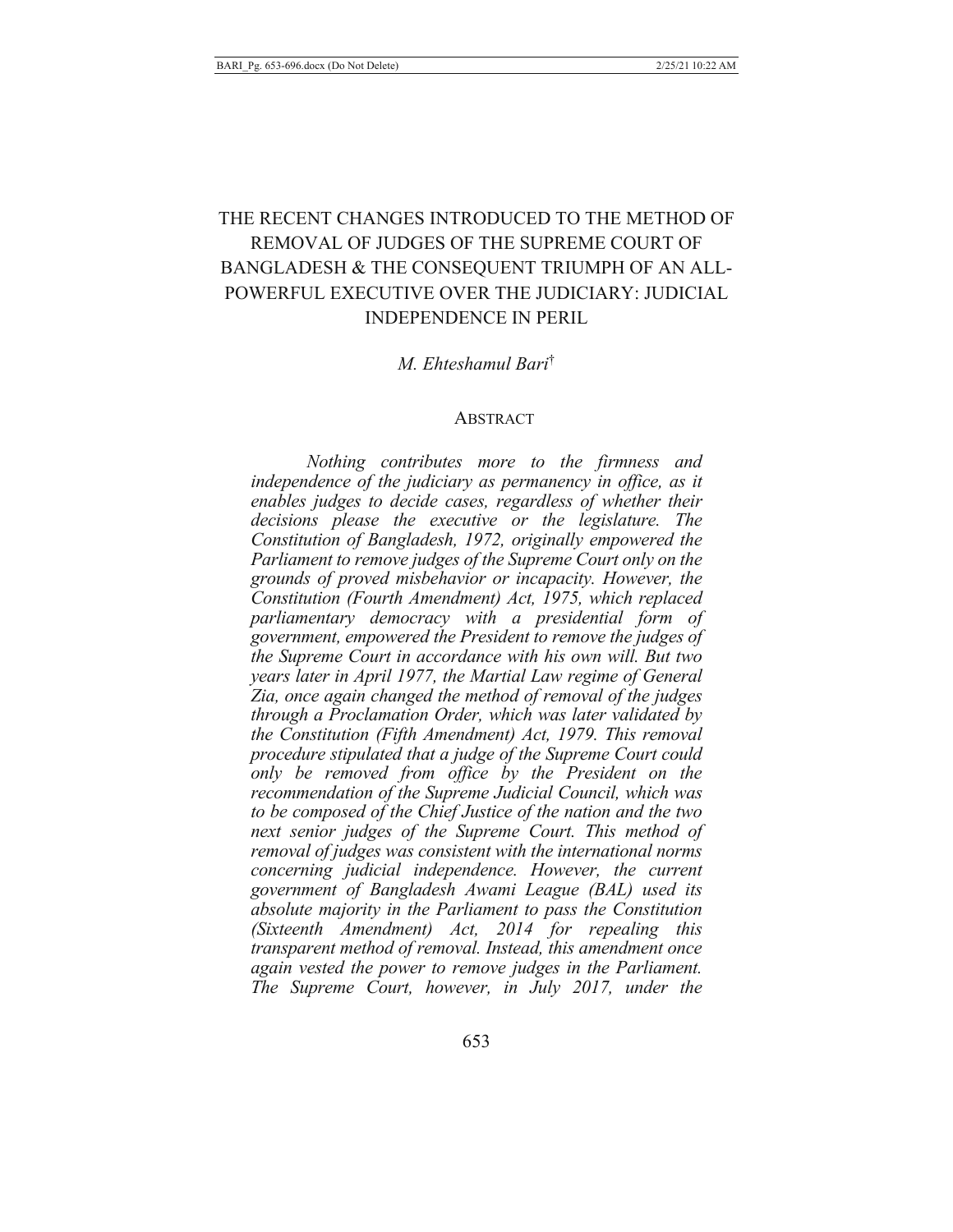stewardship of Chief Justice SK Sinha declared that the Sixteenth Amendment was ultra vires the Constitution. In retaliation for the Chief Justice's fearless judgment in the Sixteenth Amendment Case, the regime of BAL not only forced him to resign from office, but also to leave the country. The objective of this Article is to demonstrate that the enactment of the Sixteenth Amendment and the subsequent measures have been preferred for bringing the superior judiciary under the control of an all-powerful executive. It will be shown that these measures have unduly impaired the independence of the judges to decide cases without the fear of adverse consequences. Consequently, this Article will put forward recommendations for safeguarding the independence of the superior judiciary.

#### **TABLE OF CONTENTS**

| I.    |                                                                |
|-------|----------------------------------------------------------------|
| II.   | THE IMPORTANCE OF THE SECURITY OF TENURE OF THE JUDGES AS      |
|       | A CONSTITUENT ELEMENT OF JUDICIAL INDEPENDENCE 658             |
| Ш.    | THE PROCEDURE OF REMOVAL OF THE JUDGES OF THE SUPERIOR         |
|       | COURTS UNDER THE ORIGINAL PROVISIONS OF THE CONSTITUTION       |
|       |                                                                |
|       | A. The Changes Introduced to the Method of Removal of the      |
|       | Judges of the Supreme Court of Bangladesh by the               |
|       |                                                                |
|       | B. The Changes Introduced to the Method of Removal of Judges   |
|       |                                                                |
| IV.   | THE FUNCTIONING OF THE SUPREME JUDICIAL COUNCIL 668            |
| V.    | <b>DELETION OF THE PROVISIONS CONCERNING THE SUPREME</b>       |
|       | <b>JUDICIAL COUNCIL FROM THE CONSTITUTION OF BANGLADESH BY</b> |
|       | THE CONSTITUTION (SIXTEENTH AMENDMENT) ACT OF 2014  674        |
| VI.   | THE SC'S INVALIDATION OF THE SIXTEENTH AMENDMENT AND THE       |
|       | CONSEQUENT SCATHING ATTACK OF THE CHIEF JUSTICE 679            |
| VII.  | THE AFTERMATH OF THE RESIGNATION OF JUSTICE SINHA: THE         |
|       |                                                                |
| VIII. |                                                                |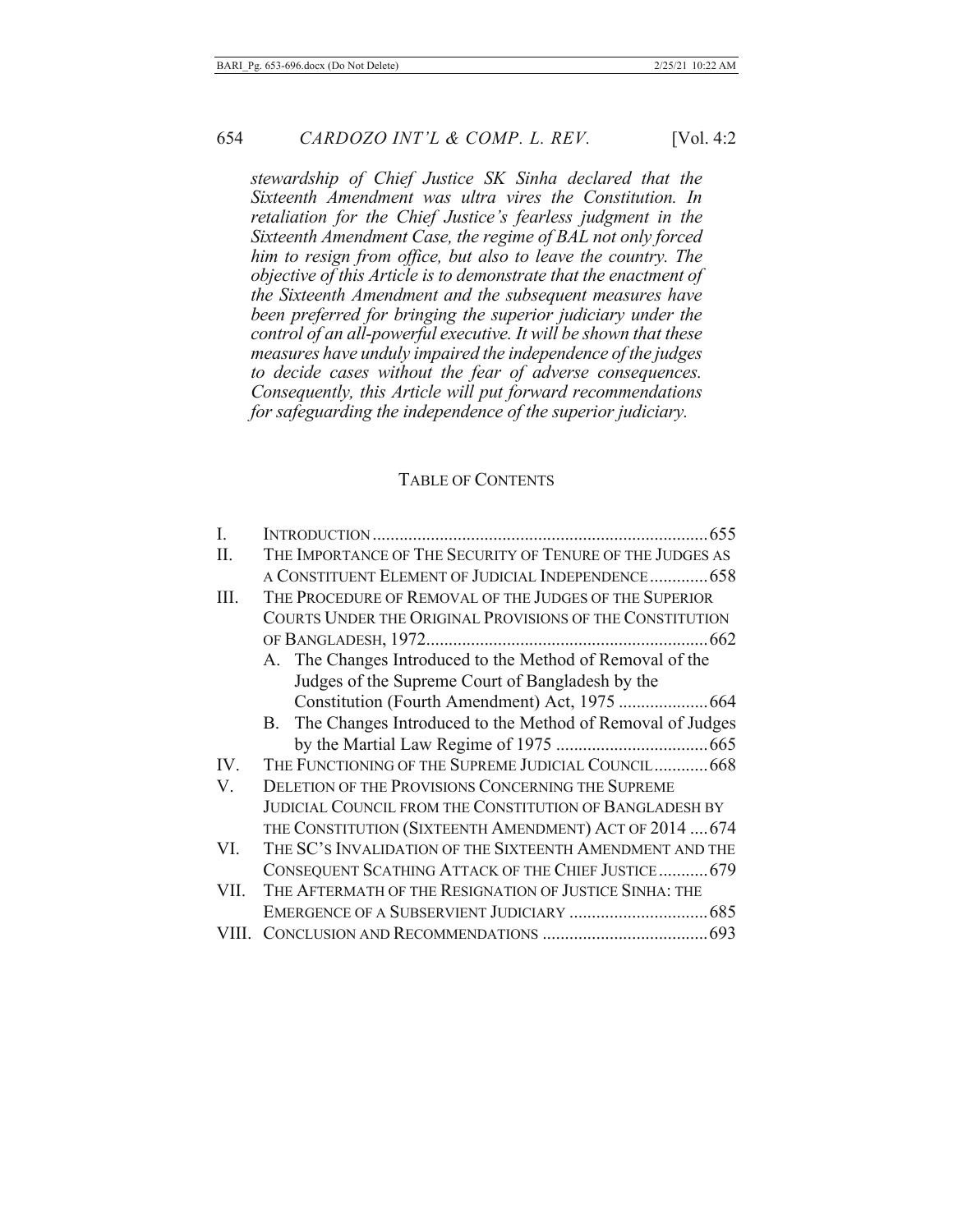#### I. INTRODUCTION

An independent judiciary is indispensable to the very existence of any society based on democratic values, such as the observance of the rule of law and respect for the human rights of individuals.<sup>1</sup> For only an independent judiciary can uphold the supremacy of law over the arbitrary exercise of power by either the executive or legislature, guarantee the equal protection of law to all people without exception, and ensure that cases pending before it are decided on their legal and factual merits.<sup>2</sup> The judiciary's ability to decide cases impartially in accordance with the dictates of law guarantees that the "lamp of justice" does not go "out in darkness,"<sup>3</sup> and that public confidence in the administration of justice also remains unshaken and unaffected. Referring to the importance of an independent judiciary, Henry Sidgwick has gone so far as to say that "in determining a nation's rank in political civilization, no test is more decisive than the degree in which justice as defined by the law is actually realized in its judicial administration; both as between one private citizen and another, and as between citizens and members of the Government."<sup>4</sup>

In order to ensure that the judiciary's interpretation of the law is not bound by the will of the executive and that it is able to call the executive accountable by protecting the life, as well as liberty of the governed, it is imperative to guarantee, among other things, the

<sup>&</sup>lt;sup>†</sup> LL.B. (1<sup>st</sup> Class Honors); LL.M. (Distinction); Ph.D. (Macquarie University, Sydney). Dr. Bari is a Senior Lecturer (Associate Professor) in Law and the Acting Deputy Dean of the Thomas More Law School at the Australian Catholic University, Melbourne, Australia. His primary research expertise lies in the areas of constitutional law, human rights law, Asian law, and public international law. Dr. Bari is the author of two monographs, namely, States of Emergency and the Law: The Experience of Bangladesh, which was published by Routledge (London and New York) and The Use of Preventive Detention Laws in Malaysia: A Case for Reform (with Safia Naz), which has recently been published by Springer (Singapore). He has also published a number of research articles in reputed peer-reviewed journals, including the Wisconsin International Law Journal, George Washington International Law Review, Transnational Law and Contemporary Problems, Suffolk Transnational Law Review, Oxford University Commonwealth Law Journal, San Diego International Law Journal, Commonwealth Law Bulletin and the Journal of East Asia and International Law. Email: me.bari@acu.edu.au.

<sup>1</sup> Francis J. Larkin, The Variousness, Virulence, and Variety of Threats to Judicial Independence, 36 JUDGES J. 4, 7 (1997); M. EHTESHAMUL BARI, STATES OF EMERGENCY AND THE LAW: THE EXPERIENCE OF BANGLADESH 1, 42  $(2017).$ 

<sup>2</sup> Liversidge v. Anderson [1942] A.C. 206, 244 (Can.).

<sup>3 2</sup> JAMES BRYCE, MODERN DEMOCRACIES 384 (1921).

<sup>&</sup>lt;sup>4</sup> HENRY SIDGWICK, THE ELEMENTS OF POLITICS 481 (1897).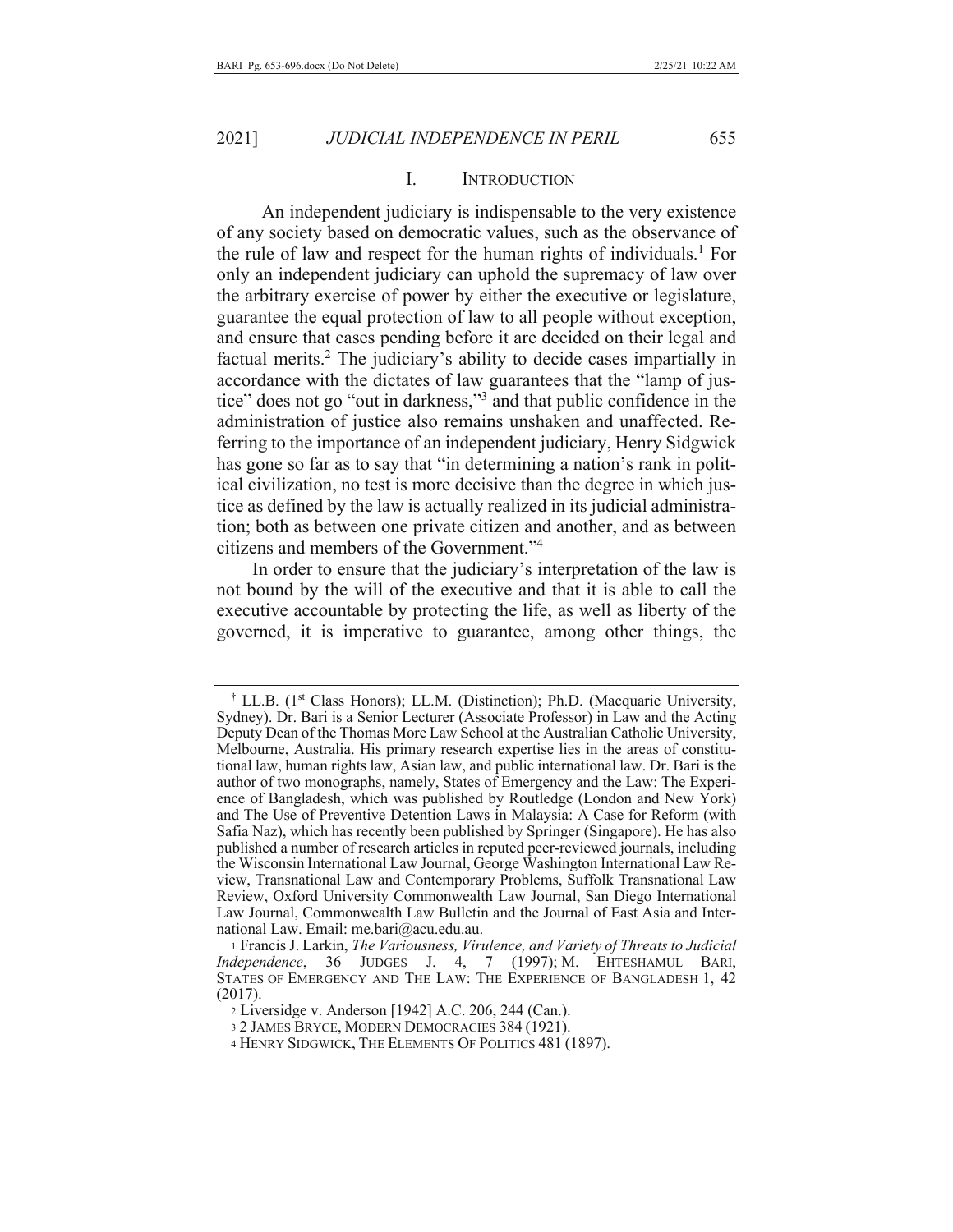security of tenure of judges.<sup>5</sup> The guarantee of security of tenure enables judges to arrive at their decisions free from interference of the political branches, namely, the executive and the legislative, and without any apprehension of suffering personally as a result of such decision-making.<sup>6</sup> As Sir Harry Gibbs, the former Chief Justice of Australia, observed:

no judge should have anything to hope or fear in respect of anything which he or she may have done properly in the course of performing judicial functions. So neither the parliament nor the executive should be able to bring pressure of any kind to bear upon a judge in the performance of judicial duties. $7$ 

Taking into account the importance of an independent judiciary in a democratic society, the framers of the Constitution of Bangladesh, 1972, incorporated elaborate provisions in the Constitution to shield judges from the improper influences of the political branches of government in the performance of their judicial functions. In this context, reference can be made, for example, to the provisions contained in Articles 22 and 94(4) of the Constitution. First, Article 22 stipulates that the "State shall ensure the separation of the judiciary from the executive organs of the State."<sup>8</sup> Second, Article  $94(4)$  provides that: "Subject to the provisions of this Constitution the Chief Justice and the other Judges shall be independent in the exercise of their judicial functions."<sup>9</sup> It can be strongly argued that these constitutional guarantees, which protect the independence of the judiciary, are necessary for realizing the fundamental aim of the state, as is evidenced from the third preamble paragraph of the Constitution, "to realise  $\dots$  a society

 $\frac{1}{2}$  *See* M. Ehteshamul Bari, *The Substantive Independence of the Superior Judici*ary Under the Constitutions of Bangladesh and Malaysia: A Comparative Study 9-10 (2011) (unpublished L.L.M. Thesis, University of Malaya) (on file with author and the Ahmad Ibrahim Library, University of Malaya) [hereinafter Bari, The Substantive Independence of the Superior Judiciary]; RM DAWSON, THE GOVERNMENT OF CANADA 486 (1954); J. VAN ZYL SMIT, THE APPOINTMENT, TENURE AND REMOVAL OF JUDGES UNDER Commonwealth Principles: A Compendium And Analysis Of Best Practice 67-68 (2015); Canadian Judicial Council, Why Is Judicial Independence Important To You? 14 (2016).

 $6$  DAWSON, *supra* note 5; CANADIAN, *supra* note 5.

<sup>7</sup> Quote, in PARLIAMENTARY SUPREMACY AND JUDICIAL INDEPENDENCE: A COMMONWEALTH APPROACH 82 (John Hatchard & Peter Slinn ed., 1999).

<sup>8</sup> BANGL. CONST., art. 22.

*<sup>(</sup>a)*, art. 94(4).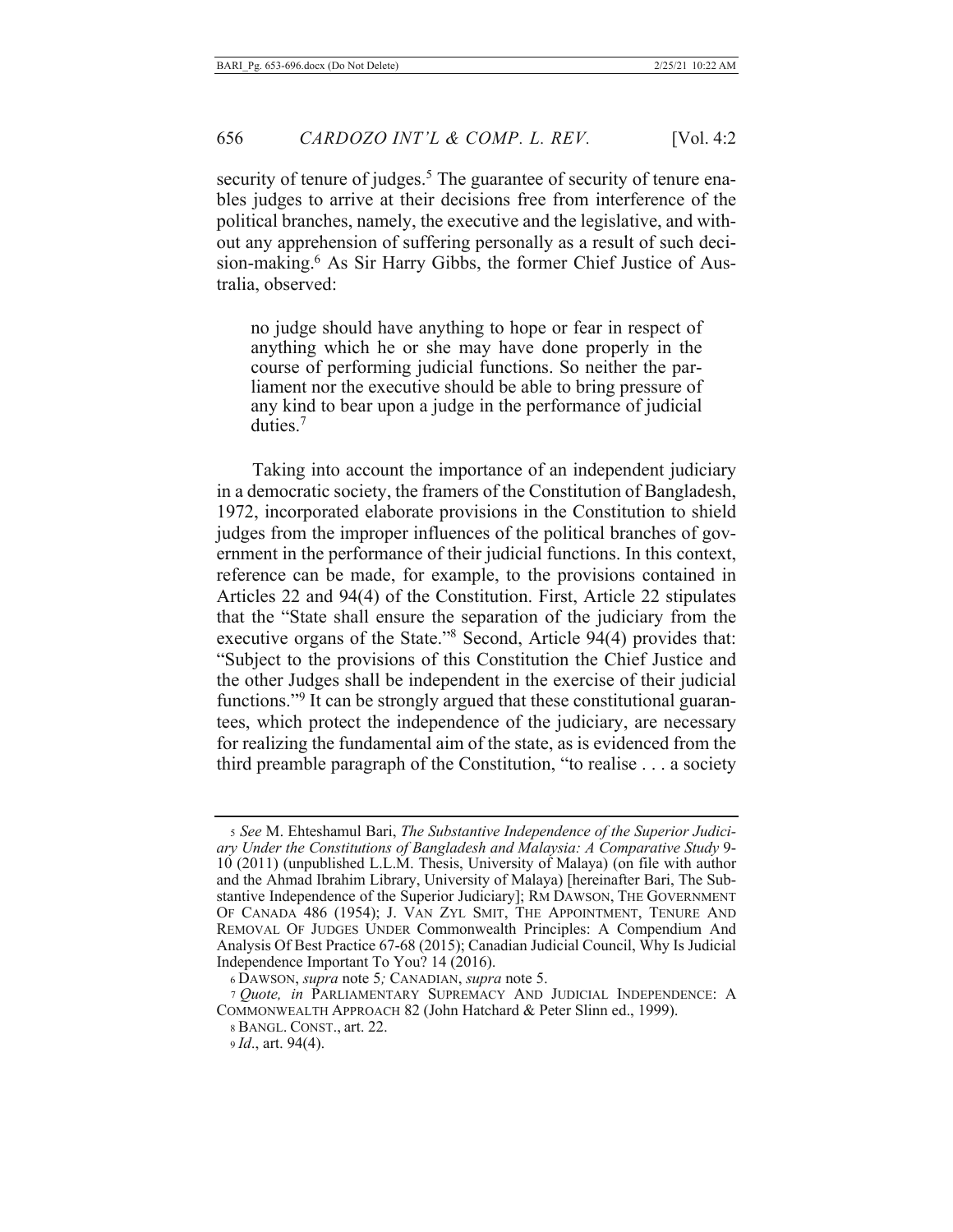in which the rule of law, fundamental human rights and freedom, equality and justice . . . will be secured for all citizens . . . . "<sup>10</sup>

It is evident from the above discussion that the concept of independence of the judiciary is the cornerstone within the scheme of the Constitution of Bangladesh. Consequently, the Appellate Division of the Supreme Court in the case of Anwar Hossain Chowdhury and Others v. Bangladesh,  $^{11}$  has recognized the principle of the independence of the judiciary as one of the basic features or structures of the Constitution,  $^{12}$  i.e., one of the structural pillars on which the constitutional edifice is built upon, and which, if altered, will cause the entire edifice to crumble. Thus, the principle of judicial independence, as guaranteed by the Constitution of Bangladesh, is placed beyond the powers of the transient majority in the Parliament to wipe out by the "amendatory" process."13

In order to further the principle of judicial independence, the Constitution, as amended by the Proclamations (Tenth Amendment) Order, 1977<sup>14</sup> and later validated by the Constitution (Fifth Amendment) Act, 1979, stipulated a transparent procedure for the removal of judges of the Supreme Court—the highest court of law in Bangladesh.<sup>15</sup> The Constitution provided that a judge of the Supreme Court could only be removed from office by the recommendation of a body headed by the Chief Justice of the country and additionally composed of the two senior-most judges of the Supreme Court.<sup>16</sup> Thus, the Constitution guaranteed the security of tenure of the judges by ensuring that they could not be removed from office at the whim of the political branches of the government. However, on September 17, 2014, the current regime of Bangladesh Awami League (BAL) used its absolute majority in the Parliament, to pass the Constitution (Sixteenth Amendment) Act, 2014, which replaced this transparent method of removal of judges with a controversial parliamentary method of removal.<sup>17</sup>

<sup>10</sup> BANGL. CONST., Mar. 26, 1971, pmbl.

<sup>11</sup> Anwar Hossain Chowdhury and Others v. Bangladesh (1989) 18 CLC (AD).

<sup>12</sup> *Id.*  $\P$  347.

<sup>13</sup> *Id.*  $\P$  416.

<sup>14</sup> Proclamations (Tenth Amendment) Order, 1977, art. 2; see BARI, supra note 1, at 203.

<sup>15</sup> M. Ehteshamul Bari, The Incorporation of the System of Non-Party Caretaker Government in the Constitution of Bangladesh in 1996 as a Means of Strengthening Democracy, Its Deletion in 2011 and the Lapse of Bangladesh into Tyranny Following the Non-Participatory General Election of 2014: A Critical Appraisal, 28 (1) TRANSNAT'L L. & CONTEMP. PROBS. 27, 80 (2018).

<sup>16</sup> BANGL. CONST., Nov. 4, 1972, art. 96(3), (5), (6).

<sup>17</sup> BANGL. CONST., Nov. 4, 1972, amend. XVI § 2.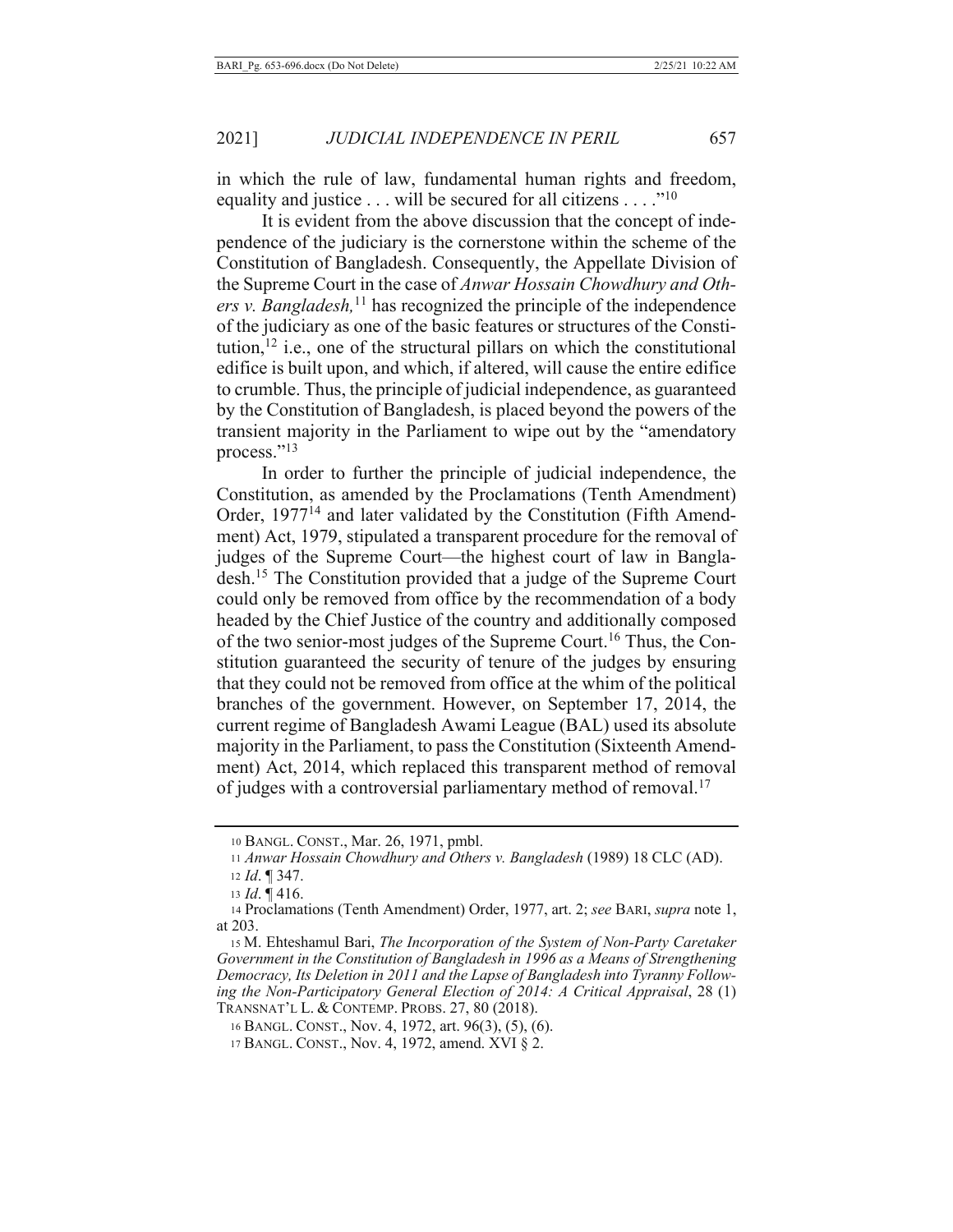This Article will first shine light on the importance of the security of tenure of the judges as a constituent element of judicial independence. Subsequently, it will examine the method of removal of judges of the superior courts, as originally stipulated by the 1972 Constitution of Bangladesh, and the various amendments introduced to the method of removal over the years. The objective of this examination will be to demonstrate that the method of removal of judges involving the Supreme Judicial Council, as introduced by the Martial Law regime of General Zia, was more conducive to maintaining the independence of the judiciary.<sup>18</sup> To this end, this Article will also critically evaluate the functioning of the Supreme Judicial Council in safeguarding the independence of the judiciary. Subsequently, it will be made manifestly evident that the deletion of the constitutional provisions concerning this transparent procedure of the removal of the judges of the Supreme Court through the Constitution (Sixteenth Amendment) Act, 2014 and the subsequent measures, for instance, forcing the Chief Justice of the country to not only resign from office, but to also leave the country for declaring the Sixteenth Amendment unconstitutional, have been preferred for exerting the supremacy of the BAL government over the judiciary.<sup>19</sup> Furthermore, light will be shed on the fact that these adverse measures have substantially impaired the ability of the judges of the Supreme Court to administer justice without the fear of adverse consequences. Consequently, this Article will put forward recommendations for ensuring that the superior judiciary in Bangladesh can once again assume its status of "an impenetrable bulwark against every assumption of power in the legislature or executive." $^{20}$ 

#### II. THE IMPORTANCE OF THE SECURITY OF TENURE OF THE JUDGES AS A CONSTITUENT ELEMENT OF JUDICIAL **INDEPENDENCE**

The principle of the independence of the judiciary implies that "judges are not dependent on governments in any way which might influence them in coming to decisions in individual cases."<sup>21</sup> In other words, individual judges should be independent of the political

<sup>18</sup> See infra Part III.

<sup>19</sup> See infra Parts V-VII.

<sup>20</sup> Alfred P. Carlton Jr., Preserving Judicial Independence: An Exegesis, 29 FORDHAM URB. L. J. 835, 835-36 (2002) (quoting James Madison, Speech to the House of Representatives (June 8, 1789), *reprinted in* 12 THE PAPERS OF JAMES MADISON 198, 207 (Robert A. Rutland et al. eds., 1977)).

<sup>21</sup> J.A.G. GRIFFITH, THE POLITICS OF THE JUDICIARY 29 (3rd ed. 1977).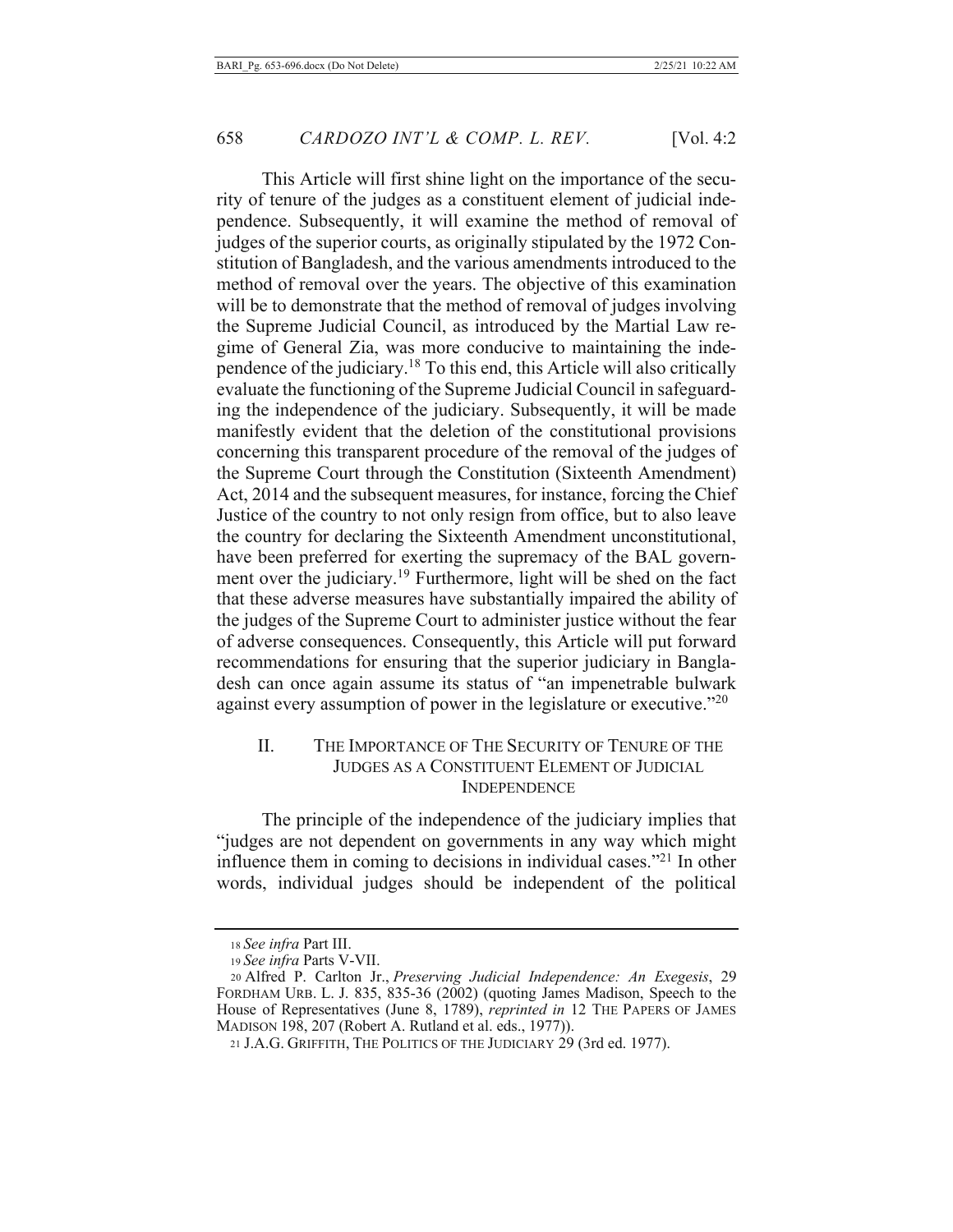branches of government, especially the executive, so that they have "nothing to lose by doing what is right and little to gain by doing what is wrong." $22$ 

Consequently, it can be argued that there is nothing that can contribute more to the firmness and independence of the judiciary as the security of tenure of the judges. For such security enables them to decide cases regardless of whether their decisions are in line with the desires of the political branches of the government.<sup>23</sup> Therefore, once appointed, a judge should remain in office for a long term, preferably for life<sup>24</sup> or until he attains a specified age.<sup>25</sup> This argument is further bolstered by reference to the international standards on the independence of judges, such as the International Bar Association's Minimum Standards of Judicial Independence, 1982, which, among other things, stipulates that: "Judicial appointments should generally be for life, subject to removal for cause and compulsory retirement at an age fixed by law at the date of appointment."<sup>26</sup> A judge should be removable from office only for misconduct or incapacity, whether physical or mental, "that clearly renders . . . [him] unfit to discharge . . . [his] duties."<sup>27</sup> Such removal must be made a difficult process, involving careful consideration by more than one person. Otherwise, a judge would be made vulnerable to the process being used against him by the government of the day for "applying the law as . . . [he] saw it,"<sup>28</sup> thereby preventing him from acquiring the habit of independence requisite in his office.

Accordingly, the international norms concerning judicial independence advocate for a transparent method for the removal of judges, which is not susceptible to the influence of the political branches of the government.<sup>29</sup> In this context, reference can be made, in the first

<sup>22</sup> Martin L. Friedland, Judicial Independence and Accountability in Canada, 59 ADVOCATE (VANCOUVER) 859, 861 (2001) (quoting R. MCGREGOR DAWSON, THE GOVERNMENT OF CANADA 486 (University of Toronto Press, 1954)).

<sup>23</sup> MIA SWART, INDEPENDENCE OF THE JUDICIARY 33 (2019).

<sup>24</sup> U.S. CONST. art. III § 1 (stipulating that the "Judges, both of the supreme and inferior Courts, shall hold their Offices during good behavior.").

<sup>25</sup> Australian Constitution s 72 (stipulates that "[t]he appointment of a Justice of the High Court shall be for a term expiring upon his attaining the age of seventy  $years.''.$ 

<sup>26</sup> International Bar Association's Minimum Standards of Judicial Independence, art. 22 (1982).

<sup>27</sup> SMIT, *supra* note 5, at 79.

<sup>28</sup> Chapter 3: Removal From Office, 41(4) COMMW. L. BULL. 523, 524 (2015).

<sup>29</sup> Congress of Delhi, 1959, Committee IV, cl. 4; SMIT, *supra* note 5, at xxi.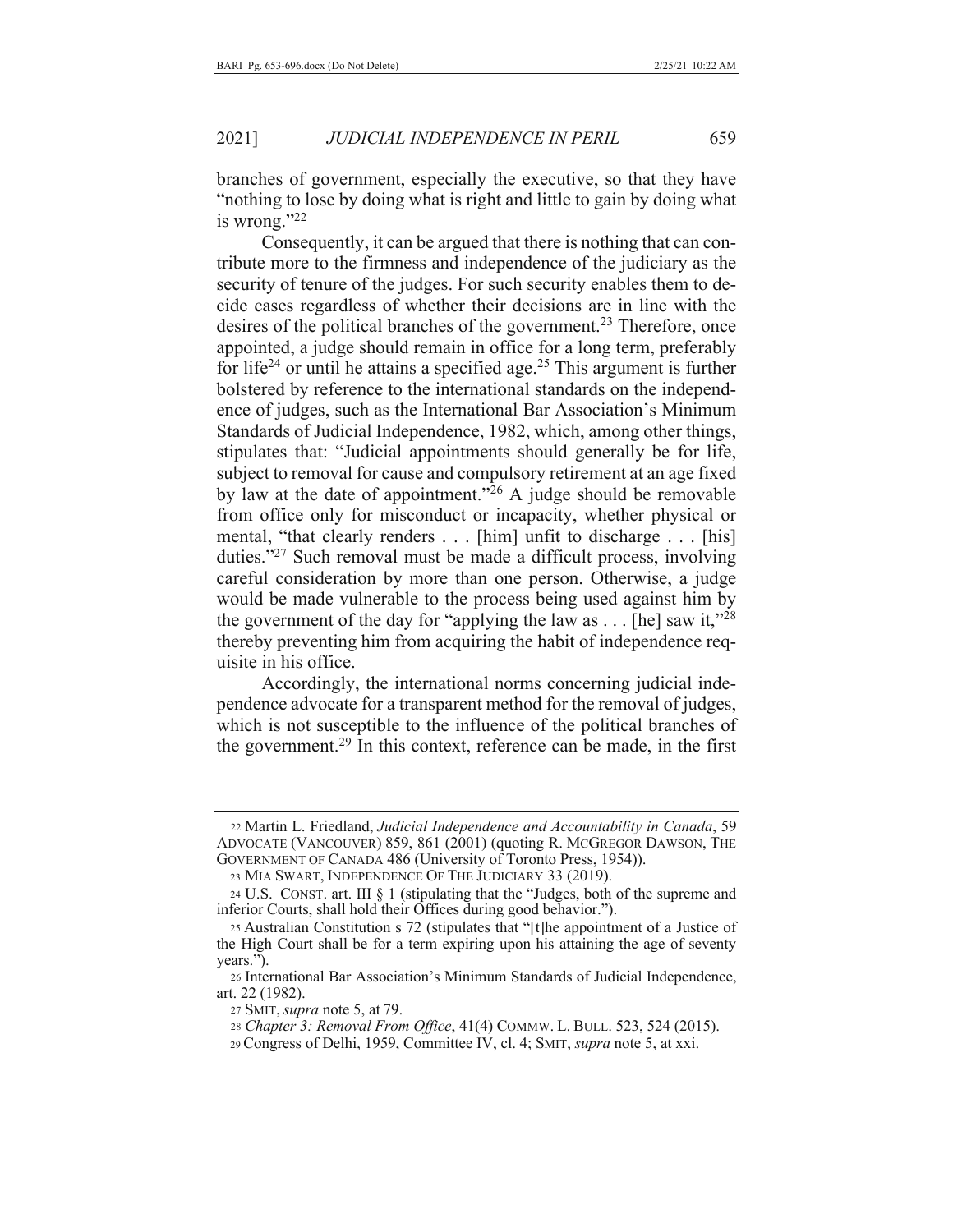instance, to the recommendation of the International Congress of Jurists, which was held in New Delhi in 1959, that:

[t] he reconciliation of the principle of irremovability of the judiciary with the possibility of removal in exceptional circumstances necessitates that the grounds for removal should be before a body of judicial character assuring at least the same safeguards to the judge as would be accorded to an accused person in a criminal trial.<sup>30</sup>

Furthermore, in the same vein, the Latimer House Guidelines for the Commonwealth, 1998, *inter alia*, provide that "[i]n cases where a Judge is at risk of removal, the Judge must have the right to be fully informed of the charges, to be represented at a hearing, to make full defense and to be Judged by an independent and impartial tribunal."31 It is noteworthy that a majority of the Commonwealth jurisdictions invest either ad hoc or permanent disciplinary tribunals with the responsibility of inquiring into the facts alleged against a judge and of subsequently recommending, if proved, the removal of the concerned judge from office.<sup>32</sup>

The issue with ad hoc tribunals is that their composition is generally not specified by constitutions.<sup>33</sup> Consequently, they provide the executive with the leeway to pack tribunals with loyalists, thereby enabling the branch to influence the functioning of the tribunals. In order to substantiate this argument, reference can be made to the removal method prescribed by the Federal Constitution of Malaysia, which in Article 125(4) entrusts the Yang di-Pertuan Agong—the head of the State—with the authority to appoint the members of the tribunal constituted for investigating whether a judge of the Federal Court should be removed from office "on the ground of any breach of any provision of the code of ethics . . . or on the ground of inability, from infirmity of body or mind or any other cause," which has impeded his ability to properly "discharge the functions of his office."<sup>34</sup> The susceptibility of this removal method to executive manipulation was manifestly apparent during the judicial crisis of 1988.

<sup>30</sup> Congress of Delhi, 1959, Committee IV, cl. 4.

<sup>31</sup> SMIT, supra note 5, at xxi.

<sup>32</sup> Congress of Delhi, 1959, Committee IV, cl. 4 at 533-34.

<sup>33</sup> See MALAYSIA CONST. art. 125.

<sup>34</sup> MALAYSIA CONST. art. 125(3).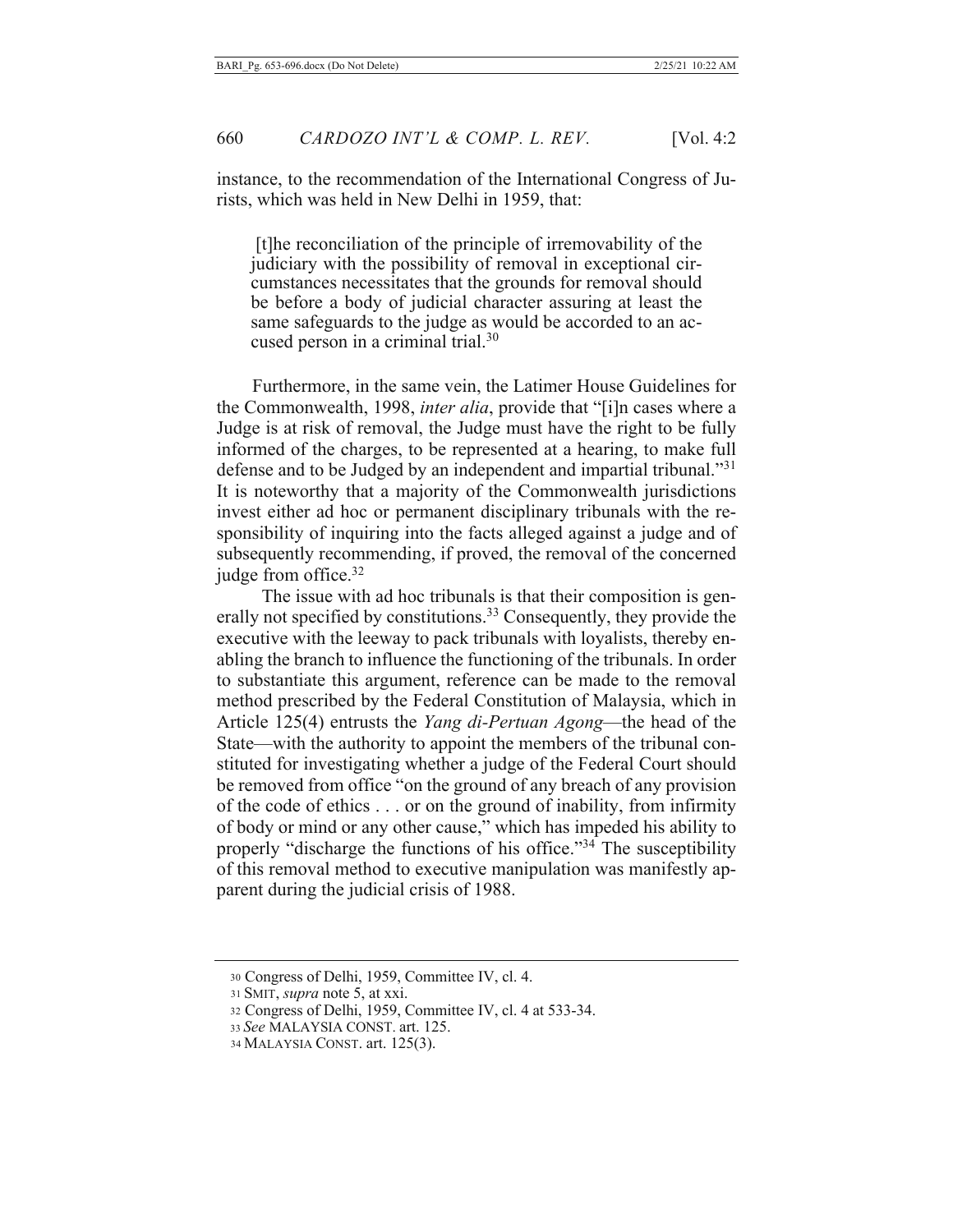The crisis began when the Government, led by Mahathir Mohamad and angered by some of the decisions of the superior judiciary, persuaded the Parliament to amend Article 121 of the Constitution for depriving the courts of the judicial power of the Federation.<sup>35</sup> Consequently, courts in Malaysia are to exercise only those powers granted to them by the Parliament. When the head of the judiciary—Lord President of the Supreme Court, Tun Salleh Abas—took a stand against these arbitrary actions aimed at limiting the independence of the judiciary,<sup>36</sup> Mahathir advised the Yang di- Pertuan Agong to remove the Lord President from office on account of misconduct.<sup>37</sup> As a result, for the first time in the nation's history, the Yang di-Pertuan Agong appointed a tribunal under Article  $125(3)$  of the Constitution to investigate the allegations of misconduct brought against the Lord President, who had been suspended pending the determination of the tribunal. It is striking that in exercising the powers under Article 125(4) of the Constitution, the executive entrusted the person who stood to benefit the most from the removal of Lord President Abas, namely, Acting Lord President Tan Sri Abdul Hamid Omar, with the responsibility of heading the Tribunal.<sup>38</sup> Consequently, in accordance with the designs of the government of the day, the tribunal recommended the removal of Lord Abas from office.<sup>39</sup> Based on this recommendation, the Yang di-Pertuan Agong formally removed Tun Salleh Abas from the office of the Lord President. The judicial crisis of 1988—a crisis "from which the nation never fully recovered"<sup>40</sup>—is considered a "watershed" moment in the judicial history of Malaysia, which compromised "both the appearance and reality of judicial autonomy."<sup>41</sup>

<sup>35</sup> Bari, The Substantive Independence of the Superior Judiciary, *supra* note 5, at 27-28.

<sup>36</sup> Lord President Abas issued a statement stressing the importance of an independent judiciary. He also chaired a meeting of the judges of the Supreme Court in Kuala Lumpur, in which he persuaded the judges to send a joint letter to the *Yang di-Pertuan Agong*. This letter read: "All of us are disappointed with the various comments and accusations made by the honourable prime minister against the judiciary, not and accounts the constraints of the contract of prime that the egalists are gained by an only outside but within the Parliament." Shaila Koshy, Chelsea L.Y. Ng, Shahanaaz Habib, Cecil Fung, Teh Eng Hock & Jo Teh, *Events That Led to Judicial Crisis of C*<sup>88</sup>, STAR (Apr. 18, 2008), https://www.thestar.com.my/news/nation/2008/04/18/events-that-led-to-judicial-crisis-of-88.

<sup>37</sup> Yvonne Tew, On the Uneven Journey to Constitutional Redemption: The Malaysian Judiciary and Constitutional Politics, 25 WASH. INT'L. L.J. 673, 679 (2016). 38 *Id.* 

<sup>39</sup> *Id.* 

<sup>40</sup> Bari, *supra* note 15, at 60.

<sup>41</sup> HARDING, *quoted in* Tew, *supra* note 37, at 679.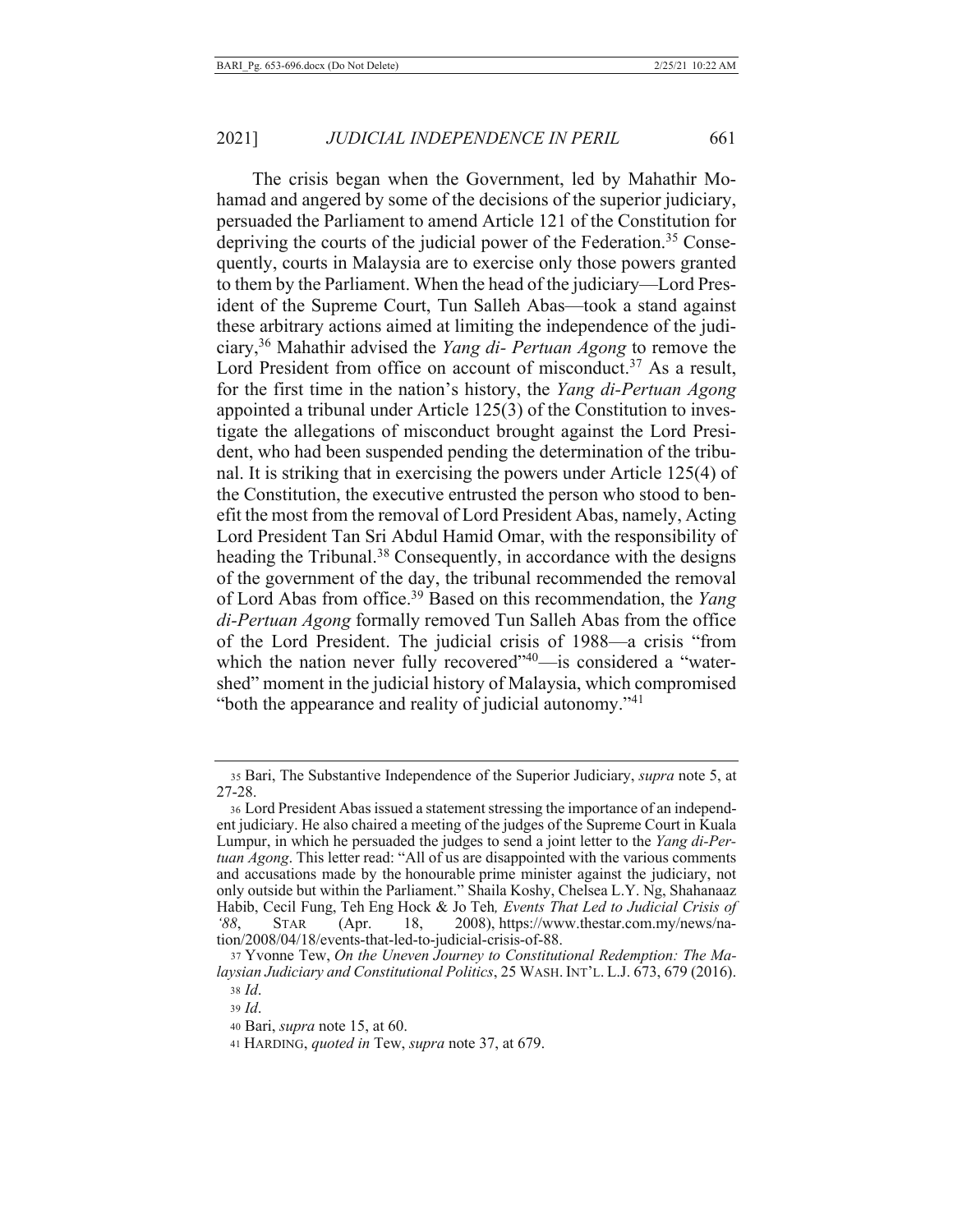By way of contrast, it can be argued that the establishment of a permanent disciplinary tribunal preserves the objectivity and fairness of the removal proceedings initiated against a judge of the superior court provided that the constitution of a nation itself specifies the composition of the tribunal and confines the membership to senior members of the superior judiciary, for obviating the possibility of either the executive or the legislature influencing the functioning of the tribunal. To this end, the provisions of the 1973 Constitution of Pakistan deserve special attention. The Constitution, in the first instance, establishes a Supreme Judicial Council for enquiring whether a judge of the superior judiciary is either incapable of properly performing the duties of his office, due to physical or mental incapacity or is guilty of misconduct.<sup>42</sup> Subsequently, it confines the membership of the Council to the senior members of the superior judiciary, namely, the Chief Justice of Pakistan, the two next most senior judges of the Supreme Court and the two most senior Chief Justices of the High Courts.<sup>43</sup> Thus, it is evident that a permanent disciplinary tribunal meeting the above requirements is more conducive to upholding the independence of the judiciary from the political branches of the government.

Having discussed the importance of the security of tenure of the judges for safeguarding the independence of the judiciary, the constitutional provisions concerning the removal of the judges of superior courts of Bangladesh will be discussed in Part III.

## III. THE PROCEDURE OF REMOVAL OF THE JUDGES OF THE SUPERIOR COURTS UNDER THE ORIGINAL PROVISIONS OF THE CONSTITUTION OF BANGLADESH, 1972

Before discussing the method of removal of the judges of superior courts of Bangladesh as originally stipulated by the 1972 Constitution of Bangladesh, it is appropriate to briefly discuss the provisions concerning the structure and function of the Supreme Court  $SC$ —the highest court of the land—which are contained in Part V, Chapter I of the Constitution.

The Constitution stipulates that the SC shall be composed of two divisions, namely the Appellate Division (AD) and the High Court Division (HCD).<sup>44</sup> The Constitution has vested the HCD with original and appellate jurisdictions and powers, while the AD has been

 $42$  PAKISTAN CONST. art. 209(1), read together with arts. 209(5) and (6).

<sup>43</sup> *Id.* art. 209(2).

<sup>44</sup> BANGL. CONST., Mar. 26, 1971. art. 94(1).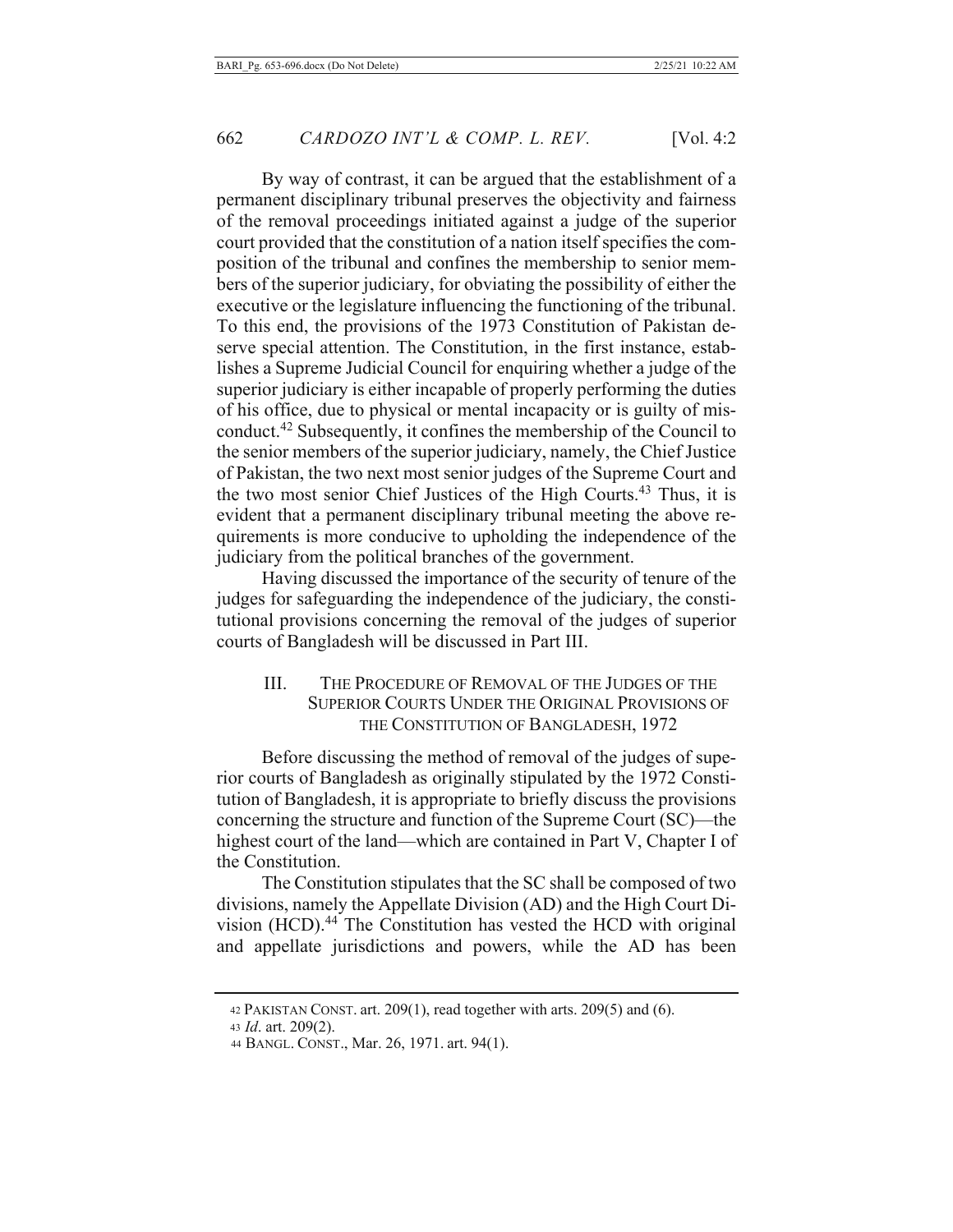entrusted with the authority "to hear and determine appeals from judgments, decrees, orders or sentences" of the HCD.<sup>45</sup> The AD however, has been entrusted with the authority "to hear and determine appeals from judgments, decrees, orders or sentences" of the HCD.<sup>46</sup>

The Constitution originally provided that a judge of the SC could hold office until he attained the age of 62 years.<sup>47</sup> He could only be removed from his office "by an order of the President passed pursuant to a resolution of Parliament supported by a majority of not less than two-thirds of the total number of members of Parliament, on the ground of proved misbehavior or incapacity."<sup>48</sup> The Parliament was further empowered to regulate by law the procedure that dictated the resolution for removal, investigation and proof of the misbehavior or the incapacity of a judge of the  $SC<sup>49</sup>$  It seems that these constitutional provisions, which empower the Parliament to regulate by law the procedure for removal of the judges, were closely modeled after Article 124(4) and (5) of the Constitution of India,  $1950<sup>50</sup>$  Article 124(4) of the Indian Constitution stipulates that a judge of the Supreme Court cannot be removed from office unless the President passes an order pursuant to a resolution passed by two-thirds of the members of each house of the Parliament praying for such removal on the ground of "proved misbehaviour or incapacity."<sup>51</sup> Furthermore, Article  $124(5)$ empowers the Parliament to regulate by law the procedure "for the investigation and proof of the misbehavior or incapacity of a Judge.<sup> $32$ </sup> However, unlike the Parliament of India, which enacted the Judges (Inquiry) Act of 1968 pursuant to Article  $124(5)$  of the Constitution to establish the procedure for the removal of a judge on the grounds of proved misbehavior or incapacity, the Parliament of Bangladesh did not pass any such Act pursuant to the constitutional provisions.

Thus, it is evident that under the original constitutional provisions in Bangladesh, the judges of the SC were to hold office for extended terms and could not be removed during their tenure by the President acting alone, even for acts of misbehavior or due to incapacity. However, since the Constitution of Bangladesh does not provide for the strict separation of powers between the executive and legislative

<sup>35</sup> *Id.* at art 101. 46 *Id.* at art 103.  $47$  *Id.* at original art. 96(1). 48 *Id.* at original art. 96(2).  $49$  *Id.* 50 See INDIAN CONST. art. 124(4).  $51$  *Id.* 52 *Id.* at art. 124(5).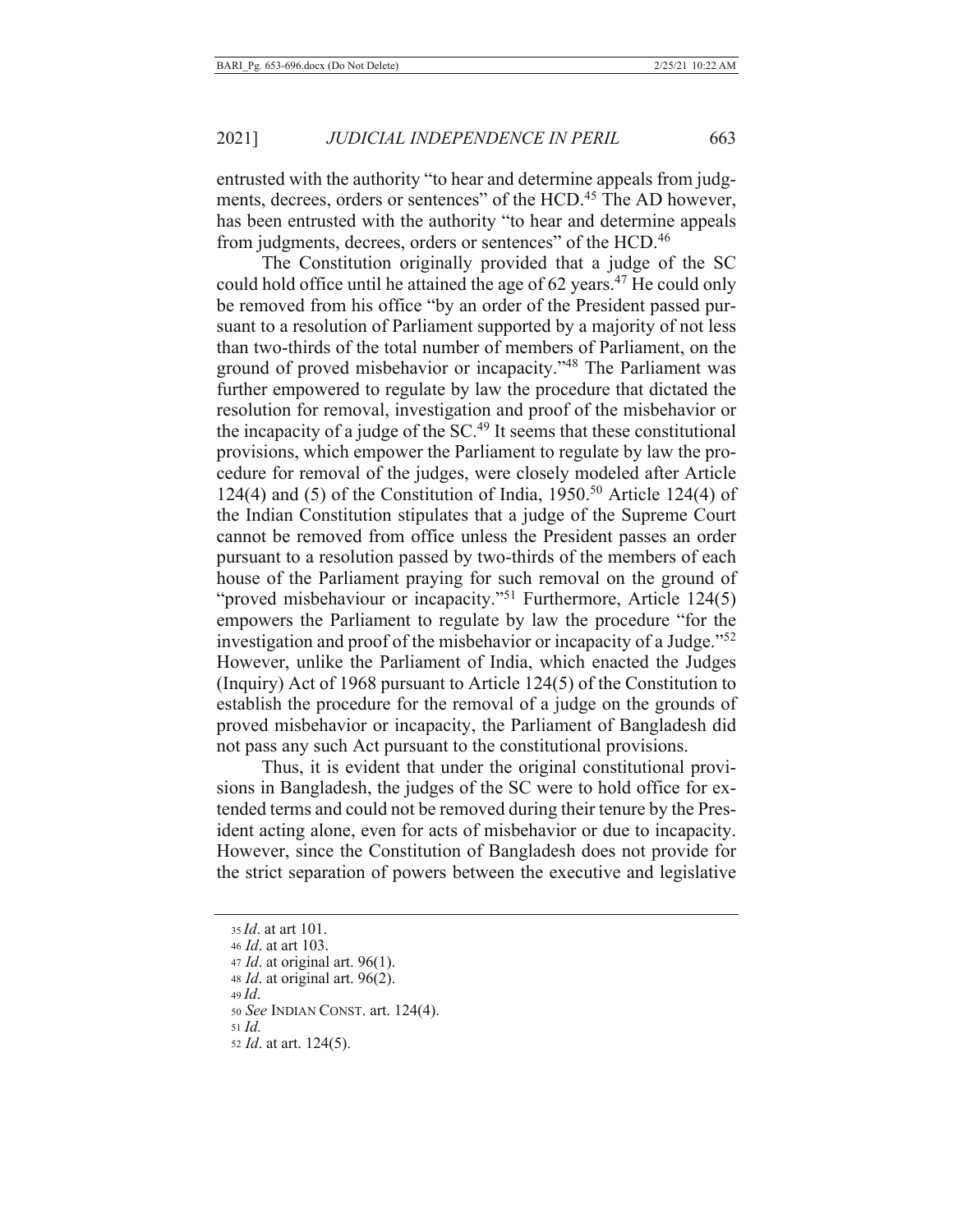branches of the government by mandating that at least "nine-tenths of [cabinet members] shall be appointed from among members of Parliament,"<sup>53</sup> it can be argued that the executive could adversely influence the removal procedure of the judges, if it commanded the support of two-thirds of the total number of members of the Parliament.

### A. The Changes Introduced to the Method of Removal of the *Judges of the Supreme Court of Bangladesh by the Constitution (Fourth Amendment) Act, 1975*

The most far-reaching amendment to the Constitution of Bangladesh, *i.e.*, the Constitution (Fourth Amendment) Act, was enacted by the regime of Sheikh Mujibur Rahman (Mujib), who had ascended to the office of Prime Minister on January 11, 1972, riding a wave of popular support, on January 25, 1975.<sup>54</sup> The amendment was passed at a time when the nation was under a state of emergency, which was proclaimed on December 28, 1974, as a means for perpetuating Mujib's rule.<sup>55</sup> Mujib through the enactment of the Fourth Amendment, substituted a parliamentary democracy with a government presidential system based on the American model.<sup>56</sup>

However, unlike the American model, the presidential system envisaged by the Fourth Amendment was devoid of any reliable system of checks and balances for constraining the powers of the Presi- $37$  For instance, the amendment substantially curtailed the competence of the Parliament to hold the President accountable for his transgressions, such as violating the terms of the Constitution, grave misconduct, or physical or mental incapacity, by stipulating that any initiative to impeach or remove the President had to receive the support of at least two-thirds of the total number of the Members of the Parliament (MPs) and subsequently had to be passed by no less than three-fourths of the total number of MPs.<sup>58</sup> Since Mujib's party, the BAL, commanded the support of 293 of the 300 MPs,<sup>59</sup> it was highly unlikely that such an initiative, which would seek the impeachment of the President, would see the light of day. It is noteworthy that although

<sup>53</sup> BANGL. CONST. proviso to art. 56(2).

<sup>54</sup> BARI, *supra* note 1, at 173.

<sup>55</sup> *Id.* at 175-77.

<sup>56</sup> BARI, *supra* note 1, at 175.

<sup>57</sup> *Id.* 

<sup>58</sup> BANGL. CONST. amend. IV,  $\S$  4.

<sup>59</sup> Jalal Firoj, Forty Years of Bangladesh Parliament: Trends, Achievements, and Challenges, 58 J. ASIATIC Soc'y. BANGL. 83, 85 (2013).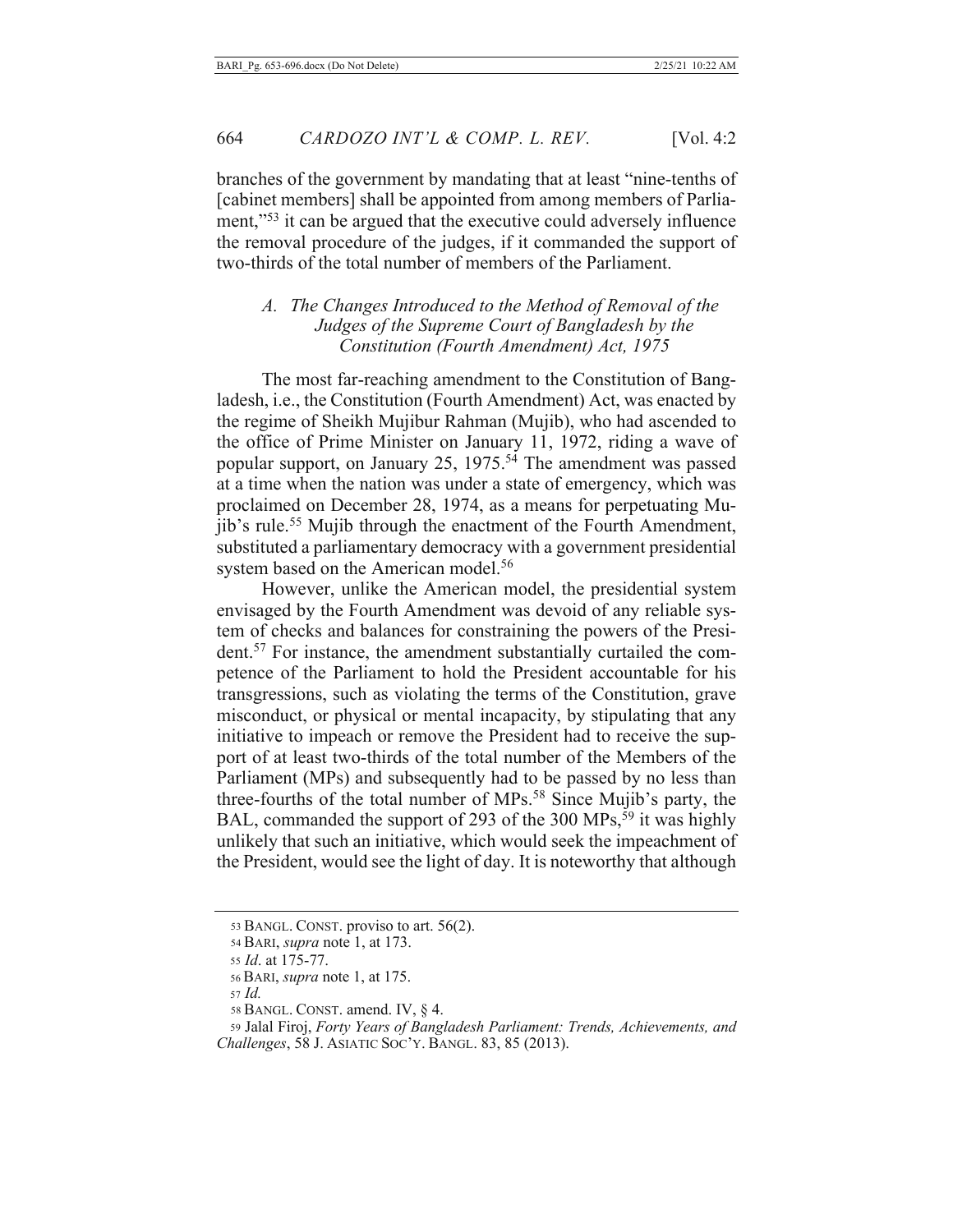2021]

the Fourth Amendment stipulated a direct popular election of the President, no such election was conducted.<sup>60</sup> Rather the Fourth Amendment proclaimed Mujib to be the holder of the office of the "President" of Bangladesh as if [he was] elected to that office under the Constitution as amended by this Act [the *Constitution (Fourth Amendment) Act*]."<sup>61</sup>

Furthermore, the Fourth Amendment granted President Mujib the unfettered power to declare Bangladesh a one-party state in order to give "full effect to any of the fundamental principles of state of policy" of socialism, nationalism, secularism, and democracy contained in Part II of the Constitution.<sup>62</sup> Consequently, on February 24, 1975, Mujib issued an Order declaring Bangladesh a one-party state.<sup>63</sup>

In line with the above changes, the Fourth Amendment also altered the method of removal of the judges of the SC.<sup>64</sup> Although the Act retained the original provision of the Constitution that a judge of the SC would hold office until he attained the age of sixty-two years, it inserted a new provision which stated that: "A judge may be removed from his office by the President on the ground of misbehavior or incapacity."<sup>65</sup> Thus, President Mujib was invested with the blanket unilateral power to remove the judges of the SC, thereby effectively signaling the end of the independence of the superior judiciary.

### B. The Changes Introduced to the Method of Removal of Judges by the Martial Law Regime of 1975

Since the changes introduced by the Fourth Amendment turned Bangladesh into a dictatorship obviating the possibility of a democratic change of government, the nation on August 15, 1975, witnessed not only the assassination of Mujib and his family by a group of Army Officers, but also the declaration of Martial Law.<sup>66</sup> It is pertinent to note here that Martial Law was invoked in Bangladesh notwithstanding the fact that the country was already under a state of emergency, which, as pointed out above in Part III.A, had been declared on December 28, 1974.<sup>67</sup>

<sup>60</sup> BARI, *supra* note 1, at 175.

<sup>61</sup> BANGL. CONST. amend. IV,  $\S$  35.

<sup>62</sup> *Id.* § 23.

<sup>63</sup> BARI, *supra* note 1, at 176.

<sup>64</sup> BANGL. CONST. amend. IV,  $\S$  15.

 $65$  *ld*.

<sup>66</sup> BANGL. PROCLAMATION OF MARTIAL LAW, Aug. 20, 1975, second pmbl. para.

<sup>67</sup> See infra Part III.A.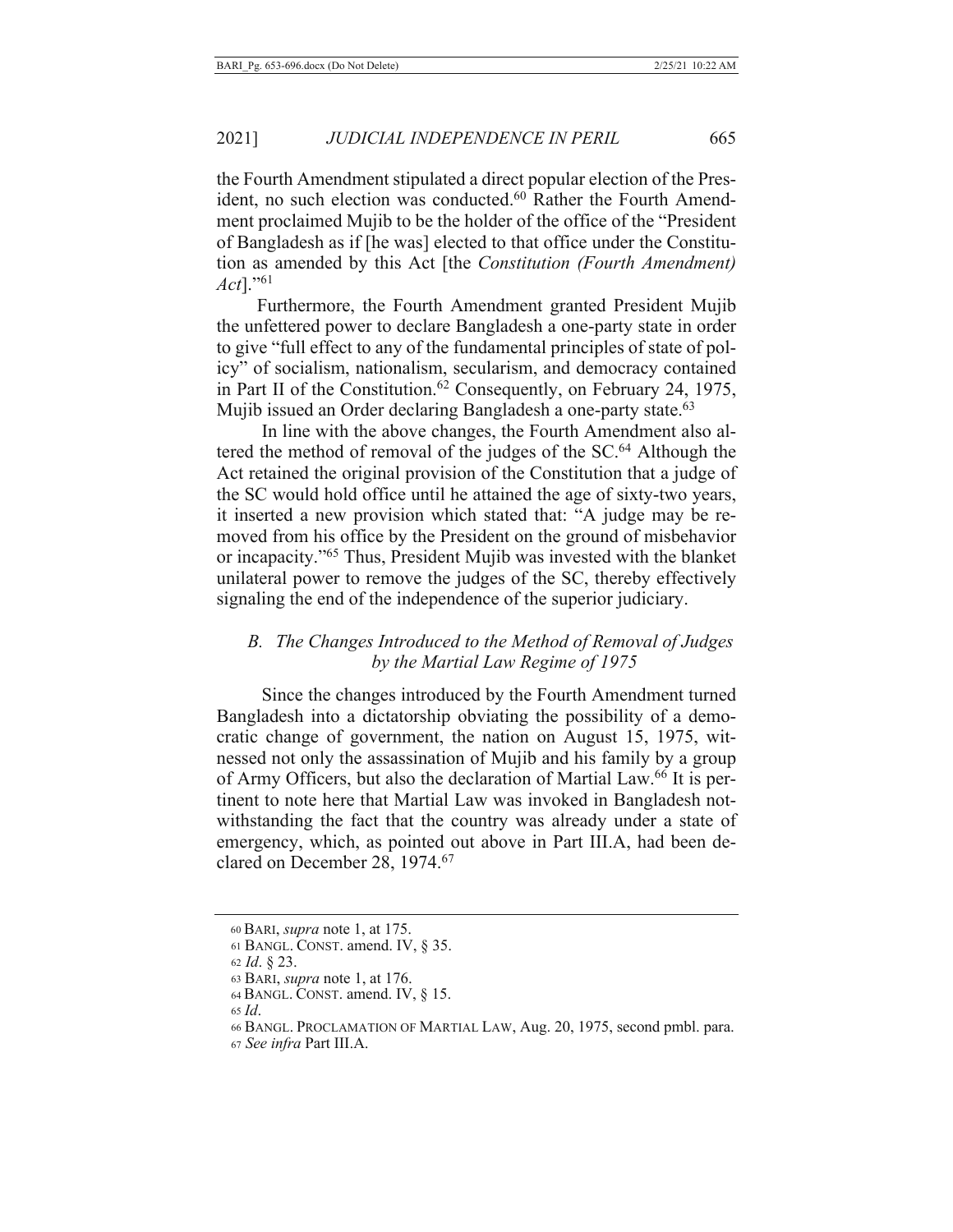It should be stressed here that unlike both the 1956 and 1962 Constitutions of Pakistan, which had been abrogated after the proclamations of Martial law in 1958 and 1969 respectively, the 1972 Constitution of Bangladesh was neither abrogated, nor suspended at any time by the 1975 Martial Law administration.<sup>68</sup> However, the Constitution ceased to exist as the supreme law of the country as it was made subservient to the First Proclamation, which was issued on August 20, 1975, and Martial Law Regulations or Orders issued by the Martial Law regime, which were issued from time to time.<sup>69</sup> Notwithstanding the fact that the Constitution only empowers the Parliament to amend its provisions and does not authorize the President under any circumstances to alter or suspend any part of the Constitution in the exercise of his powers in the making of ordinances, the President assumed such powers on September 19, 1975 through the Proclamation of the (First Amendment) Order, 1975 (Proclamation Order no. 1 of 1975).<sup>70</sup> Consequently, he amended various provisions of the Constitution, including the provisions concerning the method of the removal of judges of the superior courts by issuing the Proclamations (Amendments) Orders during the continuance of the Martial Law (1975-1979).<sup>71</sup>

The Second Proclamation (Seventh Amendment) Order, 1976 increased the retirement age of the judges of the SC by stipulating that "a Judge of the Supreme Court shall hold office until he attains the age of sixty-five years."<sup>72</sup> Furthermore, the Amendment Order reinstated the original constitutional provisions concerning the removal of the judges of the SC, which, as pointed out earlier in Part III.A, were repealed by the Fourth Amendment.<sup>73</sup> For the Order stipulated that a judge of the SC could not be removed from office except by an "order" of the President made pursuant to a resolution of Parliament passed by a majority of not less than two-thirds of the total number of members of Parliament on the ground of proved misbehavior, or incapacity."<sup>74</sup>

<sup>68</sup> BARI, *supra* note 1, at 8.

<sup>69</sup> BANGL. PROCLAMATION OF MARTIAL LAW, Aug. 20, 1975, cls (d) and (e).

<sup>70</sup> M. Ershadul Bari, Martial Law in Bangladesh, 1975-1979: A Legal Analysis 154 SOAS, UNIV. OF LONDON (1985) (unpublished Ph.D. Thesis).

<sup>71</sup> Id.; see BANGL. SECOND PROCLAMATION (SEVENTH AMENDMENT) ORDER, art. 4; Proclamations (Tenth Amendment) Order 1977, art. 2.

<sup>72</sup> BANGL. SECOND PROCLAMATION (SEVENTH AMENDMENT) ORDER, art. 4. However, the Constitution (Fourteenth Amendment) Act 2004 increased the retirement of the judges of the Supreme Court from 65 to 67 years. Thus, judges of the Supreme Court of Bangladesh are to remain in office until they have attained the age of 67 years.

 $73$  Id.

<sup>74</sup> Id.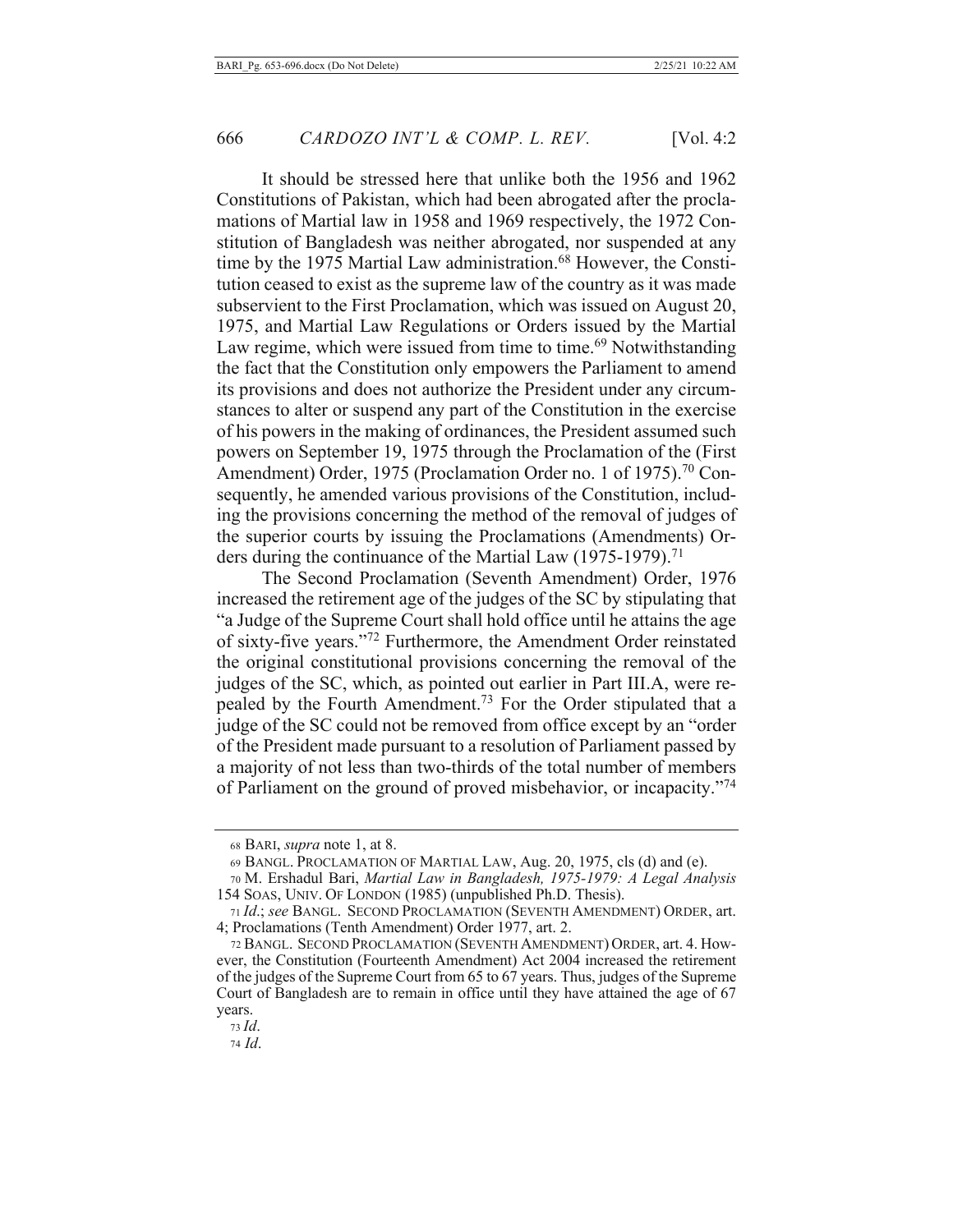The Parliament was also given the discretion to regulate the procedure in relation to a resolution of removal and for the investigation and proof of misbehavior or incapacity of a judge of the  $SC^{75}$ 

However, only a day after assuming the office of the President, on April 22, 1977, General Ziaur Rahman (Zia)—the Chief Martial Law Administrator—issued the Proclamations (Tenth Amendment) Order,  $1977<sup>76</sup>$  which changed the above constitutional method of removal of the judges of the SC. It provided that a judge of the SC could be removed from office by the President only on the recommendation of the Supreme Judicial Council, which was to consist of "the Chief Justice of Bangladesh and the two next senior judges of the Supreme Court."<sup>77</sup> The Order stipulated that the Council could recommend such removal of a judge of the SC, if after an investigation into his capacity or conduct, the Council determined that the judge had "ceased to be capable of properly performing the functions of his office by reason of physical or mental incapacity" or had been "guilty of gross misconduct. $\cdot$ <sup>78</sup>

Following the revocation of Martial Law on April 6, 1979, the above changes introduced by the Proclamations (Tenth Amendment) Order, 1977, regarding the removal of the judges of the SC were validated by the Constitution (Fifth Amendment) Act, which was passed by the Parliament on April 6, 1979.<sup>79</sup>

Arguably, this new constitutional method of the removal of judges of the SC as introduced by the Martial Law regime was conducive to maintaining the integrity and independence of the judiciary. It entrusted the most senior judges of the SC with the responsibility of carrying out investigations into the allegations brought against a judge and precluded the representation of the executive and legislative branches in the Supreme Judicial Council, nor afforded these branches the opportunity to influence the investigative processes, thereby insulating judges from the whims of the political branches of the government. It should be further stressed here that this procedure for removing judges of the SC also conformed with the international norms

 $75$  *Id.* 

<sup>76</sup> PROCLAMATIONS (TENTH AMENDMENT) ORDER 1977.

 $77$  *Id.* at art. 2.

*,*

<sup>&</sup>lt;sup>79</sup> M. Ehteshamul Bari, *The Incorporation of the System of Non-Party Caretaker* Government in the Constitution of Bangladesh in 1996 as a Means of Strengthening Democracy, Its Deletion in 2011 and the Lapse of Bangladesh into Tyranny Following the Non-Participatory General Election of 2014: A Critical Appraisal, 28 (1) TRANSNAT'L L. & CONTEMP. PROBS.  $27, 80$  (2018).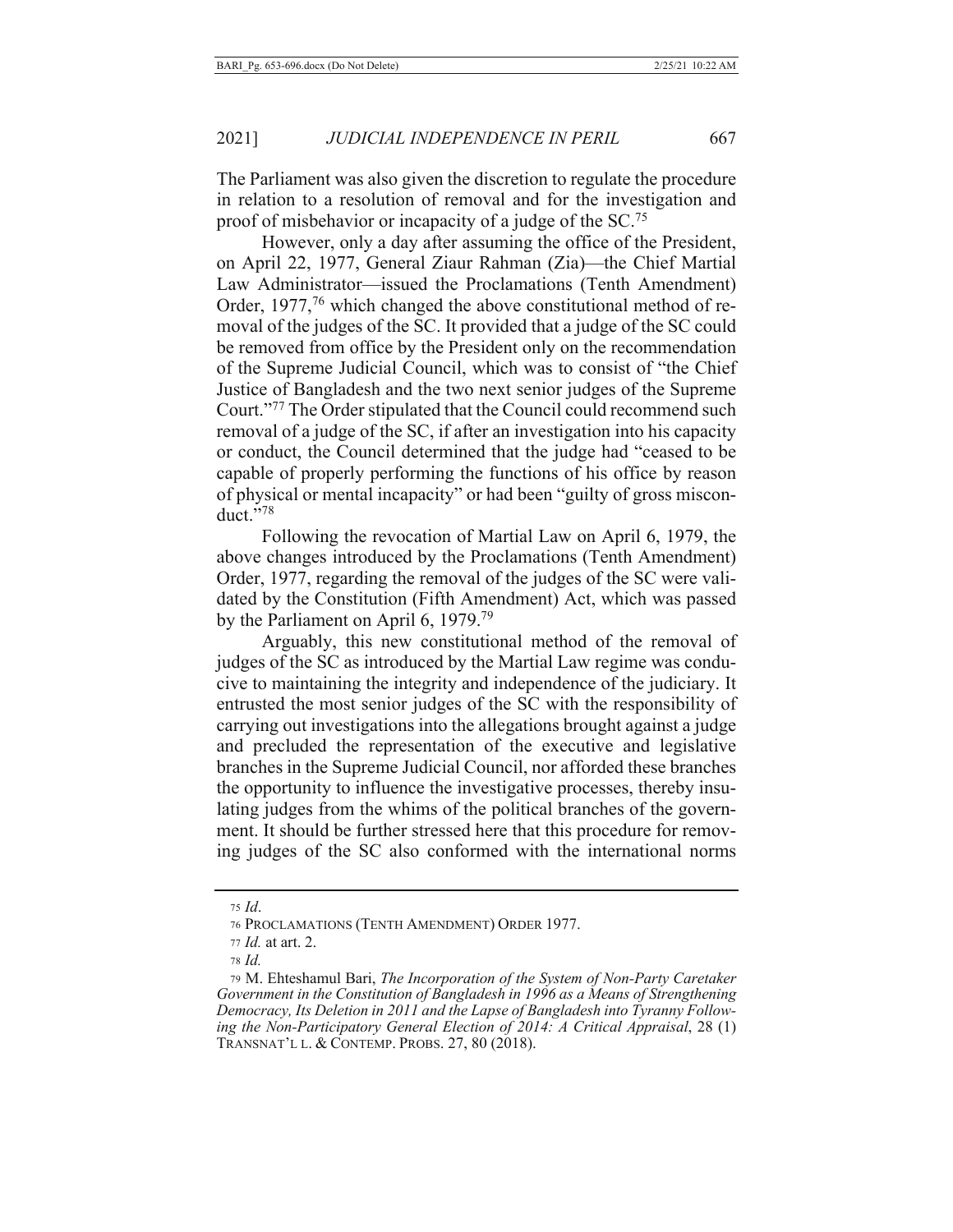concerning judicial independence, which were discussed earlier in Part II of this Article.<sup>80</sup>

Accordingly, the AD of the SC shed light on the efficacy of the removal method involving the Supreme Judicial Council in two landmark constitutional cases. In Anwar Hossain Chowdhury v. Bangla $desh,$ <sup>81</sup> popularly known as the Eight Amendment Case, Justice Badrul Haider Chowdhury observed that:

Judges cannot be removed except in accordance with provisions of Article 96—that is the Supreme Judicial Council. Sub-article (5) says if after making the inquiry, the Council reports to the President that in its opinion the Judge has ceased to be capable of properly performing the functions of his office or has been guilty of gross misconduct, the President, shall by order remove the Judge from office. This is [sic] unique feature because the Judge is tried by his own peers—'thus there is secured a freedom from political control' (1965 A.C.P 190).<sup>82</sup>

Twenty years later, the AD in Khondker Delwar Hossain v. Bangladesh Italian Marble Works Ltd., and others<sup>83</sup> (the Fifth Amendment Case) in unequivocal terms observed that "the procedure for removal of a Judge of the Supreme Court of Bangladesh by the Supreme Judicial Council . . . [is a] more transparent procedure than that of the earlier ones [namely, Parliamentary and Presidential method of removal] and also [for] safeguarding the independence of the judiciary."84

#### IV. THE FUNCTIONING OF THE SUPREME JUDICIAL COUNCIL

In addition to vesting the Supreme Judicial Council with the authority to conduct an investigation into allegations of incapacity or misconduct against a judge of the SC, the Constitution also empowered the Council to "prescribe a Code of Conduct to be observed by the Judges."<sup>85</sup> Consequently, on May 7, 2000, the Council, in exercise of its constitutional power, prescribed a 14-point Code of Conduct for

<sup>80</sup> See infra Part II.

<sup>81</sup> Anwar Hossain Chowdhury v. Bangladesh (1989) 18 CLC (AD).

<sup>82</sup> *Id.* at para. 292(21).

<sup>83</sup> Civil Petition for Leave to Appeal Nos 1044 and 1045, Hossain v. Bangladesh Italian Marble Works Ltd., C.P. Nos. 1044, 1045 (2009) (Bangl.).

<sup>84</sup> *Id.* at 177.

<sup>85</sup> CONSTITUTION OF THE PEOPLE'S REPUBLIC OF BANGLADESH art. 96(4)(a).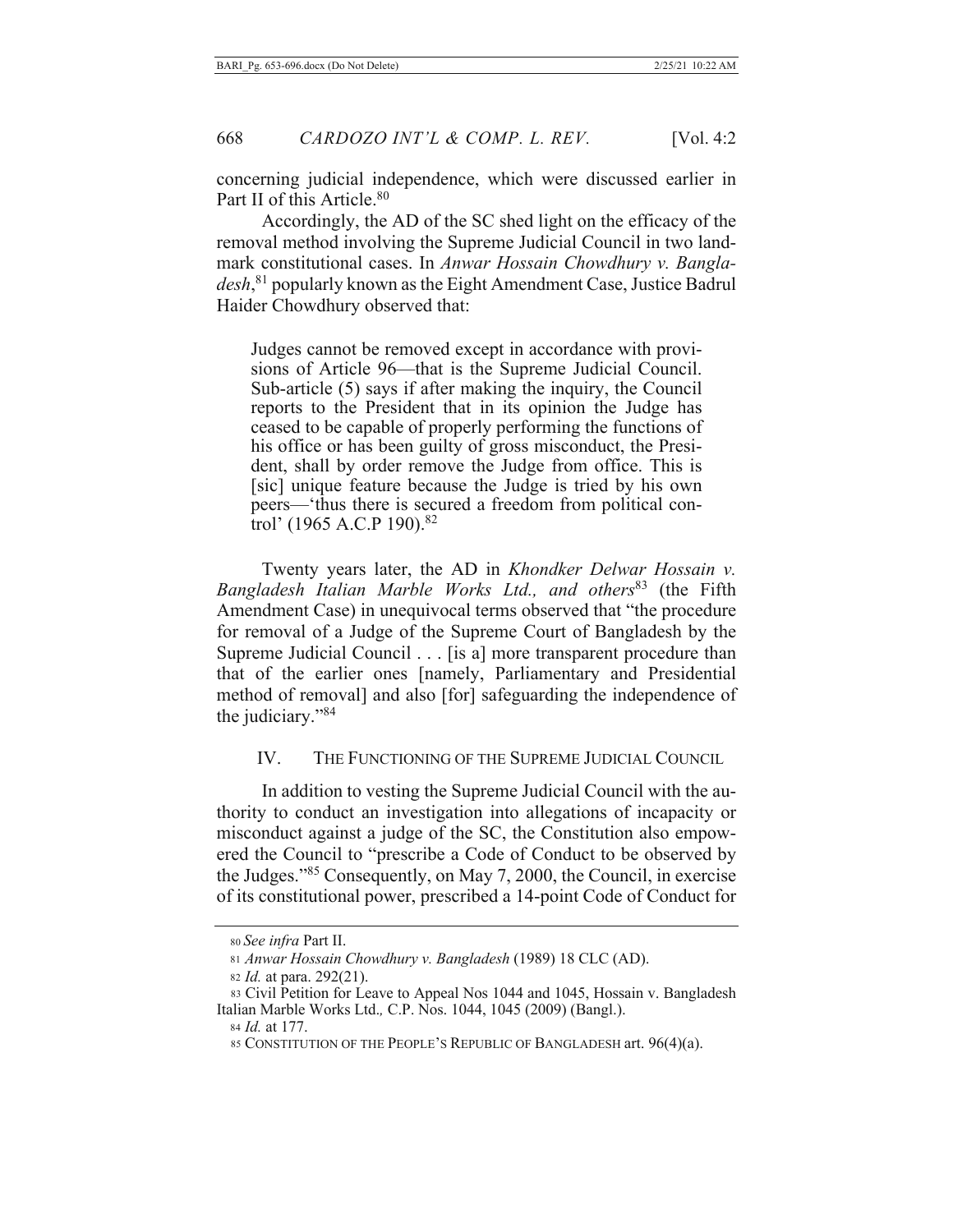the Judges detailing the "values of judicial life."86 The formulation of such a code also had "the positive rule of law value of informing judges about the minimum standards of conduct that  $\dots$  [were] expected of them, and provide<sup>[d]</sup> fair warning to any who may be tempted to transgress those standards."87

Since the formulation of the Code of Conduct, the Council had the opportunity to investigate allegations into the capacity or conduct of the judges of the SC on three separate occasions. The Council was presented with the opportunity to conduct such investigation for the first time, when the President of the Supreme Court Bar Association (SCBA) in October 2003, brought a grave allegation of gross misconduct against Justice Syed Shahidur Rahman—a judge of the HCD. The SCBA President alleged that Justice Rahman in violation of the Code of Conduct for Judges<sup>88</sup> had accepted a bribe of BDT 50,000 to fix bail for an individual accused under the Women and Children Repression Prevention Act.<sup>89</sup> This allegation of bribery against a judge of the HCD<sup>90</sup> seriously undermined and eroded public confidence in the credibility of the superior judiciary of the country as an effective and efficient arbitrator of disputes.<sup>91</sup> Consequently, the President, in pursuance of Article  $96(5)(b)$  of the Constitution of Bangladesh, directed the Council to inquire into the allegations brought against Justice Rahman. After conducting the inquiry, the Council reported that "on consideration of the facts and circumstances and the materials on record in their entirety it cannot be said that there is total absence of material in support of the allegations nor can it be said that the allegations are without any basis."<sup>92</sup> Accordingly, the Council recommended to the President that in its opinion "Mr. Justice Syed Shahidur Rahman should not continue as  $\dots$  a Judge of the High Court Division of the

<sup>86</sup> Latifur Rahman, Bimalendu Bikash Roy Chowdhury & Mahmudur Rahman, *Code of Conduct for the Judges, BANGL. L. HOUSE* [no longer in force] (May 7, 2000), http://bdlawhouse.blogspot.com/2011/10/code-of-conduct-for-judges.html. The life of the Code of 2000 came to an abrupt end when the constitutional provisions concerning the Supreme Judicial Council were repealed through the enactment of the Constitution (Sixteenth Amendment) Act, 2014.

<sup>87</sup> Chapter 3: Removal from office, supra note 28, at 525.

<sup>88</sup> Code of Conduct, supra note 86, at 8-10.

<sup>89</sup> Bangladesh top court upholds dismissal of judge Shahidur, THE DAILY STAR (Sept. 17, 2015), https://www.thedailystar.net/backpage/sc-upholds-dismissaljudge-shahidur-144355.

<sup>90</sup> Code of Conduct, supra note 86, at 8-10.

<sup>91</sup> See generally Anisur Rahman, Citizens' concern over appointment of judge in *Supreme Court*, THE DAILY STAR (Nov. 8, 2003), https://www.thedailystar.net/law/200311/02/index.htm.

<sup>92</sup> Md. Idrisur Rahman v. Syed Shahidur Rahman and Others, (2005) 3 ADC 896.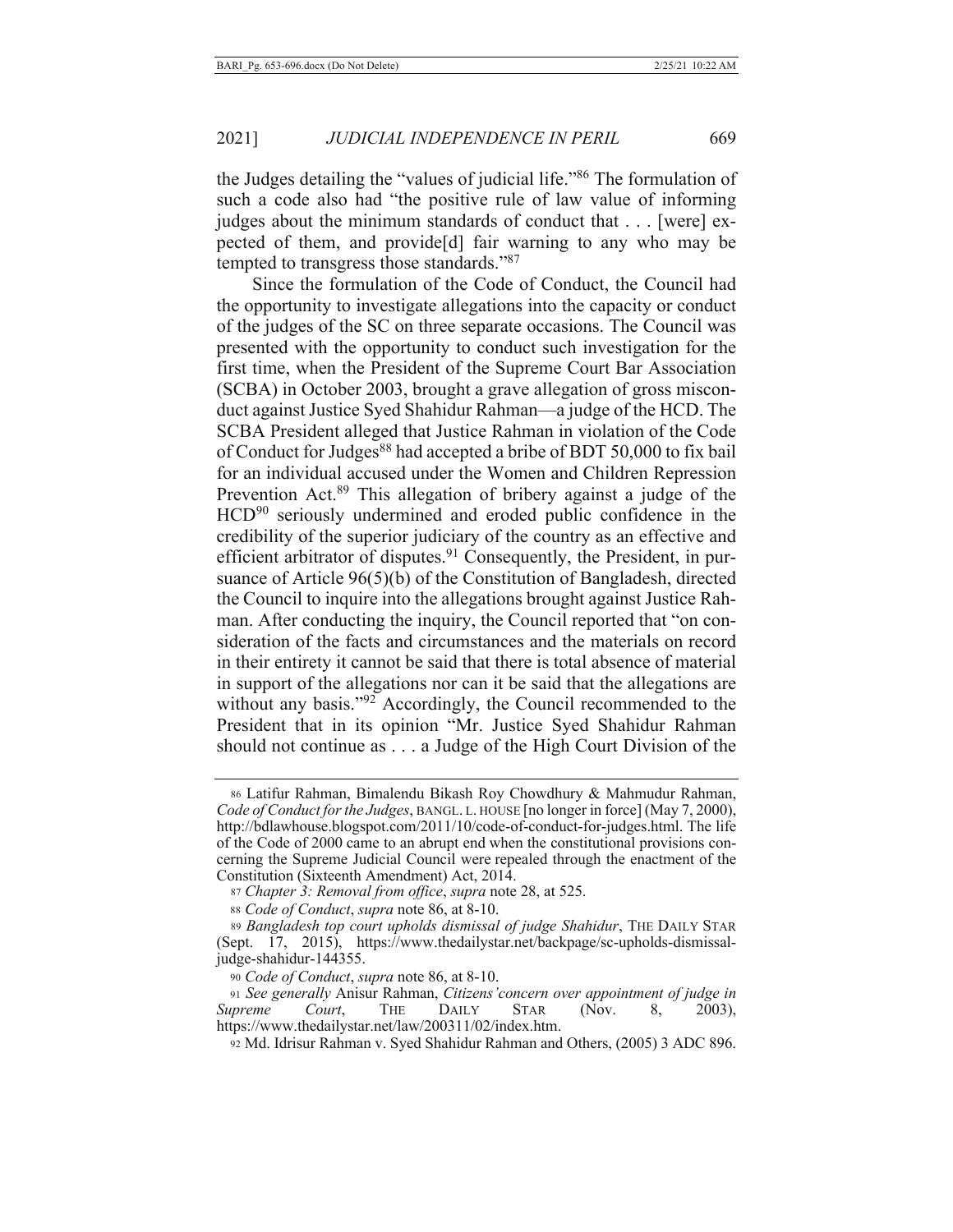Supreme Court of Bangladesh."<sup>93</sup> In pursuance of this recommendation, the President, on April 20, 2004, issued an order removing Justice Rahman from office,  $94$  thereby restoring public confidence in the integrity of the SC.

On October 30, 2004—only six months and ten days after Justice Rahman was removed from office—another grave allegation of serious misconduct surfaced against Justice Faisal Mahmud Faizee, a judge of the HCD.<sup>95</sup> Two national dailies ran a story alleging that Justice Faizee had not only tampered with his academic transcript, but that he also forged the certificate of his LLB examinations at the University of Chittagong.<sup>96</sup> The dailies ran this story as a result of an investigation that the University of Chittagong was carrying out at the time into allegations of certificate tampering against 2400 examinees—one of whom was Justice Faizee.<sup>97</sup> Notwithstanding the seriousness of this allegation, the Supreme Judicial Council headed by the then Chief Justice JR Mudassir Husain, did not consider it prudent to seek the President's direction under Article 96(5) of the Constitution for conducting an investigation.<sup>98</sup> However, succumbing to growing pressure from the lawyers of the SC, who demanded stern action against Justice Faizee, the Chief Justice took a largely symbolic step in withdrawing the concerned Justice from the bench.<sup>99</sup> Furthermore, the Bangladesh Bar Council, which is the licensing and regulatory body for all legal practitioners of the country, served a show cause notice on Justice Faizee on November 4, 2004, requiring him to explain why his enrollment certification as a legal practitioner should not be cancelled due to, among other things, the dispute regarding his LLB certificate.<sup>100</sup> Since Justice Faizee did not furnish any reply to the show cause notice attempting to disprove the allegations brought

 $99$  *Id.* 

 $100$  *Id.* 

<sup>93</sup> Id.

<sup>94</sup> SC stays HC order declaring illegal Shahidur's removal, BDNEWS24.COM (Apr. 24, 2005), https://bdnews24.com/bangladesh/2005/04/24/sc-stays-hc-order-declaring-illegal-shahidur-s-removal.

<sup>95</sup> Mark Sheet Tampering: CU cancels certificate of Judge Faizee, 2,350 others, **STAR** (Mar.  $4,$ 2007), http://ar-THE DAILY chive.thedailystar.net/2007/03/04/d7030401011.htm.

 $96$  Id. 97 Id.

<sup>98</sup> See generally Justice Faizee's advocate ship certificate cancelled, faces criminal case, BDNEWS24.COM (Apr. 24, 2005), https://bdnews24.com/bangladesh/2005/04/24/justice-faizee-s-advocate-ship-certificate-cancelled-faces-criminal-case.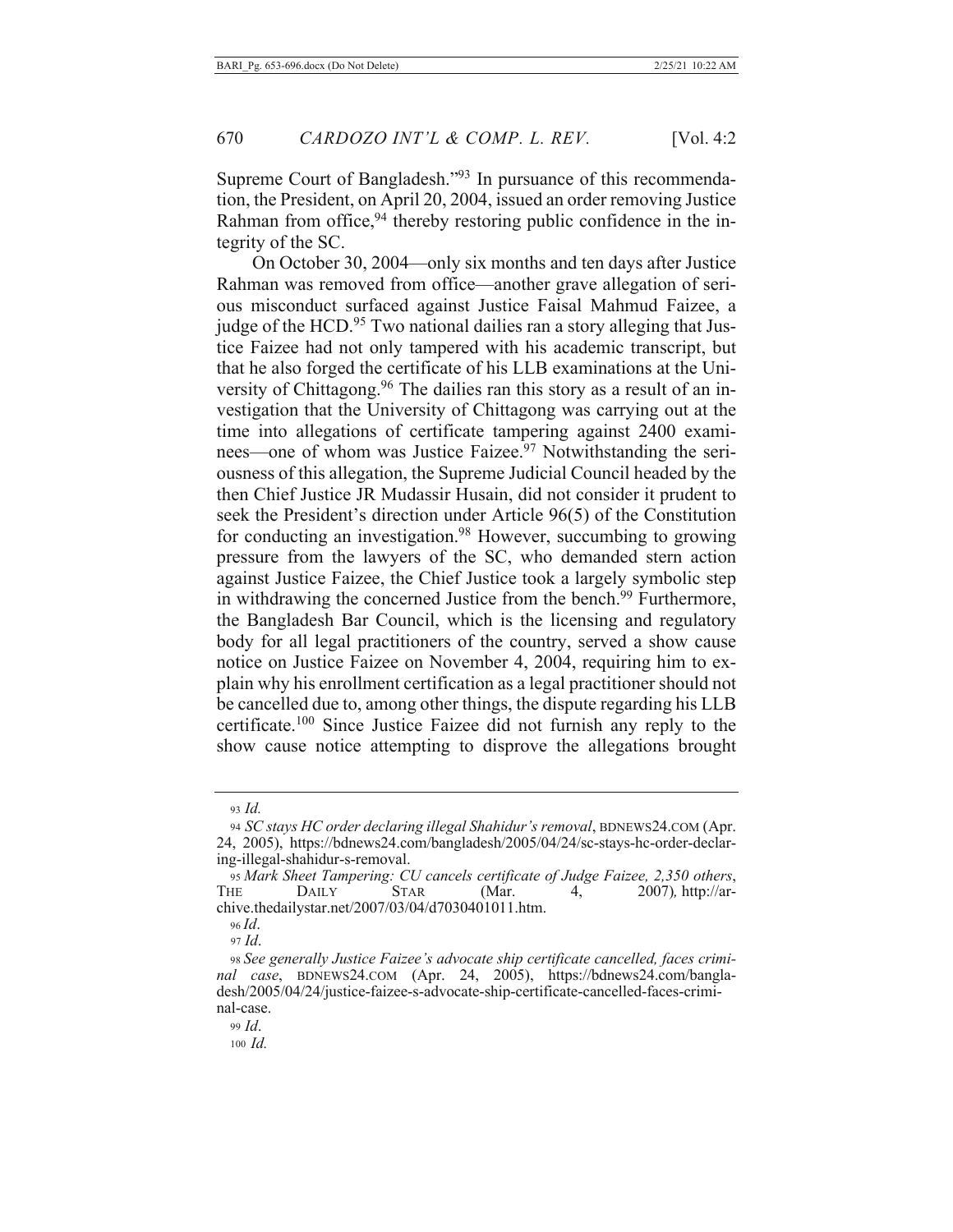against him, the Bar Council, in an unprecedented move, proceeded to cancel the judge's enrollment certificate as an advocate of the SC.<sup>101</sup>

671

The above issues were compounded by the fact that the authorities of the University of Chittagong, on completion of the inquiry into allegation of certificate forgery against Justice Faizee, concluded that there was merit to the allegations, and as such, the University duly cancelled his LLB Certificate.<sup>102</sup> It should be stressed here that the Constitution of Bangladesh stipulates that in order for an individual to be eligible for appointment as a judge of the SC, they should, among other things, be enrolled as an advocate of the  $SC^{103}$ —an enrolment which can be attained after successfully completing, among other things, an LLB. Furthermore, in order to maintain the integrity and dignity of the judiciary, judges of the SC must be of unimpeachable integrity and of spotless character. Therefore, the cancellation of Justice Faizees' LLB certificate on account of forgery and the cancellation of his enrollment as an advocate, not only cast serious doubts over his constitutional eligibility to continue as a judge of the SC but they also had the dreadful impact of undermining and eroding the integrity and dignity of the superior judiciary.

Accordingly, within nine days of assuming the office of the Chief Justice on March 10, 2007, Chief Justice Md Ruhul Amin wrote to the President stressing the necessity of resolving the constitutional crisis concerning Faizee's continuation as a judge of the HCD.<sup>104</sup> Consequently, the President directed the Supreme Judicial Council, headed by Chief Justice Amin, to investigate the allegations of forgery against Justice Faizee. The Council found "strong evidence of forgery" against the concerned judge.<sup>105</sup> Sensing the writing on the wall, Justice Faizee considered it prudent to resign as a judge of the HCD on July 12,  $2007$ ,  $106$  thereby depriving the Council of the opportunity to put forward its recommendation to the President.

The Supreme Judicial Council was convened for the third and final time on February 25, 2013 to conduct an investigation into an

<sup>101</sup> Id.

<sup>102</sup> Mark Sheet Tampering, supra note 96.

<sup>103</sup> CONSTITUTION OF THE PEOPLE'S REPUBLIC OF BANGLADESH Dec. 16, 1972, art.  $95(2)(a)$ .

<sup>104</sup> Supreme Judicial Council holds first meeting on Faizee, BDNEWS24.COM (Mar. 28, 2007), https://bdnews24.com/bangladesh/2007/03/28/supreme-judicial-councilholds-first-meeting-on-faizee.

 $_{105}$   $HC$ *Judge Faizee bows out*, BDNEWS24.COM (Jul. 13,  $2007$ ), https://bdnews24.com/bangladesh/2007/07/13/hc-judge-faizee-bows-out. 106 *Id.*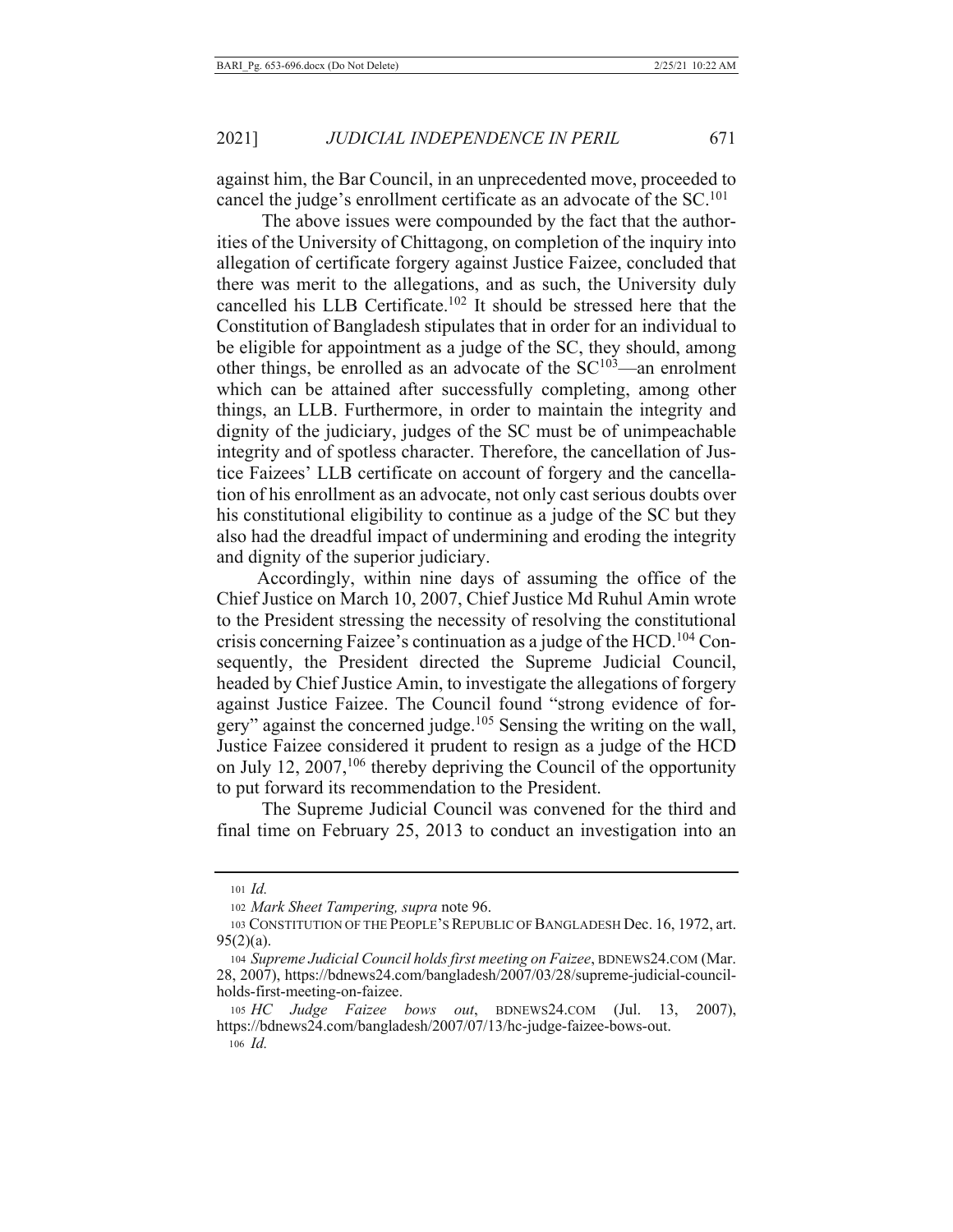allegation of misconduct against Justice Mizanur Rahman Bhuiyan, who was appointed as a judge of the HCD on July 29, 2002 by the government of the BNP and Jamaat-e-Islami Alliance.<sup>107</sup> The allegation involved Justice Bhuiyan distributing photocopies of a contentious news report among his colleagues at the  $SC<sup>108</sup>$  The news report in question termed Ahmed Rajib Haider—a high-profile activist who demanded the death sentence for all those accused of committing war crimes in 1971, including prominent leaders of the Jamaat-e-Islami, and those who were hacked to death on February 15, 2013 by miscreants<sup>109</sup>—an apostate for allegedly defaming the religion of Islam and the Prophet Muhammad through his blog posts.<sup>110</sup>

The members of the ruling BAL, which at the time commanded the support of three-fourths of the elected members of the Parliament,<sup>111</sup> were incensed when news broke out about the alleged distribution of the controversial news reports by Justice Bhuiyan. For instance, Sheikh Selim—an influential MP of the ruling BAL—took to the parliamentary floor to remark that by distributing the above report, Justice Bhuiyan had not only violated the Constitution, but had also sided with war criminals in an attempt to thwart the mass movement, which was being carried out at the time demanding the imposition of capital punishment on all war criminals.<sup>112</sup> Selim went so far as to demand that Justice Bhuiyan be questioned in order to find his possible link with the killing of Rajib.<sup>113</sup> Other ruling party MPs, including the Chief Whip of the Parliament, also echoed Selim's sentiments. Consequently, in light of these demands, the Minister for Law, Justice and Parliamentary Affairs assured his party colleagues in the Parliament

<sup>107</sup> HC Judge to face Investigation, THE DAILY STAR (Feb. 26, 2013), https://www.thedailystar.net/news-detail-270497.

<sup>108</sup> *Id.* 

<sup>109</sup> Sahidul Hasan Khokon, Ganajagaran Mancha blogger Ahmed Rajib's killer held in Dhaka, INDIA TODAY (Feb. 20, 2017), https://www.indiatoday.in/world/story/ahmed-rajib-blogger-murder-ganajagaran-mancha-killer-dhaka-961678-2017-02-20.

<sup>110</sup> Alleged Misconduct: Justice Mizanur replies to judicial council, THE DAILY STAR (Mar. 19, 2013), https://www.thedailystar.net/news/justice-mizanur-repliesto-judicial-council-2; Md Maidul Islam, Secularism in Bangladesh: An Unfinished Revolution, 38(1) SOUTH ASIAN RES. 20, 29 (2018).

<sup>111</sup> European Parliament, Legislative Elections in Bbangladesh, Election Observation Delegation 2 (2008), http://www.epgencms.europarl.europa.eu/cmsdata/upload/36287860-18fe-4c47-92b1-5aa527c34129/Election report Bangladesh 29 December 2008.pdf.

<sup>112</sup> Justice faces JS music, THE DAILY STAR (Feb. 20, 2013), https://www.thedailystar.net/news-detail-269768.

 $113$  *Id.*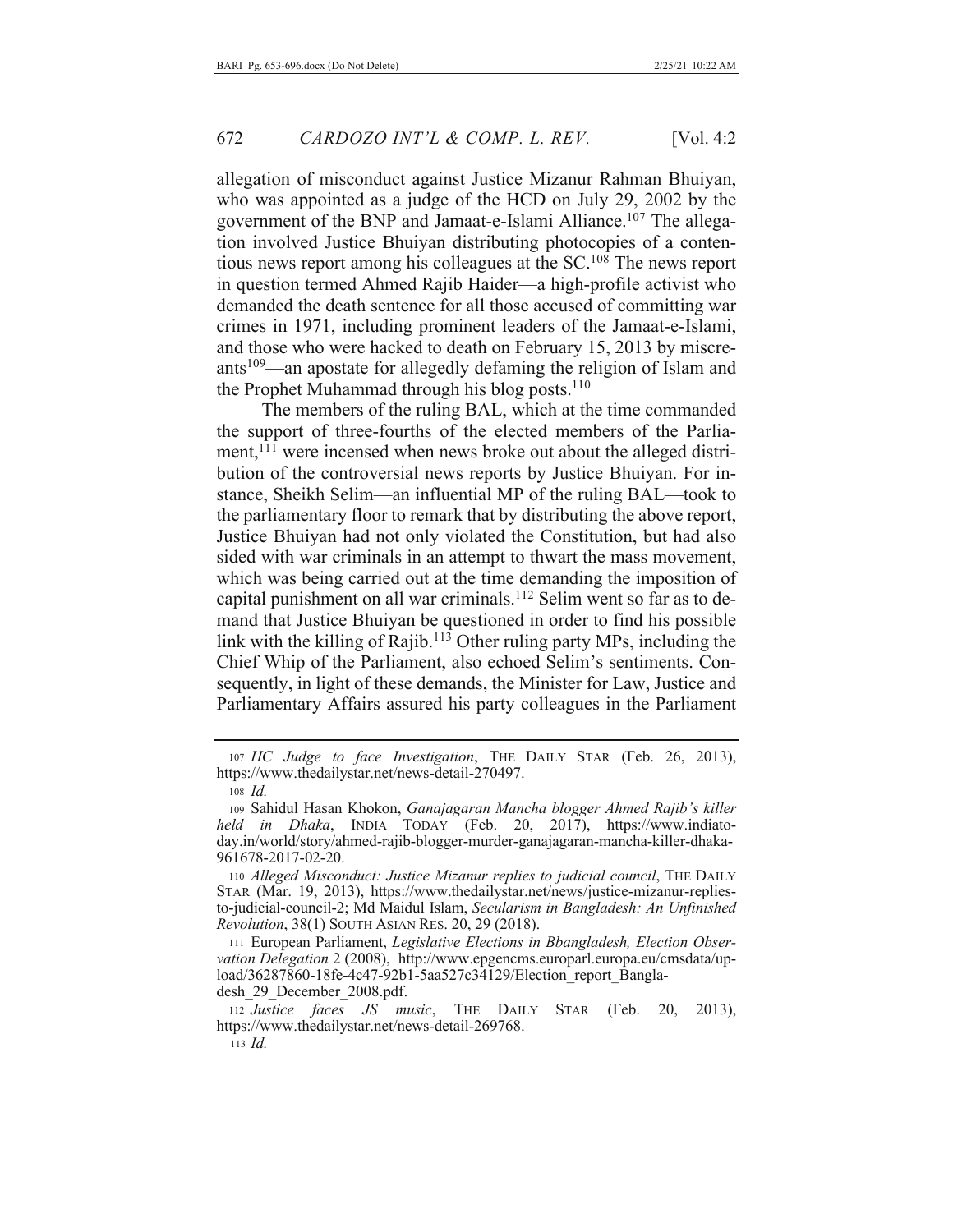that he would discuss the idea of forming a Supreme Judicial Council with the Chief Justice for "taking action" against Justice Bhuiyan as his "behavior  $\dots$  [could] be termed as misconduct."<sup>114</sup> Therefore, it is manifestly evident that the ruling party MPs reached a conclusion regarding Justice Bhuiyan's alleged misconduct even before the Council had the opportunity to impartially investigate the allegation, thereby attempting to exert undue pressure on the Council to recommend the removal of the concerned judge from office.

It should be argued here that the ruling party MPs, including the Minister for Law, Justice and Parliamentary Affairs, did not shed light on how Justice Bhuiyan, according to them, had violated the Constitution by allegedly distributing the news report.<sup>115</sup> Furthermore, since the Constitution of Bangladesh does not define what would construe as misconduct on the part of a judge of the SC, the Supreme Judicial Council, as pointed out earlier, had prescribed a Code of Conduct for putting flesh on the bare bones of the Constitutional text.<sup>116</sup> The Code, among other things, prescribed in rule 5 that a judge should maintain "a degree of aloofness consistent with the dignity of his high office"<sup>117</sup> and Justice Bhuiyan's alleged distribution of the news report concerning the deceased blogger could have only been construed as a violation of the rule regarding the maintenance of aloofness.

The Council's investigation into the allegation of misconduct against Justice Bhuiyan lasted for more than five months—from February 25 to August 5, 2013.<sup>118</sup> During this time, Justice Bhuiyan was given the opportunity to submit a written response to the Council explaining the allegation that had been brought against him.<sup>119</sup> Finally, on August 5, 2013, the Council reported to the President that it had found no merits to the allegation of misconduct against Justice Bhuiyan,<sup>120</sup> thereby clearing him of any wrongdoing and thwarting in the process the BAL's plan to secure his removal.

It is evident from the above discussion that the Supreme Judicial Council—composed of the senior-most judges of the AD—since its formation had performed its function in an objective manner by

 $114$  *Id.* 

 $_{115}$  *Id.* 

<sup>116</sup> Code of Conduct, supra note 86.

 $117$  *Id.* at 5.

<sup>118</sup> HC Judge to face Investigation, supra note 108; Ashutosh Sarkar, Justice Mizanur cleared: Judicial Council finds no proof of misconduct, THE DAILY STAR (Aug. 5, 2013), https://www.thedailystar.net/news/justice-mizanur-cleared.

<sup>119</sup> Alleged Misconduct, supra note 110.

<sup>120</sup> Sarkar, *supra* note 118.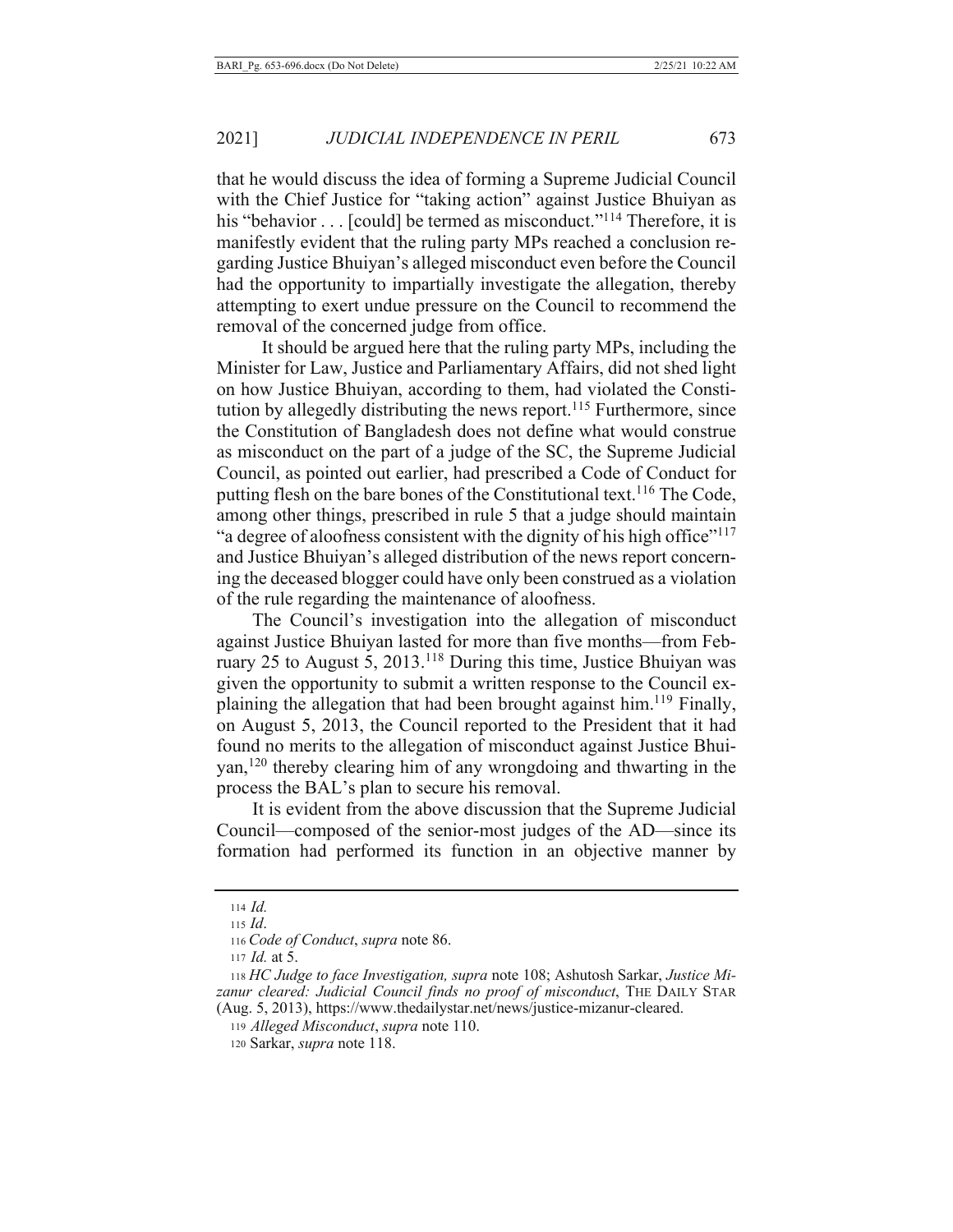recommending the removal of judges guilty of moral turpitude from office, thereby maintaining the public's confidence in the integrity and dignity of the judiciary. Furthermore, the Council did not succumb to any political pressure while carrying out its investigation into the allegation of misconduct against Justice Bhuiyan, thereby frustrating the design of the ruling BAL to secure the removal of a judge who was appointed by its opposing BNP-Jamaat alliance while it was in power, and maintaining the independence of the judiciary.

## V. DELETION OF THE PROVISIONS CONCERNING THE SUPREME JUDICIAL COUNCIL FROM THE CONSTITUTION OF BANGLADESH BY THE CONSTITUTION (SIXTEENTH AMENDMENT) ACT OF 2014

Notwithstanding the effectiveness of the constitutional provisions concerning the Supreme Judicial Council in safeguarding the independence of the judiciary, the government of BAL used its brute majority in the Parliament on September  $17, 2014$  to pass the Constitution (Sixteenth Amendment) Act 2014 to repeal the provisions concerning the Council from the Constitution.<sup>121</sup> It is necessary to point out here that the Sixteenth Amendment was preferred by the BAL regime only thirteen months and three days after its attempt to secure the removal of Justice Bhuiyan of the HCD, as pointed out above in Part IV, from office was duly frustrated by the Supreme Judicial Council.<sup>122</sup> However, in order to gain a proper understanding of the adverse impact of the deletion of such constitutional provision concerning the Council on the independence of the judiciary, it is necessary to briefly discuss the manner in which the BAL has perpetuated its grip on power since the formation of the government following the general election, which was held in December 2008.<sup>123</sup>

The general election of 2008 was the last to have been conducted under the supervision of a "Non-Party Care-taker Government"  $(NPCG).<sup>124</sup>$  The mechanism of NPCG was inserted in the Constitution through the Constitution (Thirteenth Amendment) Act in 1996 for upholding the democratic right of the citizens of the country "to vote in free, fair and impartial general elections"<sup>125</sup> and "to effect change of

<sup>121</sup> Bari, *supra* note 79, at 80.

<sup>122</sup> See supra Part IV.

<sup>123</sup> Bari, *supra* note 79, at 69-75.

<sup>124</sup> *Id.* at 65, 72.

<sup>125</sup> *Id.* at 57.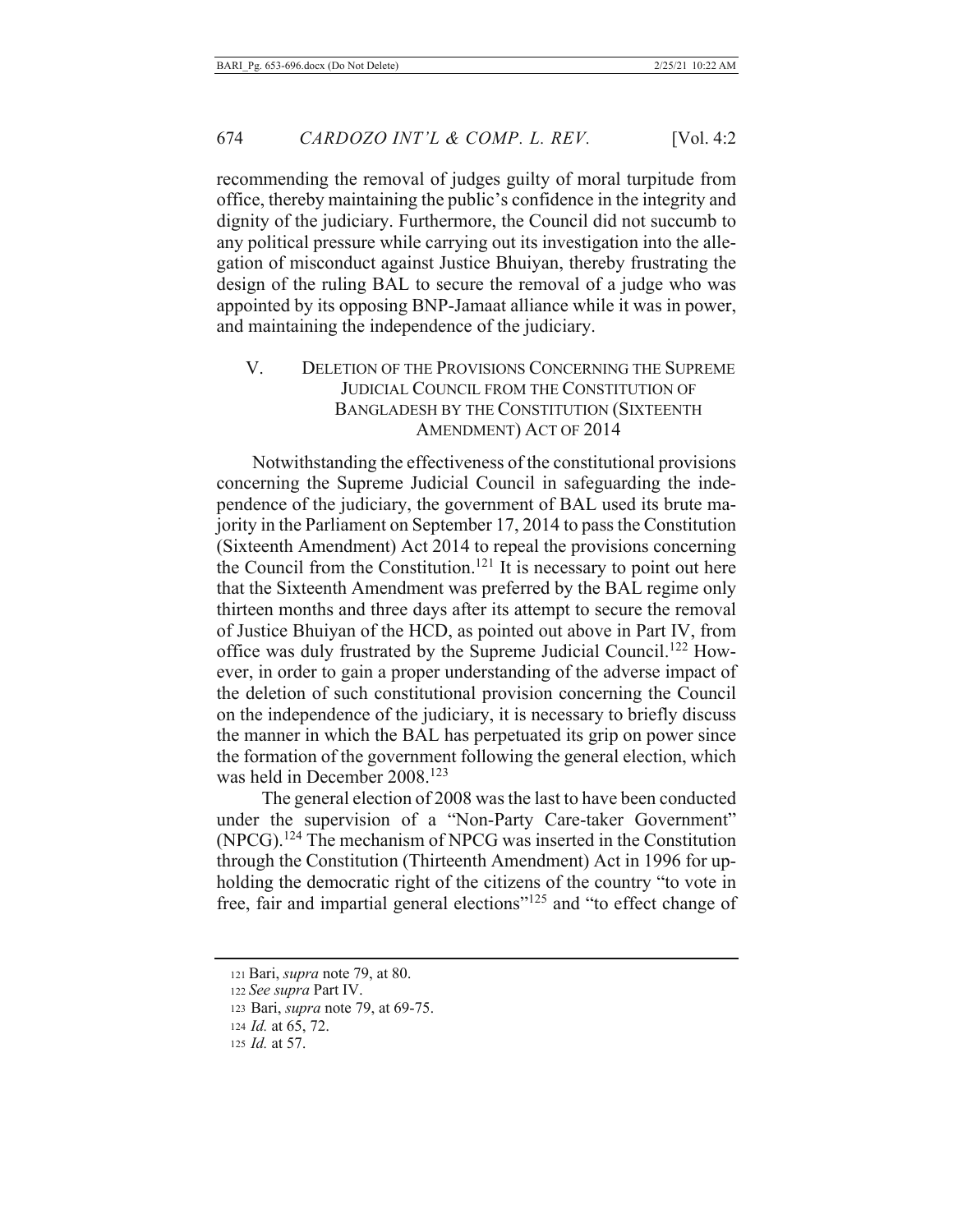government in a peaceful manner."<sup>126</sup> The country's electoral history had been marred with numerous instances of the incumbent government resorting to various forms of electoral malpractices, such as ballot stuffing, voter intimidation, disruptions regarding the registration of voters, which manipulated the outcome of the election in its favor.<sup>127</sup> Accordingly, as amended by the Thirteenth Amendment, the Constitution provided that a NPCG—led by the last retired Chief Justice of the nation<sup>128</sup> and composed of 10 additional advisers chosen from the eminent citizens of the country<sup>129</sup>—would enter upon office after the dissolution of the Parliament<sup>130</sup> with the primary mandate to provide "all possible aid and assistance" to the Election Commission for holding the general election.<sup>131</sup> Since the members of the NPCG were not affiliated with any political parties, it was expected that such a neutral government would conduct general elections "peacefully, fairly and impartially."<sup>132</sup> The effectiveness of the system of NPCG can be gathered from the fact that it was successful in overseeing three credible general elections in 1996, 2001, and 2008 respectively.<sup>133</sup>

However, notwithstanding the effectiveness of the system of the NPCG, the BAL began to take concrete measures for dispensing with the system taking into account the fact that since the introduction of the system, the electorate had "never returned the incumbent party to power."<sup>134</sup> Thus, the BAL identified the system of NPCG as the main obstacle to its aspiration of retaining permanent power. Consequently, the regime adopted a twofold strategy to dispense with the system. First, on September 26, 2010, the regime appointed Justice A.B.M. Khairul Haque as the Chief Justice of Bangladesh contravening the principle of seniority—a convention followed in appointing the Chief Justice among the judges of the AD—to secure the declaration of the Thirteenth Amendment that concerned the NPCG as being ultra vires the Constitution of Bangladesh.<sup>135</sup> This plan came into fruition on May

135 Id. at 70; M. Ehteshamul Bari, Supersession of the Senior-Most Judges in Bangladesh in Appointing the Chief Justice and the Other Judges of the Appellate

<sup>126</sup> *Id.* at 72.

<sup>127</sup>  $Id.$  at 31.

<sup>128</sup> THE CONSTITUTION OF THE PEOPLE'S REPUBLIC OF BANGLADESH Nov. 4, 1972, art.  $58C(1)(3)$ .

<sup>129</sup> *Id.* at art.  $58C(1)(7)$ .

<sup>130</sup> *Id.* at art.  $58C(1)(2)$ .

<sup>131</sup> *Id.* at art.  $58D(2)$ .

<sup>132</sup> *Id.* at art. 58D(2).

<sup>133</sup> Bari, supra note 79, at 32.

<sup>134</sup> *Id.* at 72.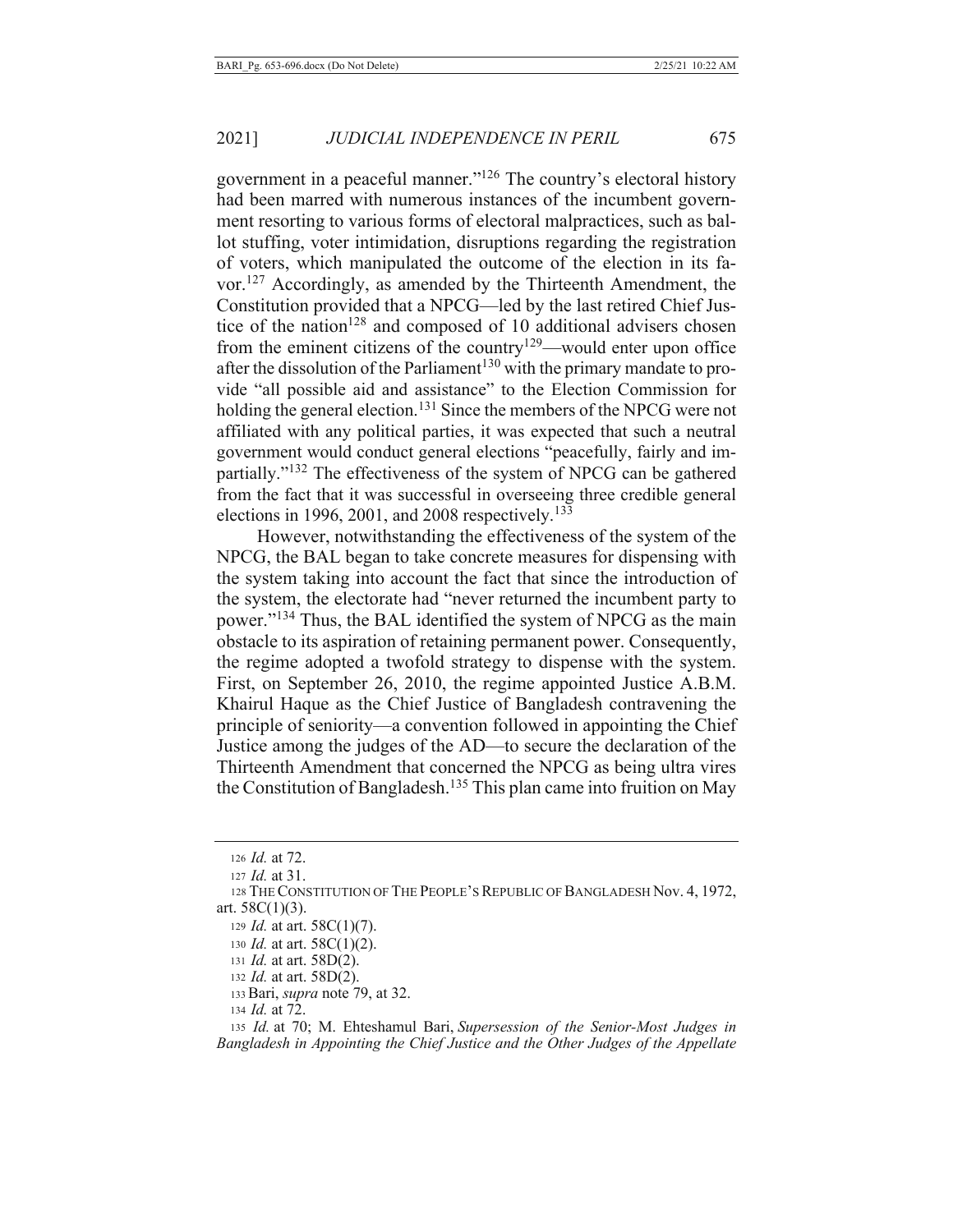10, 2011, when Justice Haque issued a one-page "short order"<sup>136</sup> in the case of Abdul Mannan Khan v. Bangladesh (Thirteenth Amendment  $\text{Case}$ )<sup>137</sup> declaring the Thirteenth Amendment unconstitutional.<sup>138</sup> Second, although Justice Haque's one-page "short order" did not detail the reasons for declaring the NPCG as being ultra vires the Constitution, the BAL regime moved swiftly to take advantage of the declaration of unconstitutionality by using its three-fourths majority in the Parliament to enact the Constitution (Fifteenth Amendment) Act on July 3, 2011, only fifty-three days after the issuance of the "short order" abolishing the system of NPCG from the Constitution.<sup>139</sup>

The omission of the system of NPCG from the Constitution paved the way for the BAL to conduct a sham general election in January 2014.<sup>140</sup> The election was a sham, for it was only contested by the BAL and its allies in the Grand Alliance.<sup>141</sup> The omission of the system of NPCG and the consequent apprehension of the election being rigged in favor of the incumbent BAL persuaded all the major opposition political parties, including the BNP-led eighteen party Alliance, to refuse to participate in the election.<sup>142</sup> Facing no competition, the BAL-led Grand Alliance won 154 out of the 300 seats uncontested, thereby securing the simple majority required to form a government at the expense of the voting rights of forty-eight million registered voters in these constituencies.<sup>143</sup> When the elections for the remaining  $146$ seats were held, a vast majority of the electorate chose to stay away from the polls due to the absence of a meaningful choice.<sup>144</sup> However, in a desperate bid to lend some degree of credibility to the polls, the BAL government used its machineries to inflate the voter turnout numbers by resorting to "widespread electoral malpractices such as

138 SC Sets Aside Caretaker Govt System, supra note 137; id.

140 *Id.* at 75-76.

141 *Id.* at 75-76.

Division of the Supreme Court: A Convenient Means to a Politicized Bench, 18(1) SAN DIEGO INT'L L.J. 33, 47 (2016).

<sup>136</sup> SC Sets Aside Caretaker Govt System, BDNEWS24.COM (May 10, 2011), https://bdnews24.com/bangladesh/2011/05/10/sc-sets-aside-caretaker-govt-system.

<sup>137</sup> See generally The Supreme Court of Bangladesh Appellate Division Civil Appeal No. 139 of 2005 with Civil Petition for Leave to Appeal No. 596 of 2005  $(Bangl).$ 

<sup>139</sup> Bari, *supra* note 79, at 72; see BANGL. CONST. amend. XV, § 21 (In the Constitution, "CHAPTER IIA- NON-PARTY CARETAKER GOVERNMENT" shall be omitted).

<sup>142</sup> *Id.* at 76; Bari, *supra* note 135, at 49.

<sup>143</sup> Bari, *supra* note 79, at 76.

 $144$  *Id.*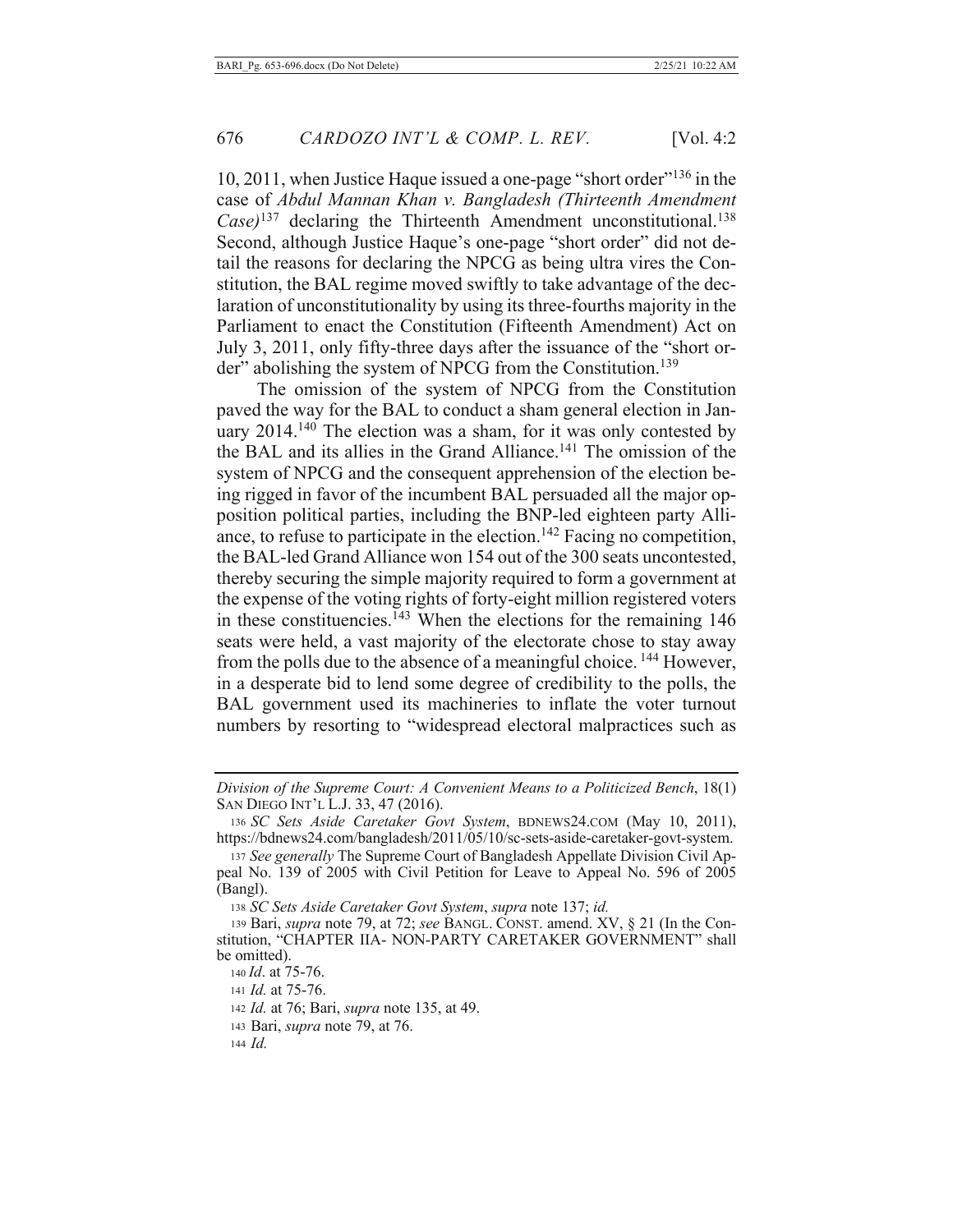stamping and stuffing of ballot papers in ballot boxes."<sup>145</sup> These electoral malpractices further underscored the utility and necessity of the NPCG in Bangladesh for guarding against manipulation of the electoral processes.

The final seat count following the controversial polls revealed that the BAL had won a total 234 parliamentary seats on its own, while its principal ally in the Grand Alliance—the Jatiya Party (JP)—had won thirty-four seats.<sup>146</sup> As mentioned above, since no other major political party had contested the general election, the BAL had opportunely selected the JP to perform the functions of the opposition in the Parliament.<sup>147</sup> However, the BAL's political adventurism did not stop there. The regime went further by not only appointing three JP MPs as cabinet ministers, but also by making the head of the JP, General HM Ershad, the special envoy to Prime Minister Hasina with the rank and status of a cabinet minister.<sup>148</sup> Thus, it is manifestly evident that the BAL regime had purposefully incapacitated the Parliament to act as a check on its powers, thereby reducing it to act as a mere rubber stamp.

Having ensured the subservience of the Parliament, the ruling BAL passed the Sixteenth Amendment on September 17, 2014 seven months and three days after retaining power through the "onesided and voter-less" election<sup>149</sup>—for curtailing the independence of the judiciary. As the Sixteenth Amendment dispensed with the constitutional provisions concerning the Supreme Judicial Council and subsequently, entrusted the Parliament with the power to remove the judges of the SC.<sup>150</sup> The BAL, however, claimed that it had merely restored the original provisions of the 1972 Constitution of Bangladesh by entrusting the Parliament with the power to remove the judges.<sup>151</sup> It should be stressed here that the BAL's pretension in restoring the sanctity of the 1972 Constitution is unfounded. For it is the BAL government which for the first time, as referred to in Part III, had undermined the sanctity of the Constitution by, among other things,

 $145$  *Id.* 

<sup>146</sup> See Bangladeshi Ruling Party Wins Election by Default, UCA NEWS (Jan. 6, 2014), https://www.ucanews.com/news/bangladeshi-ruling-party-wins-election-bydefault/70019; Bari, *supra* note 59, at 77.

<sup>147</sup> Bari, *supra* note 79, at 77.

<sup>148</sup> *Id.* 

<sup>149</sup> *Id.* at 75.

<sup>150</sup> CONSTITUTION OF THE PEOPLE'S REPUBLIC OF BANGLADESH XVI  $\S 2(2)$ .

<sup>151</sup> Sumon Mahbub, 16<sup>th</sup> Amendment passed to restore Parliament's power to sack judges, BDNEWS24.COM (Sept. 17, 2014), https://bdnews24.com/bangladesh/2014/09/17/16th-amendment-passed-to-restore-parliaments-power-to-sackjudges.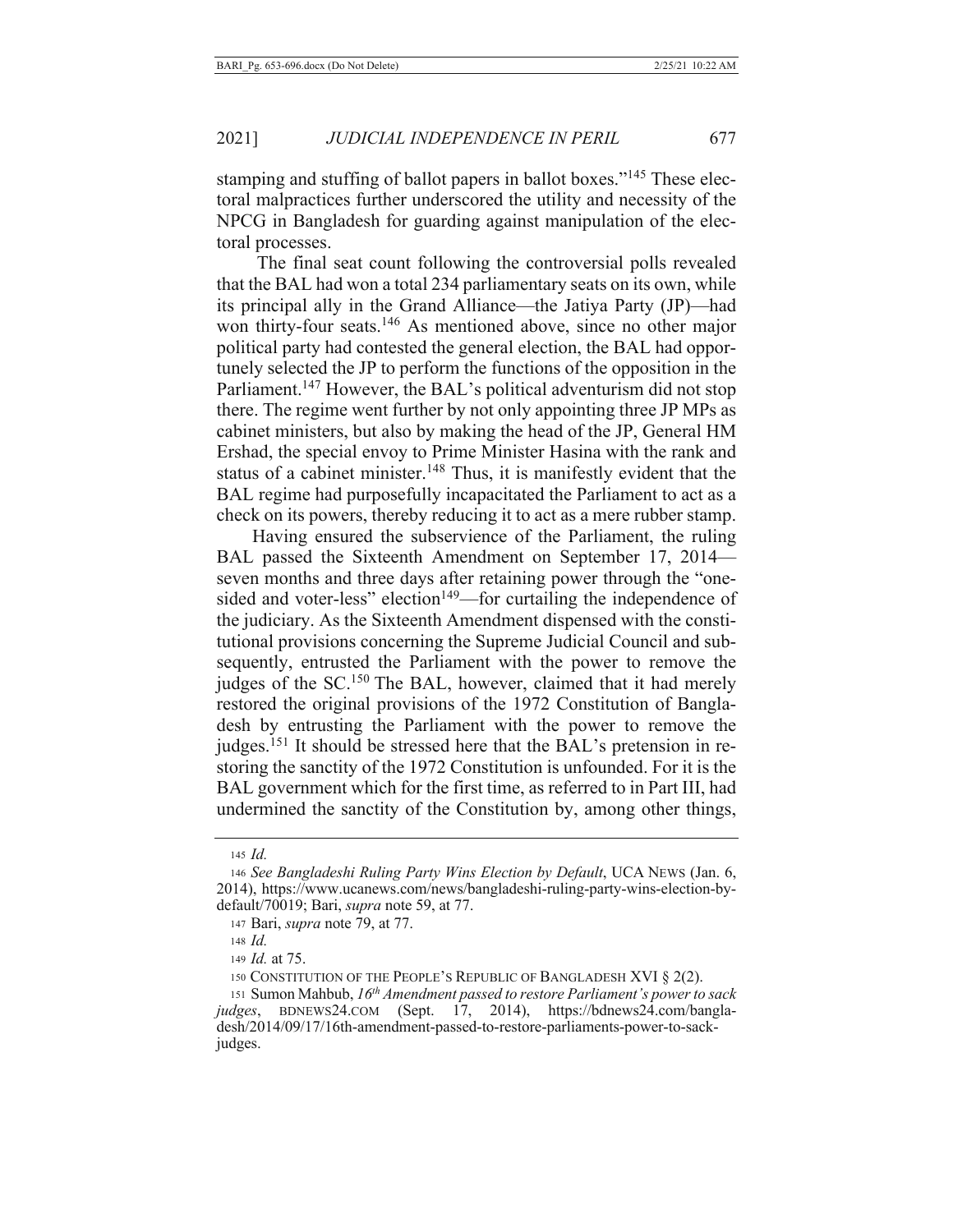repealing the original provisions concerning the removal of judges through the enactment of the Fourth Amendment of  $1975$ .<sup>152</sup> Instead of the Parliament, the Fourth Amendment authorized Mujib—the father of the current Prime Minister Hasina—to remove the judges of the SC according to his pleasure, thereby undermining the independence of the judiciary.<sup>153</sup>

Furthermore, it should be stressed here that the Constitution should be seen as a "living force"<sup>154</sup>—one that is capable of changing to reflect "changing social condition and changing needs."<sup>155</sup> Accordingly, the framers incorporated flexible amendment provisions in the Constitution of Bangladesh.<sup>156</sup> However, in freezing the Constitution according to its original provisions regarding the removal of judges by the Parliament, the BAL overlooked the fact that the method of removal of judges involving the Supreme Judicial Council did not leave the fate of the judges at the mercy of the political branches of government and, as such, was more in line with the contemporary norms concerning the independence of the judiciary.<sup>157</sup>

It can be strongly argued that like the Fourth Amendment, the Sixteenth Amendment was also preferred for curbing the independence of the judiciary by making it extremely convenient for an "allpowerful executive"<sup>158</sup> which could remove any judge of the SC who drew its ire for delivering justice in a fearless and impartial manner in a dispute where it was a party. For in the absence of an actual opposition, the Parliament emerging out of the 2014 election, was reduced, as pointed out above, to a toothless body—subject to the absolute control of the BAL government. The argument that the Sixteenth Amendment undermined the independence of the judiciary by granting the Executive the unconstrained authority to sack the judges of the SC through the subservient Parliament, gains further momentum due to the anti-defection provision contained in Article 70 of the

156 CONSTITUTION OF THE PEOPLE'S REPUBLIC OF BANGLADESH art.  $42(1)(a)$ (stipulating that any proposed bill for amendment to the Constitution can be passed by the votes of "two-thirds of the total number of members of the Parliament.").

157 See supra Parts III & IV.

158 Bari, *supra* note 79, at 80, 81.

<sup>152</sup> See supra Part III.

 $153$  *Id.* 

<sup>154</sup> Theophanous v. Herald and Weekly Times Ltd (1994) 182 CLR 104, 174  $(Austl.)$ .

<sup>155</sup> David A. Strauss, The Living Constitution, THE UNIVERSITY OF CHICAGO, THE LAW SCHOOL (Sept. 27, 2010), https://www.law.uchicago.edu/news/living-constitution.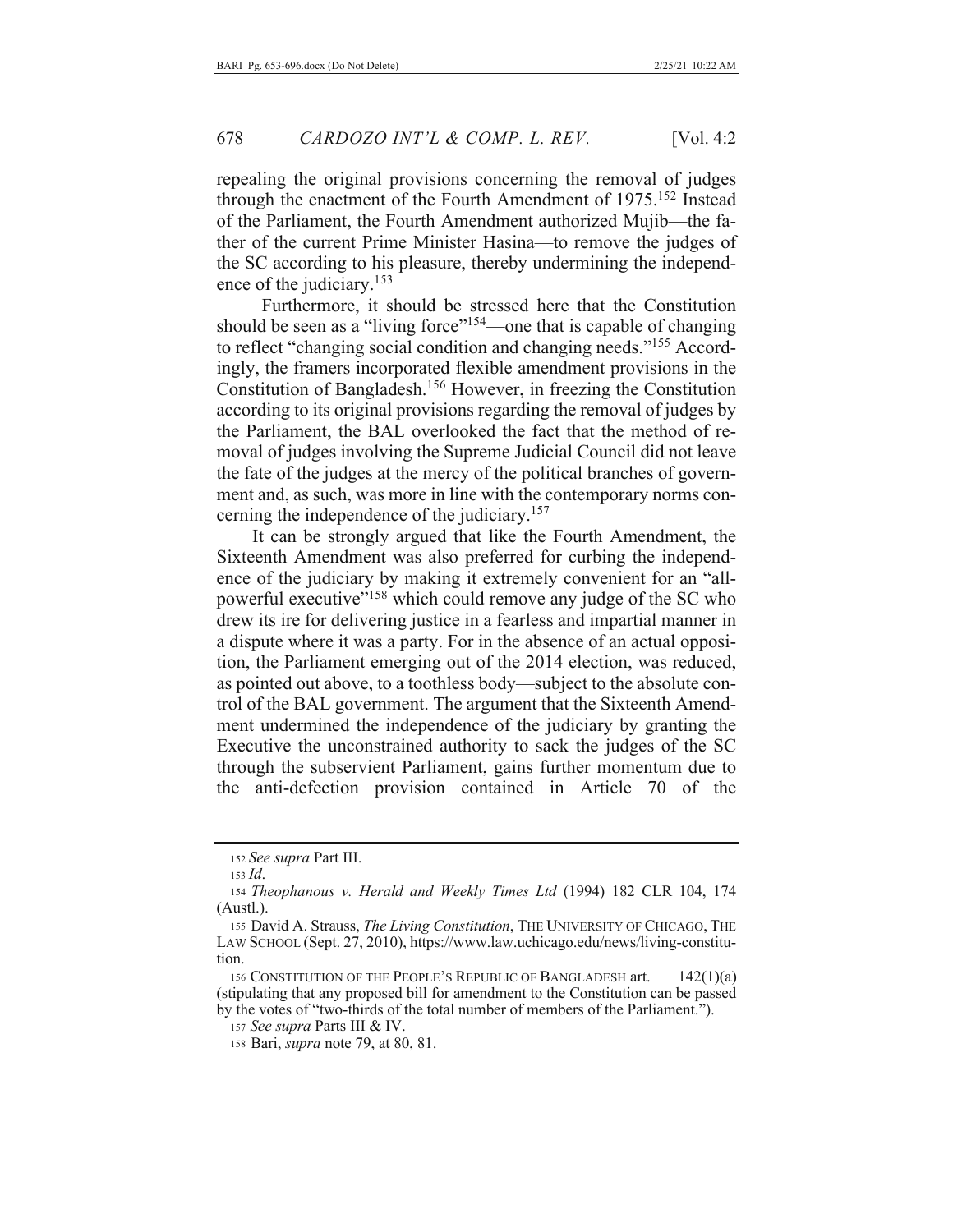2021]

Constitution.<sup>159</sup> Article 70 requires MPs to blindly defer to the directives of their nominating political parties in order to keep their membership in the Parliament.<sup>160</sup> Thus, it can be said that Article 70 would operate to preclude the competence of the MPs to defy arbitrary directives of the BAL government, while exercising the potential power of removing a judge of the SC.

#### VI. THE SC'S INVALIDATION OF THE SIXTEENTH AMENDMENT AND THE CONSEQUENT SCATHING ATTACK OF THE CHIEF **JUSTICE**

The constitutional validity of the Sixteenth Amendment was challenged before the HCD within a few months of its enactment in the case of Advocate Asaduzzaman Siddiqui v. Bangladesh (the Sixteenth Amendment Case).<sup>161</sup> On May 5, 2014, a HCD majority of 2:1, invalidated the amendment as being "colourable, void and ultra vires" the Constitution of Bangladesh.<sup>162</sup> Justice Moyeenul Islam, who delivered the majority judgment, articulated three grounds in favor of this finding. First, Justice Islam took notice of the fact that the majority of the Commonwealth nations do not invest the legislative branch of the government with the power to remove judges of the superior courts.<sup>163</sup> Rather these nations, as has been previously discussed in Part II of this article, invest either ad hoc tribunals or permanent disciplinary councils, which are akin to the Supreme Judicial Council as had been provided for by the Constitution of Bangladesh prior to the enactment of the Sixteenth Amendment, with the power to remove judges of superior courts.<sup>164</sup> The learned judge observed that these Commonwealth jurisdictions prefer such removal mechanisms "for upholding the separation of powers among the  $3$ (three) organs of the State and for [ensuring] complete independence of the Judiciary from the other two organs of the State."<sup>165</sup> Accordingly, Justice Islam observed that the constitutional provisions "relating to the Supreme

<sup>159</sup> CONSTITUTION OF THE PEOPLE'S REPUBLIC OF BANGLADESH art. 70 (stipulating that "A person elected as a member of Parliament at an election at which he was nominated as a candidate by a political party shall vacate his seat if he . . . votes in Parliament against that party.").

 $160$  *Id.* 

<sup>161</sup> Advocate Asaduzzaman Siddiqui v. Bangladesh (2014) Writ Petition No. 9989/2014 (HCD).

<sup>162</sup> *Id.* at 165.

<sup>163</sup> *Id.* at 76.

 $164$  *Id.* 

 $165$  *Id.*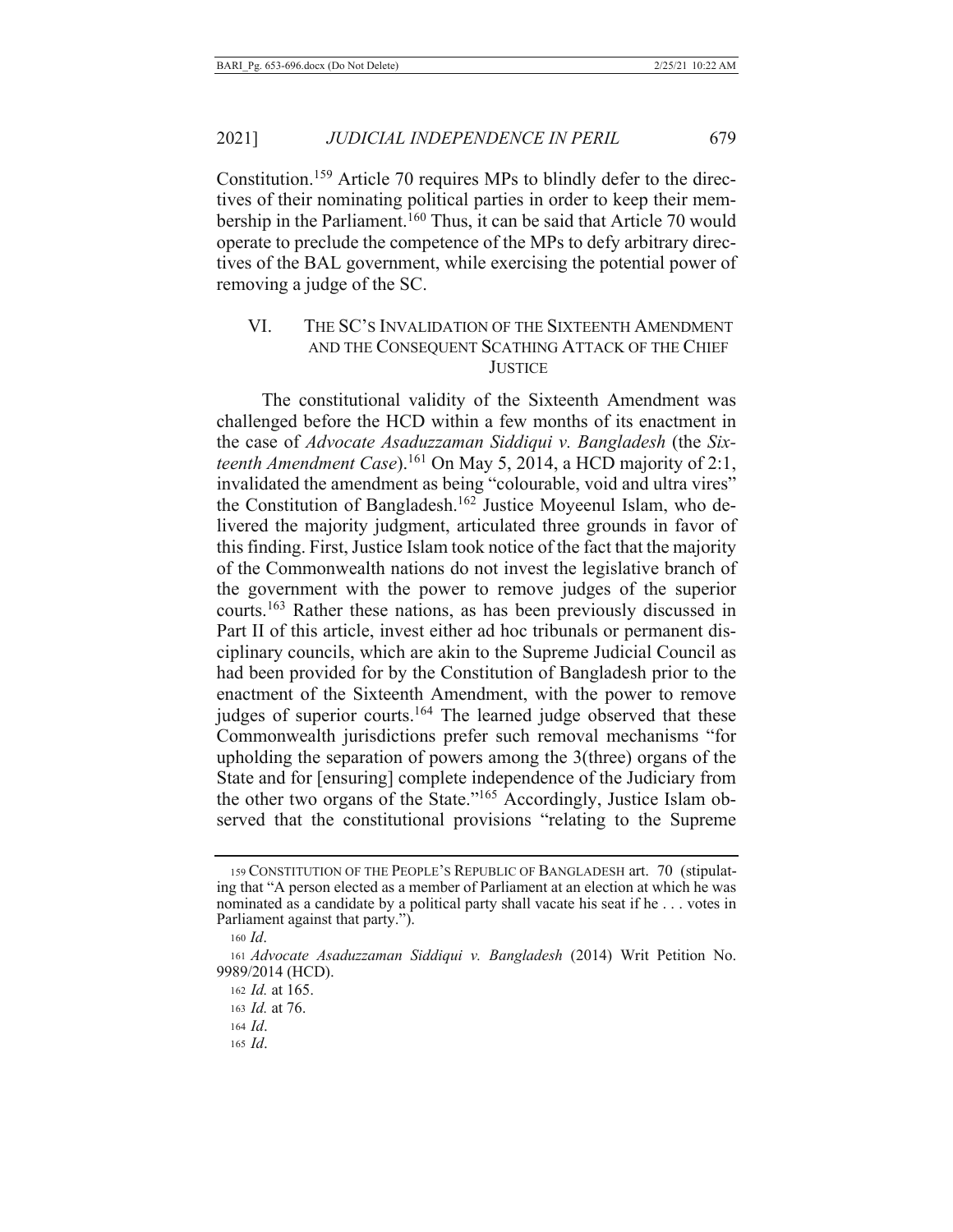Judicial Council are more transparent in safeguarding the independence of the Judiciary."<sup>166</sup>

Second, Justice Islam shed light on the adverse impact that Article 70 has on the independence of the MPs to perform their functions in the Parliament. As he observed:

I must say that this Article has fettered the Members of Parliament unreasonably and shockingly. It has imposed a tight rein on them. Members of Parliament can not [sic] go against their partyline or position on any issue in the Parliament. They have no freedom to question their party's stance in the Parliament, even if it is incorrect and flawed. They can not vote against their party's decision. They are, indeed, hostages in the hands of their party high command.<sup>167</sup>

Consequently, the learned judge held that due to Article 70, MPs would be required to "toe the partyline in case of removal of any Judge of the Supreme Court,"<sup>168</sup> thereby leaving the judge "at the mercy of the party high command"<sup>169</sup> and impairing in the process the independence of the judiciary.

Finally, Justice Islam took cognizance of the past decisions of the AD, which have identified "Independence of the Judiciary" as one of the basic structures of the Constitution.<sup>170</sup> Since security of tenure is one of the fundamental elements of judicial independence, the learned judge observed that by investing the subservient Parliament with the power to remove the judges of the SC, the Sixteenth Amendment had diminished one of the basic structures of the Constitution in violation of the terms of Article 7B of the Constitution.<sup>171</sup> For Article 7B explicitly provides that the constitutional provisions relating to the basic structures are not amenable to the amendatory process.<sup>172</sup> Consequently, Justice Islam held that the "Court . . . has power to undo

<sup>166</sup> *Id.* at 123.

<sup>167</sup> Advocate Asaduzzaman Siddiqui, No.9989/2014 at 123.

<sup>168</sup> *Id.* at 124.

 $169$  *Id.* 

<sup>170</sup> *Id.* at 92-100.

 $171$  *Id.* 

<sup>172</sup> BANGL. CONST. art. 7B ("Notwithstanding anything contained in article 142 of the Constitution  $\dots$  the provisions of articles relating to the basic structures of the Constitution including article 150 of Part XI shall not be amenable by way of insertion, modification, substitution, repeal or by any other means.").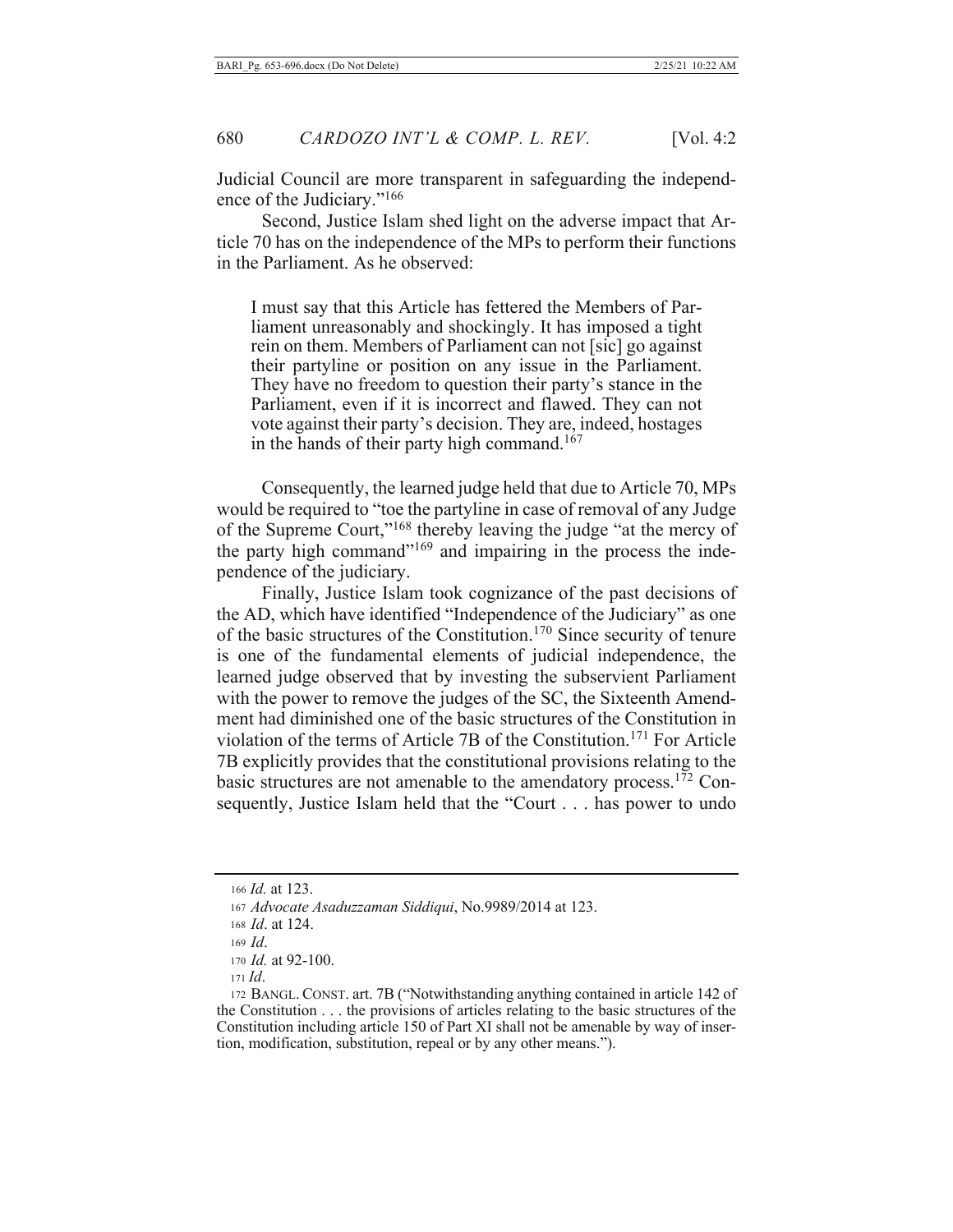any amendment if it transgresses its limits and alters any basic structure of the Constitution."173

When the BAL government instituted an appeal against the HCD's declaration of unconstitutionality of the Sixteenth Amendment, the AD—the highest court of appeal in the country—unanimously upheld the decision of the HCD.<sup>174</sup> Chief Justice SK Sinhathe first judge of Hindu faith to ascend to the Muslim majority nation's highest judicial office—delivered the judgment of the Court on August 1,  $2017$ <sup> $175$ </sup> In affirming the decision of the HCD, Chief Justice Sinha rightly observed that since the Parliament resultant of the sham 2014 general election remained completely under the thumb of the executive branch of government, the "judiciary should not be made answerable to the Parliament."<sup>176</sup> The learned judge also echoed the observations of Justice Islam of the HCD regarding the undue restrictions imposed by Article 70 of the Constitution on the MPs, which further curtailed their competence to be independent of partisan political directives, including at the time of exercising the potential power of impeaching a judge of the SC. As he observed:

[I]t is difficult for a member of Parliament [by reason of Article 70 to form an opinion independently ignoring the directions given by the party high command of the political<br>party in power<sup>177</sup>... [This] leads to the ... conclusion that. ... [the] new mechanism [for removing judges] cannot be expected to function independently and neutrally if a Judge attracts displeasure from the political party in power, he may be subjected to removal by the Parliament. There can be little argument that the function of judicial review by Judges involve dealing with views in respect of which political parties in the government and opposition could have opposing views with which the Judges may not reflect or agree in their judgment. Without a political tradition in which members of Parliament could clearly demonstrate that they can act neutrally and impartially if they are given the power of removal and will not be affected by the party's views under article 70, the purported process of impeachment introduced by Sixteenth

<sup>173</sup> Advocate Asaduzzaman Siddiqui v. Bangladesh (2014), Writ Petition No. 9989/2014 (HCD), at 64.

<sup>174</sup> Bangladesh v. Advocate Asaduzzaman Siddiqui (2017), Civil Appeal No.  $06/2017$  (AD).

 $175$  *Id.* 

<sup>176</sup> *Id.* at 205.

<sup>177</sup> *Id.* at 284.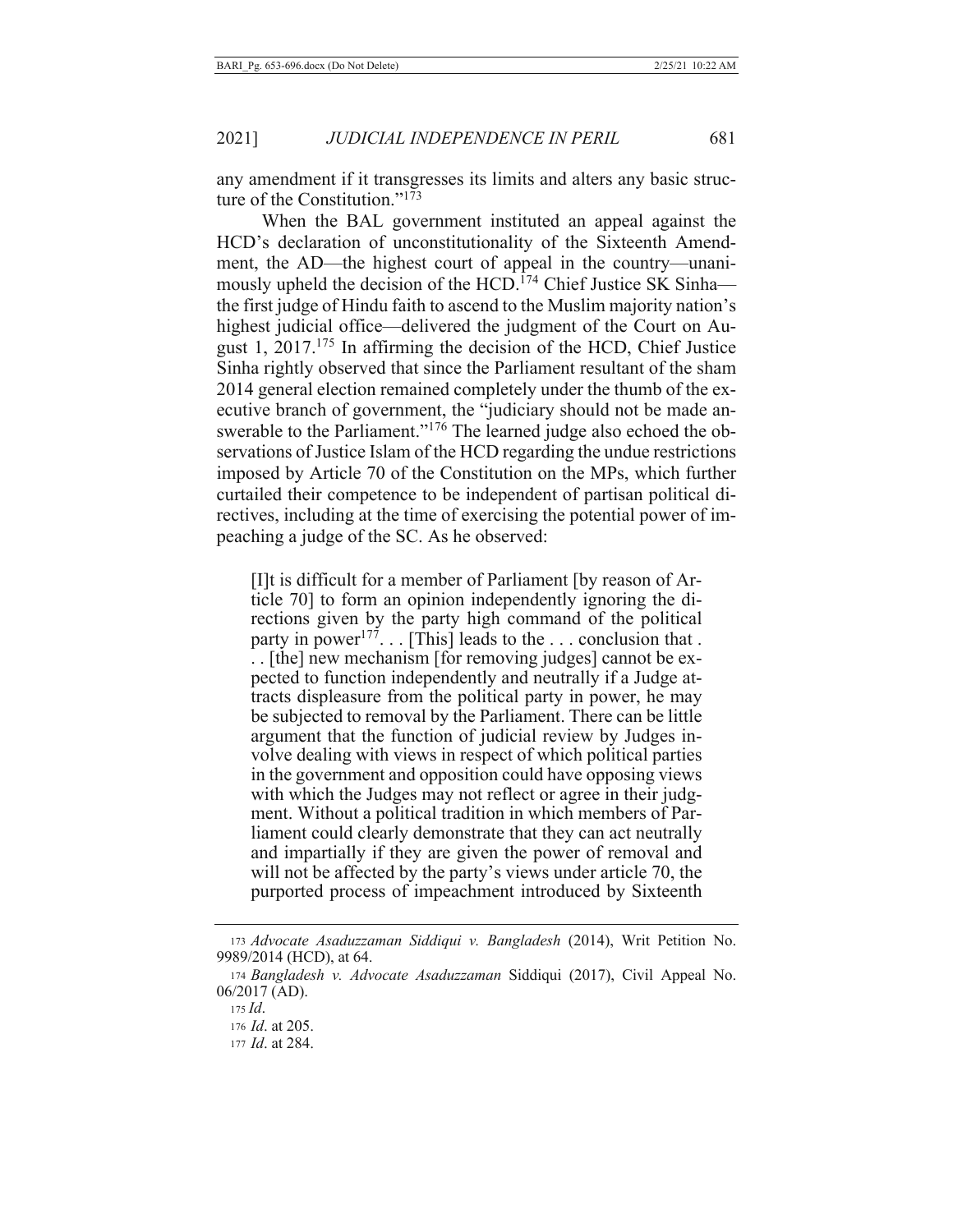Amendment would clearly undermine the independence of judiciary and will definitely alter the basic structure of the constitution.<sup>178</sup>

Finally, Chief Justice Sinha after articulating the reasons for upholding the HCD's decision to invalidate the Sixteenth Amendment, put forward the reasons why the BAL government after ensuring the subservience of the Parliament had turned its focus to curbing the independence of the Judiciary. The learned judge observed:

The greed for power is like a plague, once set in motion it will try to devour everything. Needless to say, this WAS NOT at all the aims and vision of our liberation struggle. Our Forefathers fought to establish a democratic State, not to produce any power-monster. The human rights are at stake, corruption is rampant, Parliament is dysfunctional, crores of people are deprived of basic health care, mismanagement in the administration is acute, with the pace of the developed technology, the crimes dimension is changing rapidly, the life and security of the citizens are becoming utterly unsecured, the law enforcing agencies are unable to tackle the situation and the combined result of all this is a crippled society, a society where good man does not dream of good things at all; but the bad man is all the more restless to grab a few more of bounty. In such a situation, the Executive becomes arrogant and uncontrolled . . . Even in this endless challenge, the judiciary is the only relatively independent organ of the State which is striving to keep its nose above the water though sinking. But judiciary too, cannot survive long in this situation . . . [However,] [i]nstead of strengthening the judiciary, the Executive is now trying to cripple it and if it happens, there could be disastrous consequences.<sup>179</sup>

The decision of the AD to uphold the Sixteenth Amendment's unconstitutionality restored the constitutional provisions concerning the removal of judges of the SC involving the Supreme Judicial Council.<sup>180</sup> However, Chief Justice Sinha's judgment, in particular his blunt observations about the BAL's hunger for power, incensed the BAL hierarchy, including its chief—Prime Minister Hasina. As soon as the

<sup>178</sup> *Id.* at 209-11.

<sup>179</sup> Id. at 228-29.

<sup>180</sup> Bari, *supra* note 79, at 82.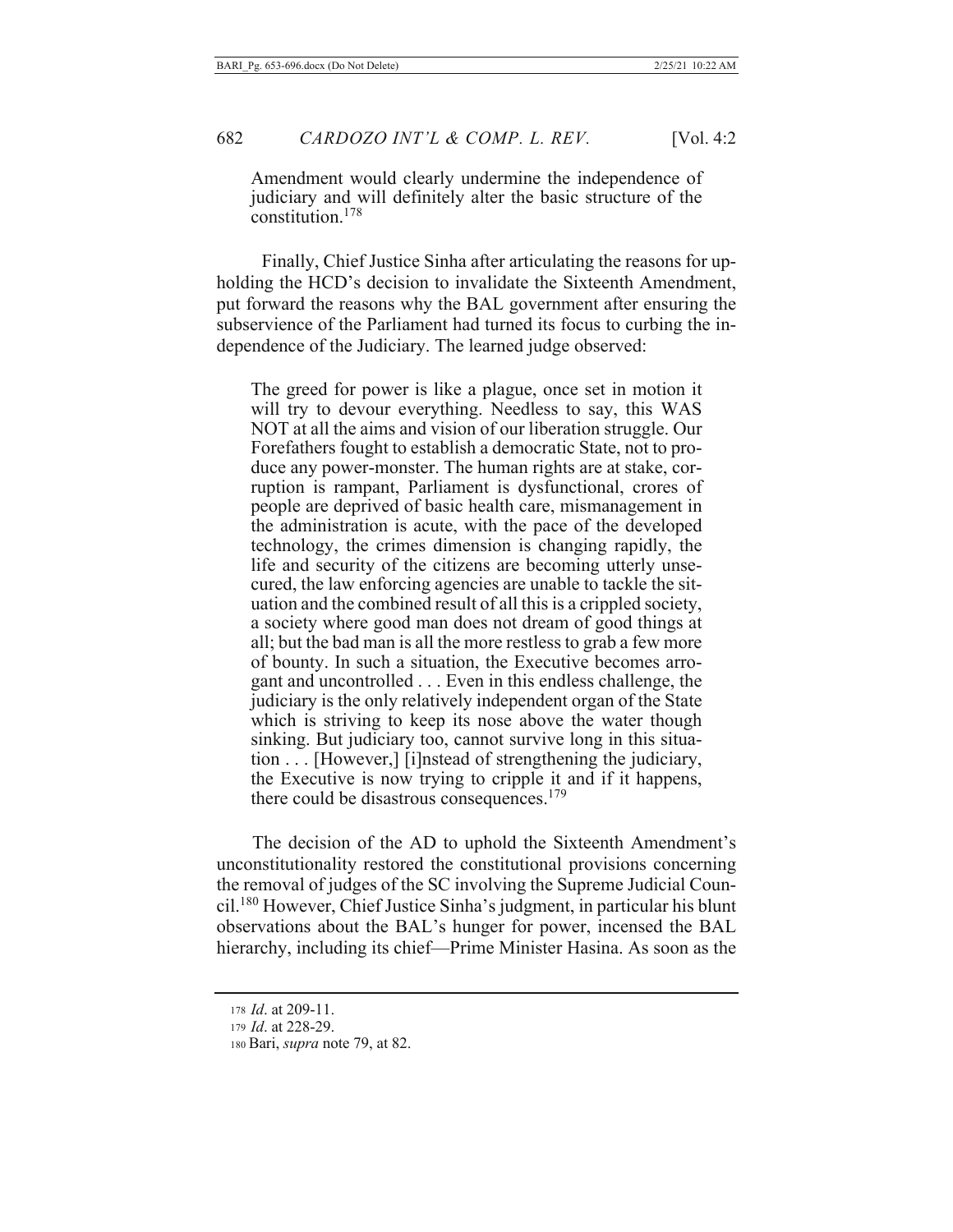written judgment was published, Prime Minister Hasina, her cabinet and parliamentary colleagues began using unparliamentary language questioning Chief Justice Sinha's character, integrity and propriety in declaring the Sixteenth Amendment ultra vires the Constitution.<sup>181</sup> The Prime Minister and her colleagues not only called for Chief Justice Sinha to step down, but also advised him to "either leave the country or get treatment in Hemayetpur [a mental facility situated in Pabna, Bangladesh]."<sup>182</sup> These unkind remarks about the head of the judiciary vindicated the concerns, as mentioned above, raised by both benches of the SC in the Sixteenth Amendment Case regarding the prospect of entrusting the Parliament with the power to impeach judges.

However, the BAL was not merely issuing empty threats against Chief Justice Sinha. Rather the regime made good on its threats. On October 2, 2017, the Minister for Law, Justice and Parliamentary Affairs, who like his colleagues had also criticized Chief Justice Sinha for his verdict in the Sixteenth Amendment Case,<sup>183</sup> told the media that the Chief Justice would "go on a month's leave . . . on health grounds."<sup>184</sup> This announcement was followed by the publication of a gazette notifying the public that Justice MA Wahhab Miah—the senior most judge of the AD—would act as the Chief Justice in the absence of Chief Justice Sinha.<sup>185</sup> The appointment of the Acting Chief Justice was made in pursuance of Article 97 of the Constitution, which in an attempt to prevent a patronage appointment, obliges the President to follow the mechanical rule of seniority in appointing the Acting Chief Justice when a vacancy arises in the office of Chief Justice or when "absence, illness, or any other cause" renders the Chief Justice incapable of discharging the duties of his office.<sup>186</sup>

Eleven days after the announcement of the Law Minister, Justice Sinha, on October 13, 2017, left the country for Australia. However, before leaving, Chief Justice Sinha refuted the government's claim by telling the journalists gathered at his official residence that:

<sup>181</sup> Denigrating CJ: Who Said What, TIMES NEWS (Nov. 11, 2017), http://bangladesh.timesofnews.com/denigrating-cj-who-said-what.html; Leave Bangladesh or Treated for Mental Problem, BDNEWS24.COM (Aug. 27, 2017), Get https://bdnews24.com/politics/2017/08/27/leave-bangladesh-or-get-treated-formental-problem-minister-matia-to-chief-justice.

 $182$  *Id.* 

 $183$  *Id.* 

<sup>184</sup> Chief Justice Goes on a Month's Leave, THE DAILY STAR (Oct. 3, 2017), https://www.thedailystar.net/frontpage/cj-goes-months-leave-1470712.

<sup>185</sup> Wahhab Miah Made Acting Chief Justice, DAILY SUN (Oct. 3, 2017), https://www.daily-sun.com/post/258788.

<sup>186</sup> BANGL. CONST. art. 97.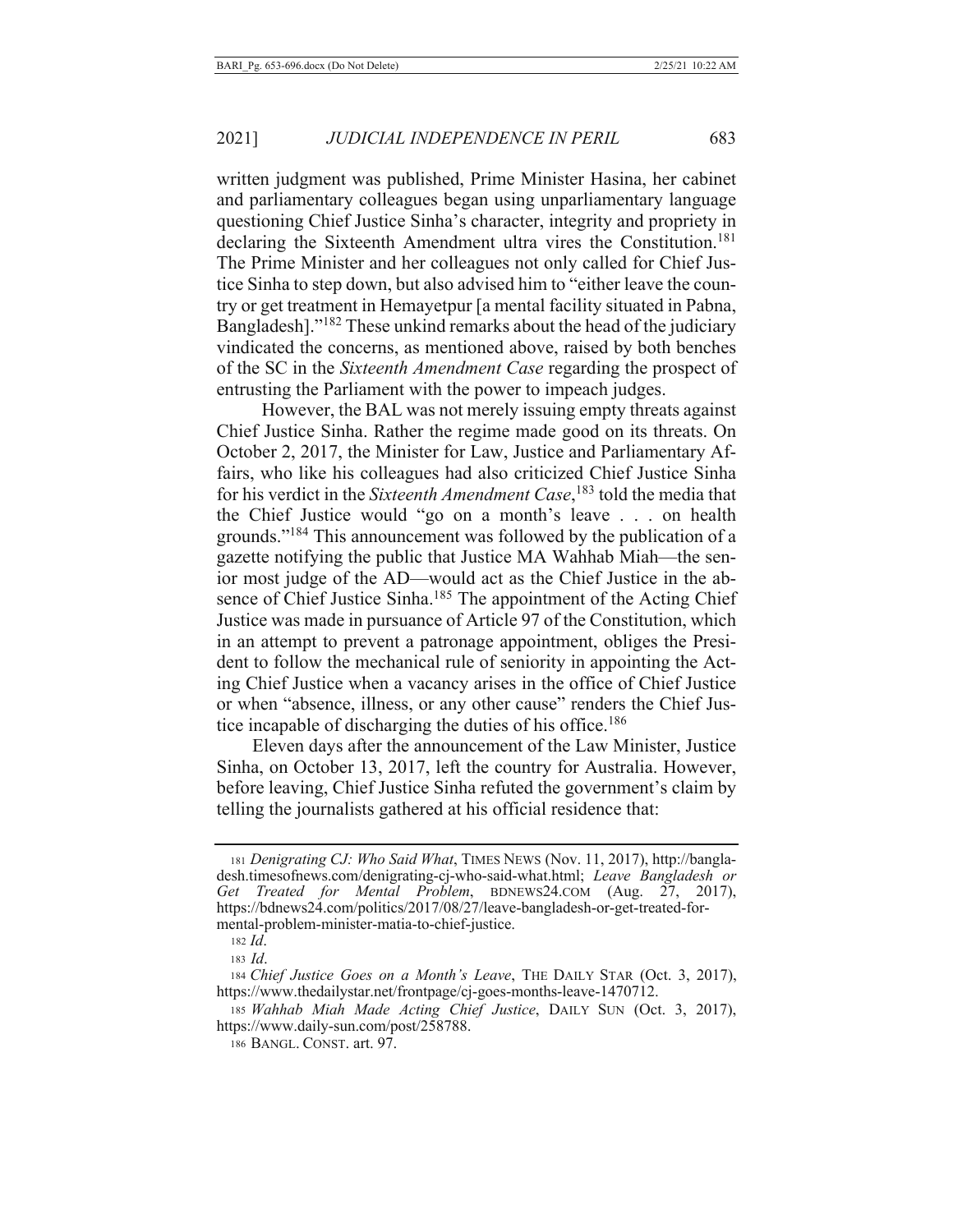I'm not sick.<sup>187</sup> I'm not fleeing. I'll come back. I'm a little embarrassed. I'm the guardian of the judiciary. I'm leaving for a brief period in the interest of the judiciary, and so that the judiciary is not polluted  $\dots$ .<sup>188</sup>

His one-page long written statement, which was distributed to the journalists, further shed light on the political pressures exerted on him: "[T] he way a political quarter, lawyers, and especially some honourable ministers of the government and the honourable prime minister are criticising me recently over a verdict made me embarrassed."<sup>189</sup>

Within a few hours of Justice Sinha leaving for Australia, the BAL regime took the unprecedented move of instituting eleven charges, including "money laundering, financial irregularities, corruption, moral turpitude," against him. $1\overline{90}$  It is pertinent to mention here that at the time a furore had erupted over the judgment in the Sixteenth Amendment Case, Justice Sinha had served as the Chief Justice for approximately two years and nine months.<sup>191</sup> During this period, no allegations of corruption had ever been brought against the learned judge. Rather, it was only after the pronouncement of the judgment in the Sixteenth Amendment Case that the BAL regime had suddenly discovered that Chief Justice Sinha was guilty of conduct unbecoming of the holder of highest judicial office in Bangladesh.<sup>192</sup> It is, therefore, manifestly evident that the BAL regime had gone to great lengths to persecute Justice Sinha for thwarting its attempt to subjugate the judiciary. Owing to such persecution, Justice Sinha prematurely resigned from his office on November 11,  $2017^{193}$ —two months and twenty days before he was supposed to retire. Since retirement, Justice Sinha

**THE** 14.  $2017$ ,  $187 I'm$ Not Sick. **DAILY STAR**  $(Oct.$ https://www.thedailystar.net/frontpage/cj-set-leave-australia-1476169.

 $190$   $11$ 'Charges' Against CJ, THE DAILY STAR (Oct. 15. 2017), http://www.thedailystar.net/frontpage/11-charges-against-cj-1476448.

191 Justice Sinha assumed the office of the Chief Justice on January 17, 2015. Bangladesh Appoints Surendra Kumar Sinha as New Chief Justice, THE ECONOMIC TIMES (Jan. 12, 2015), https://economictimes.indiatimes.com/news/international/world-news/bangladesh-appoints-surendra-kumar-sinha-as-new-chief-justice/articleshow/45852712.cms?from=mdr.

192 11 'Charges' Against CJ, supra note 190.

193 SK Sinha Resigns from Chief Justice Post, Says President's Press Secretary, THE DAILY STAR (Nov. 11, 2017, 01:17 PM), https://www.thedailystar.net/politics/chief-justice-cj-surendra-kumar-sinha-resigns-1489639.

 $188$  *Id.* 

<sup>189</sup>  $Id.$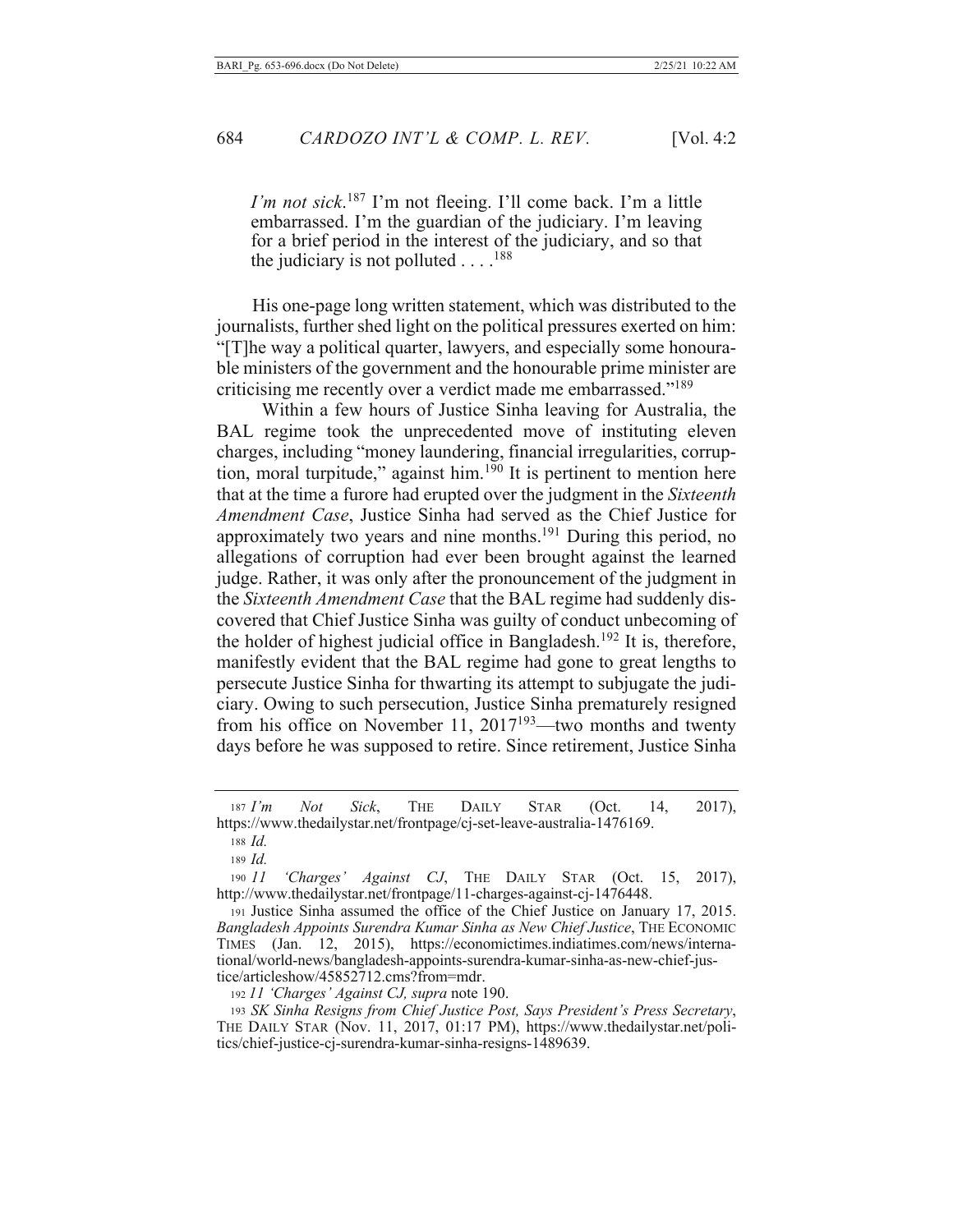has been living in exile—first in the US and now in Canada, where he has sought asylum.<sup>194</sup>

### VII. THE AFTERMATH OF THE RESIGNATION OF JUSTICE SINHA: THE EMERGENCE OF A SUBSERVIENT JUDICIARY

Although Justice Sinha resigned as the Chief Justice on November 11, 2017, the BAL Government did not proceed to appoint Acting Chief Justice MA Wahhab Miah as the regular Chief Justice in pursuance of Article 95(1) of the Constitution.<sup>195</sup> Rather, two months and twenty-two days after Justice Sinha's resignation, the regime appointed Justice Syed Mahmud Hossain—the second senior-most judge of the AD—as the regular Chief Justice on February 2, 2018.<sup>196</sup> In overlooking the senior-most judge of the AD, namely, Acting Chief Justice Miah for such an appointment, the regime had blatantly violated the time-honored convention of following seniority in appointing the Chief Justice.<sup>197</sup> Furthermore, it is pertinent to stress here that Justice Miah, as pointed out above in Part VII, in his capacity as the senior-most judge of the AD, had discharged the duties of the office of the Chief Justice for four months in an interim capacity since October 2017. Thus, it is evident that the BAL frustrated Justice Miah's legitimate expectation of being appointed to the highest judicial office of the land, notwithstanding his seniority and his performance of the functions of such office on an interim basis.<sup>198</sup> Consequently, Justice Miah considered it dignified to resign as a judge of the AD within hours of being overlooked for the position of the Chief Justice.<sup>199</sup> Hence, the BAL regime's decision to flout the principle of seniority in appointing the Chief Justice has deprived the nation of the service of a senior and experienced judge.

<sup>194</sup> SK Sinha seeks asylum in Canada, THE DAILY STAR (July 26, 2019), https://www.thedailystar.net/country/news/sk-sinha-seeks-asylum-canada-1777318.

<sup>195</sup> BANGL. CONST. art. 95(1).

<sup>196</sup> Justice Mahmud Hossain Made New CJ, THE NEW NATION (Feb. 2, 2017) http://m.thedailynewnation.com/news/163639/justice-mahmud-hossain-made-newcj.

<sup>197</sup> Bari, *supra* note 79, at 84-85.

<sup>198</sup> *Id; see supra* Part VII.

<sup>199</sup> Justice Wahhab, *Miah Resigns after Justice Mahmud Hossain Is Named Chief* Justice, BDNEWS24.COM (Feb. 02, 2018), https://bdnews24.com/bangladesh/2018/02/02/justice-wahhab-miah-resigns-after-justice-mahmud-hossain-isnamed-chief-justice.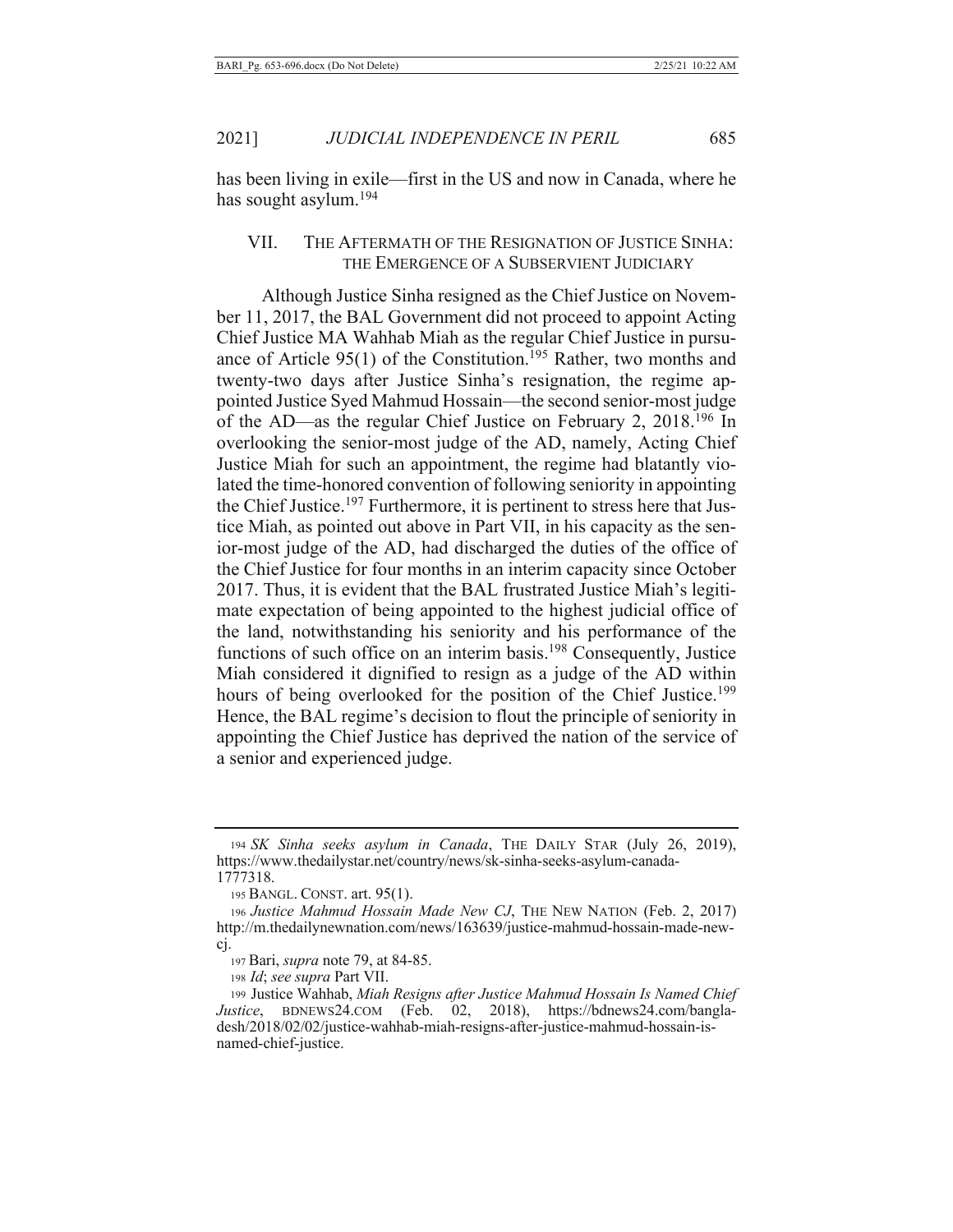Although the regime did not offer any reasoning for depriving Justice Miah of the Chief Justiceship, it seems that he was overlooked for the position as he went against the wishes of the BAL regime by pronouncing a dissenting judgment in the *Thirteenth Amendment* Case, which upheld the constitutionality of the system of NPCG.<sup>200</sup> The learned judged reached such a conclusion in light of the fact that the system had further consolidated the principle of democracy in Bangladesh.<sup>201</sup> On account of this objective judgment, the regime did not consider Justice Miah trustworthy to implement its agenda of securing the reversal of the AD's unanimous decision in the Sixteenth *Amendment Case* on the basis of the review petition that it had filed on December 24, 2017, under Article 105 of the Constitution.<sup>202</sup>

It should be stressed here that although the judgment of the AD in the Sixteenth Amendment Case, as pointed out earlier in Part VI, had the effect of restoring the constitutional provisions concerning the Supreme Judicial Council, Attorney General Mahbubey Alam—a pro BAL lawyer<sup>203</sup> who even sought nomination from the BAL for contesting the 2018 general election<sup>204</sup>—has casted doubt on such restoration as a result of the pendency of the review petition before the AD. However, it is difficult to agree with the interpretation held by the principal law officer of the country. For, according to a unanimous decision of the full bench of the AD, which also consisted of the current Chief Justice—Justice Hossain—a review petition should not be "equated with an appeal."<sup>205</sup> Accordingly, it can be strongly argued that unlike the pendency of the BAL regime's appeal against the decision of the HCD in the Sixteenth Amendment Case, which prevented the restoration of the provisions concerning the Supreme Judicial Council, the pendency of a review petition instituted against the

<sup>200</sup> Abdul Mannan Khan v. Bangladesh, Civil Appeal No. 139 of 2005 with Civil Petition for Leave to Appeal No. 596 of 2005 (Bangl.), at 35.

 $_{201}$  *Id.* 

<sup>202</sup> BANGL. CONST. art 105 (stipulating that the "Appellate Division shall have power, subject to the provisions of any Act of Parliament and of any rules made by that division to review any judgment pronounced or order made by it.").

<sup>203</sup> Bangladesh: End the politically chosen 'disposable' attorney and prosecutorial, Asian Human Rights Commission (Jan. 14, 2009), http://www.humanrights.asia/news/ahrc-news/AHRC-STM-016-2009/.

<sup>204</sup> Jishnu, Brahmaputra, Attorney General Mahbubey hopes for Awami League nomination in next election, DHAKA TRIBUNE (Apr. 29, 2018), https://www.dhakatribune.com/bangladesh/politics/2018/04/29/attorney-general-mahbub-hopesawami-league-nomination-next-election.

<sup>205</sup> Abdul Quader Mollah v. The Chief Prosecutor, International Crimes Tribunal, Dhaka, Crim. Rev. Petition Nos. 17-18 of 2013, at 21.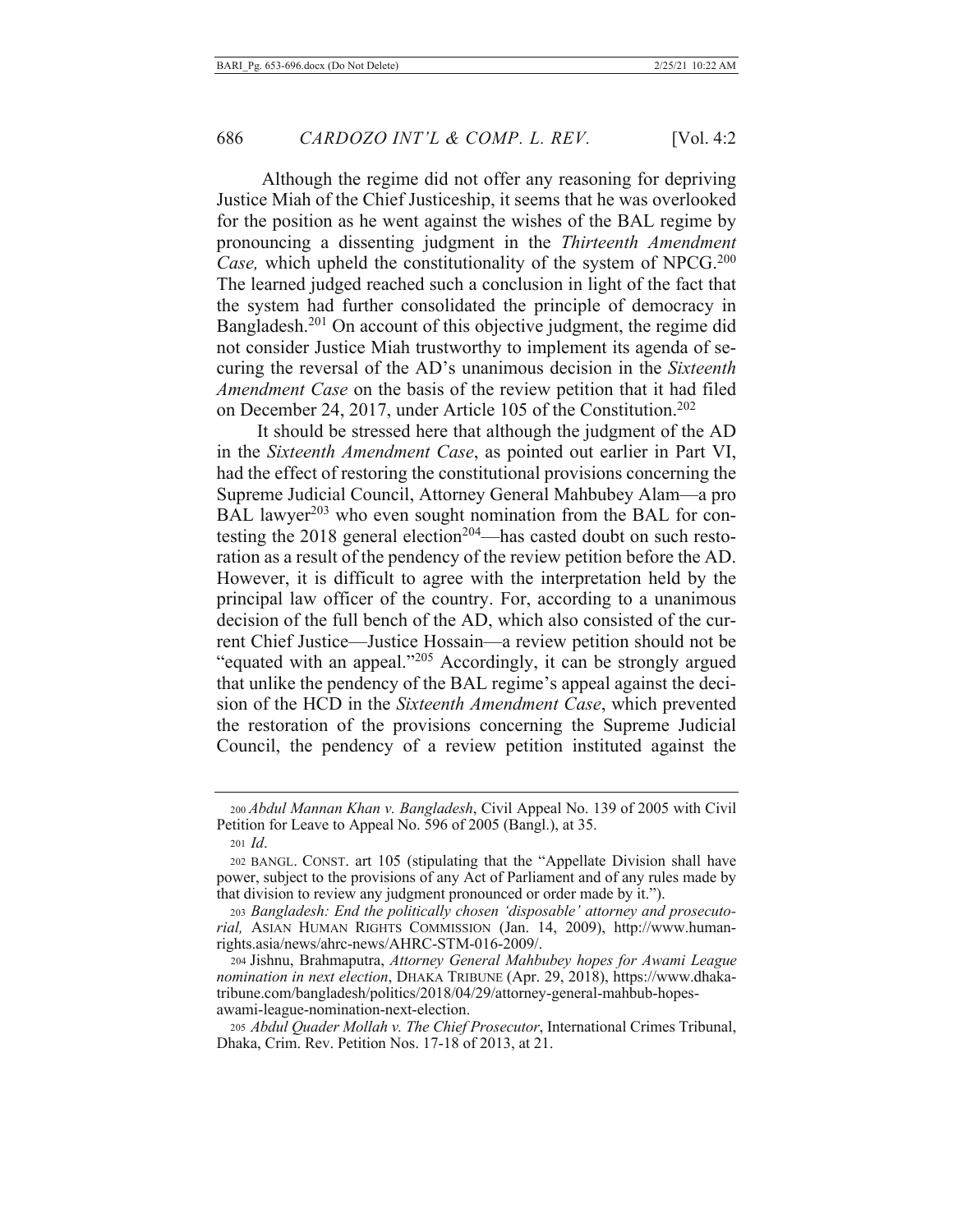determination of the final court of appeal, namely, the AD, in the Sixteenth Amendment Case, cannot be said to have the same effect.

Furthermore, a review of a decision of the AD is only permissible when there is a manifest error of law or fact on the face of the decision which either "undermines its soundness or results in miscarriage of justice."206 In light of the detailed examination of the AD's decision in the Sixteenth Amendment Case in Part VI of this Article, it is evident that the decision does not exhibit any "apparent and patent"<sup>207</sup> error which casts doubt on its reasonableness. Rather, the AD had prevented the executive's attempt to encroach on the independence of the judiciary—a basic structure of the Constitution—by unanimously nullifying the Sixteenth Amendment. In this context, the observations of Justice Hossain-the current Chief Justice-in the Sixteenth Amendment Case are noteworthy:

The Sixteenth Amendment impairs the independence of the judiciary by making the judiciary vulnerable to a process of impeachment by the legislature which would be influenced by political influence and pressure.<sup>208</sup>

Justice Hossain in his judgment also termed the method of removal of judges on the recommendation of the Supreme Judicial Council a more "transparent procedure"<sup>209</sup> when compared to the procedure concerning the removal of judges by the Parliament. However, notwithstanding such observations, it is striking that Justice Hossain, after being sworn in as the Chief Justice—in supersession of Justice Miah—has not proceeded to promptly dispose of the review petition seeking the reversal of the decision of the AD in the Sixteenth Amend*ment Case*. Rather it seems that out of "a sense of gratitude"<sup>210</sup> to the BAL regime, Justice Miah has now radically transformed his views regarding the efficacy of the provisions concerning the Supreme Judicial Council for safeguarding the independence of the judiciary. Such transformation became evident when it came to fore that Chief Justice Hossain had unilaterally carried out a primary investigation against three judges of the HCD who were accused of misconduct or

<sup>206</sup> Id.

<sup>207</sup> *Id.* at 22.

<sup>208</sup> Bangladesh v. Advocate Asaduzzaman Siddiqui, (2017) Civil Appeal No. 06 of 2017 (AD), 549.

<sup>209</sup> *Id.* at 545.

<sup>210</sup> E. CAMPBELL & H.P. LEE, AUSTRALIAN JUDICIARY 95 (2001).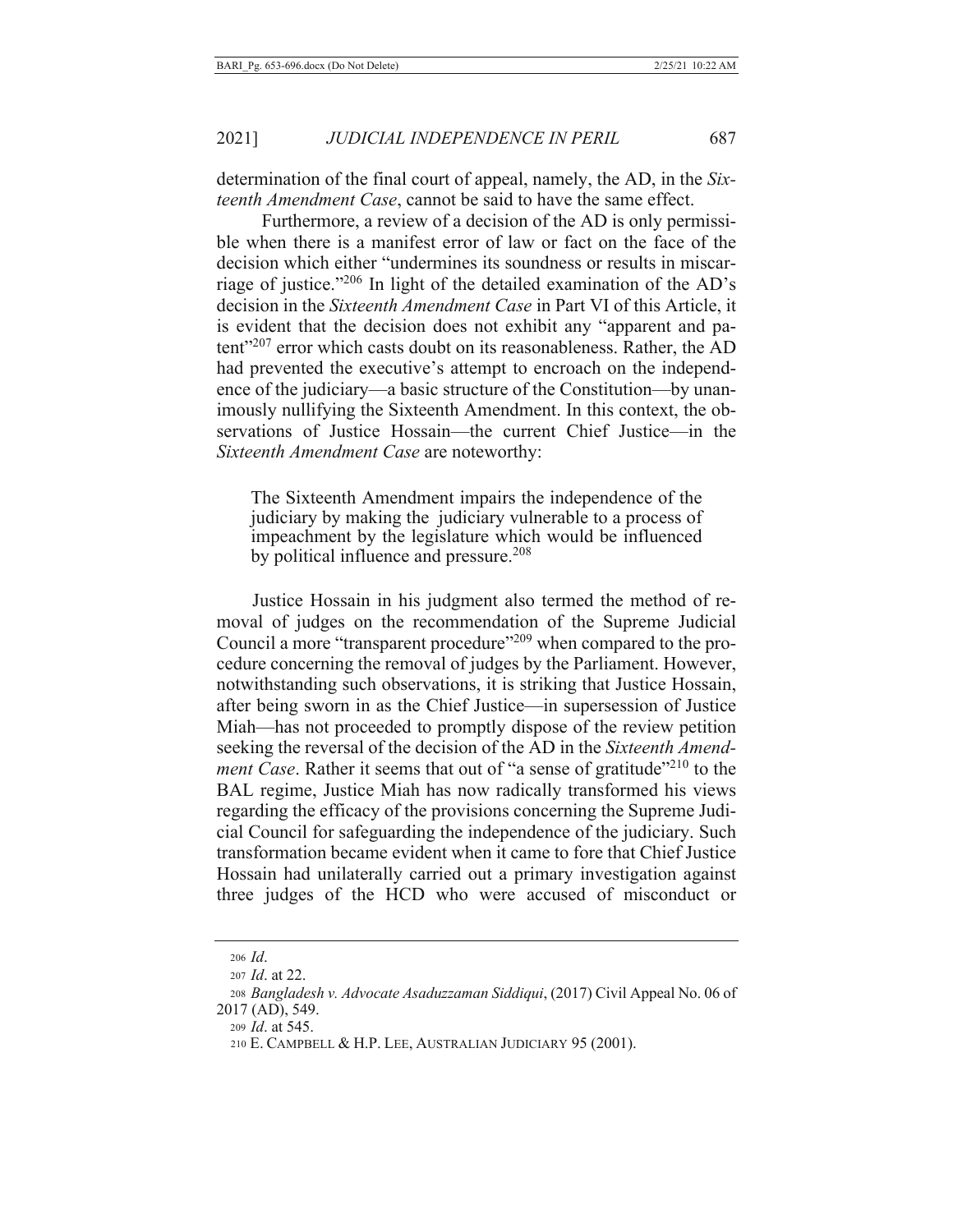incapacity.<sup>211</sup> Subsequently, Justice Hossain upon consultation with the head of the state-President Md Abdul Hamid, who has been elected to the office on a BAL ticket<sup>212</sup>—ordered the concerned judges to refrain from their judicial duties. $213$ 

The method adopted by the Chief Justice for taking disciplinary action against the judges of the SC in consultation with the executive branch of government, is not only devoid of any constitutional foundation, but also lacks the objectivity and transparency of the process involving the Supreme Judicial Council.<sup>214</sup> For unlike the functioning of the Supreme Judicial Council, it does not represent the plurality of the opinion of the senior-most judges of the nation for precluding the likelihood of arbitrariness or bias, even subconsciously, against the judge accused of wrongdoing and permits the executive branch to adversely influence such a method. Furthermore, unlike the Supreme Judicial Council, there is no evidence to suggest that the method adopted by the Chief Justice provides the accused judge any opportunity to defend the charges brought against him. $215$ 

The unceremonious ouster of Justice Sinha from the office of the Chief Justice, coupled with the adoption of an unconstitutional and arbitrary method by Justice Hossain for taking disciplinary action against judges accused of misconduct, have had the impact of unduly curtailing the competence of the judiciary to impartially adjudicate cases where the executive is a party, and to act as the final bulwark against executive encroachment on the liberty of individuals. In this context, reference can be first made to a recent deferential decision of the HCD in dismissing a writ petition challenging the constitutionality of the anti-defection provision contained in Article 70 of the Constitution for contravening, among other things, the tenets of the principle of democracy as enshrined in various provisions of the Constitution.<sup>216</sup>

<sup>211</sup> Three High Court Judges Facing Probe, Ordered to Refrain from Judicial Activities, BDNEWS24.COM (Aug. 23, 2019), https://bdnews24.com/bangladesh/2019/08/22/three-high-court-judges-facing-probe-ordered-to-refrain-from-judicial-activities.

<sup>212</sup> Hamid Elected President for a Second Term, THE DAILY STAR (Feb. 7, 2018), https://www.thedailystar.net/politics/abdul-hamid-elected-president-of-bangladeshsecond-term-1531225.

<sup>213</sup> Three High Court Judges Facing Probe, Ordered to Refrain from Judicial Ac*tivities, supra* note 212.

<sup>214</sup> See BANGL. CONST. art. 96.

<sup>215</sup> Three High Court Judges Facing Probe, Ordered to Refrain from Judicial Ac*tivities, supra* note 212.

<sup>216</sup> BANGL. CONST. arts 7, 19, 26, 27, 31, 44 and 119; Article 70 of Constitution: It's a Safeguard for Democracy, THE DAILY STAR (May 26, 2018),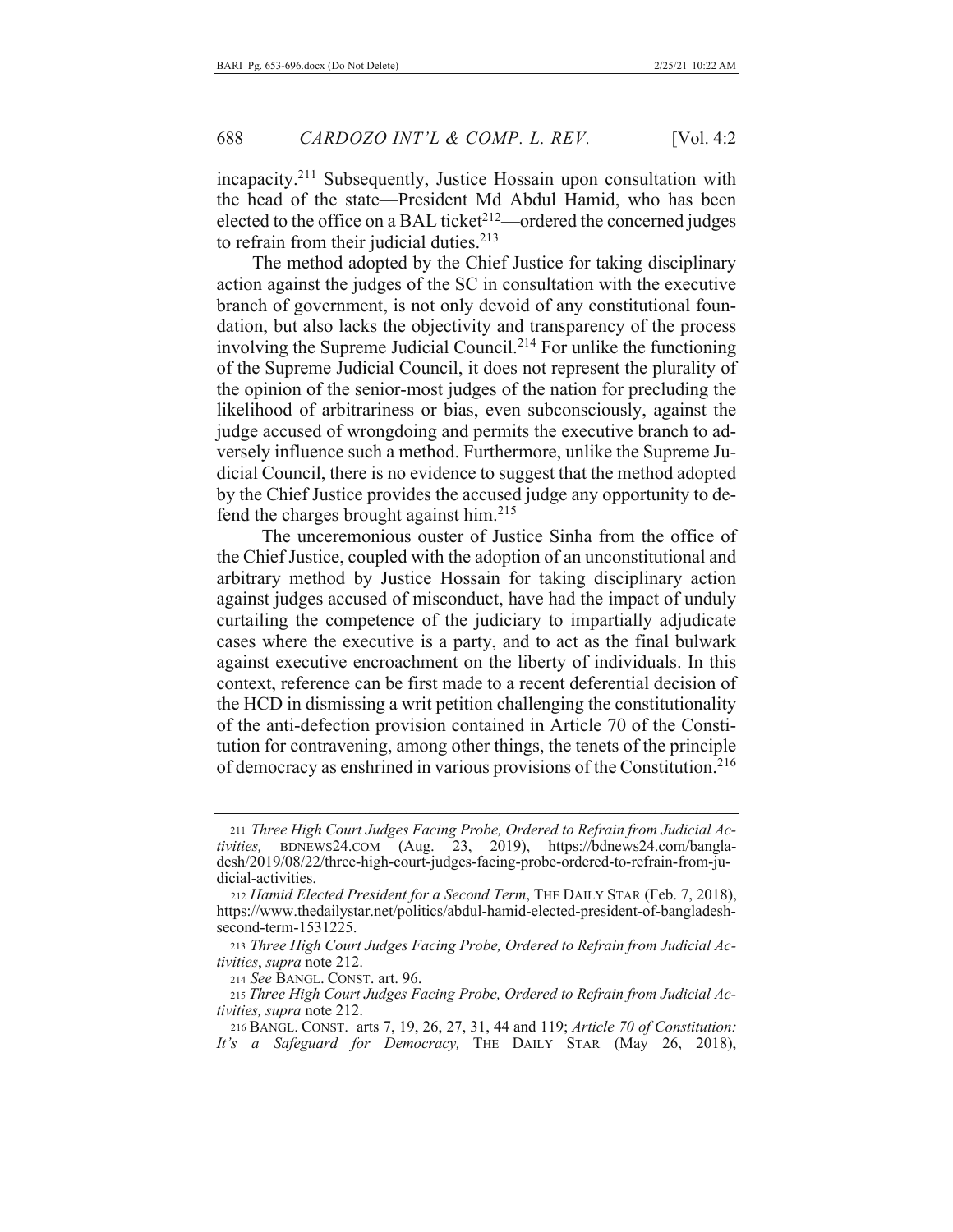It is striking that in dismissing the petition, Justice Abu Taher adopted an erroneous interpretation of the observations of both the AD and the HCD in the Sixteenth Amendment Case, as discussed earlier in Part VI, regarding the adverse impact of Article 70 on the independence of the MPs to act as an effective check on the powers of the executive branch of the government. For he concluded that the observations of both the divisions of the SC regarding Article 70 in the Sixteenth Amendment Case were not of precedential value, as these were incidental or collateral to the delivery of their judicial opinion in the case.<sup>217</sup> Justice Taher reached such a conclusion notwithstanding the fact that the detrimental impact of Article 70 on the independence of the MPs was, as pointed out earlier in Part VI, one of the grounds on the basis of which both the HCD and AD had declared the Sixteenth Amendment ultra vires the Constitution.<sup>218</sup>

Justice Moyeenul Islam Chowdhury, in delivering the majority judgment of the HCD to strike down the amendment, shed light on the undesirable impact of Article 70, which has become a principal tool for the government of the day to ensure the subservience of the MPs. As he observed:

Because of Article 70 of the Constitution, a Member of Parliament effectively loses his character as an agent of the people and becomes the nominee of his party. What is dictated by the cabinet of the ruling party or the shadow cabinet of the opposition, Members of Parliament must follow them meekly ignoring the will and desire of the electorate of their constituencies. There starts a process of distance and apathy between the Members of Parliament and their electors. Such Members are dummies in Parliament. Having a solid grip over the majority of the Members of Parliament, the partyin-power moves to influence the executive, judiciary and other instrumentalities. It eventually results in what we say, 'daleokaran'—the political terminology to indicate a 'group' oriented society.'219

https://www.thedailystar.net/backpage/article-70-constitution-its-safeguard-democracy-1581670.

 $217$  *Id.* 

<sup>218</sup> See supra Part VI.

<sup>219</sup> Advocate Asaduzzaman Siddiqui v. Bangladesh (2014), Writ Petition No. 9989/2014 (HCD), at 123-24.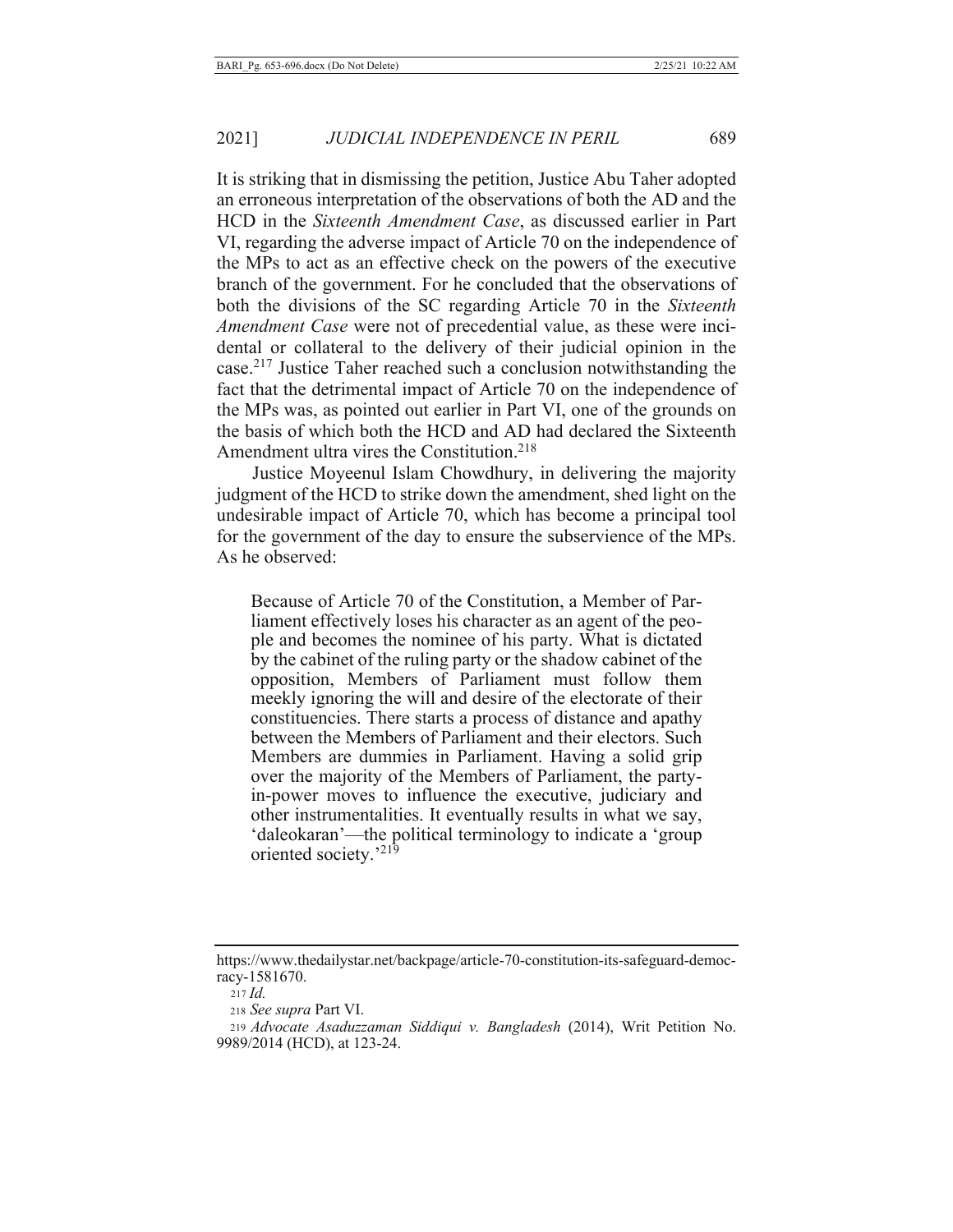Consequently, Justice Chowdhury held that the terms of Article 70 coupled with the parliamentary method of the removal of judges as contemplated by the Sixteenth Amendment would firmly put the fate of judges in the hands of the party in power, thereby undermining the independence of the judiciary.<sup>220</sup>

On appeal, Chief Justice Sinha in delivering the judgment of the AD, as discussed earlier in Part VI, had endorsed the observations of the HCD by maintaining that due to the unwarranted restrictions imposed by Article 70 on the independence of MPs to carry out their functions in the Parliament, the method of the removal of judges as envisaged by the Sixteenth Amendment "would clearly undermine the independence of the judiciary."<sup>221</sup>

It can be argued from the above analysis that the both the HCD and AD in the *Sixteenth Amendment Case* drew a clear connection between the parliamentary method of impeachment of judges of the SC sought to be introduced by the Sixteenth Amendment, and the undesired consequences of the simultaneous operation of Article 70. Therefore, these observations of the two divisions of the SC cannot be downplayed as obiter. It seems that the judge of the apex court of the nation engaged in a deliberate attempt to downplay the precedential value of a landmark constitutional case in order to shield himself from the wrath of the ruling of BAL.

Second, the HCD has also seemingly proved reluctant in recent times to stand between the individual and the encroachment on his liberty by the executive. In this context reference can be made to the arrest of Shahidul Alam-an internationally celebrated photographer who was arrested on August 5, 2018 and who the HCD subsequently refused to grant him bail on several occasions. $222$ 

Alam was arrested by plain-clothes policemen for: (a) documenting the BAL regime's violent suppression of peaceful protests organized by high school students from July 29, 2018 to August 2, 2018 who were demanding safer roads and stringent road safety regulations, through photos and live recorded videos posted on Facebook, and (b) giving an interview to *Al Jazeera* on August 5, 2018, in which he remarked that the student protests reflected deeper popular anger at the "looting of the banks and the gagging of the media," and the

<sup>220</sup> *Id*.

<sup>221</sup> Bangladesh v. Advocate Asaduzzaman Siddiqui (2017), Civil Appeal No. 6 of 2017 (AD), at 293.

<sup>222 100</sup> Days on from Shahidul Alam's Arrest, DHAKA TRIB. (Nov. 13, 2018), https://www.dhakatribune.com/bangladesh/court/2018/11/13/100-days-on-fromshaidul-alam-s-arrest.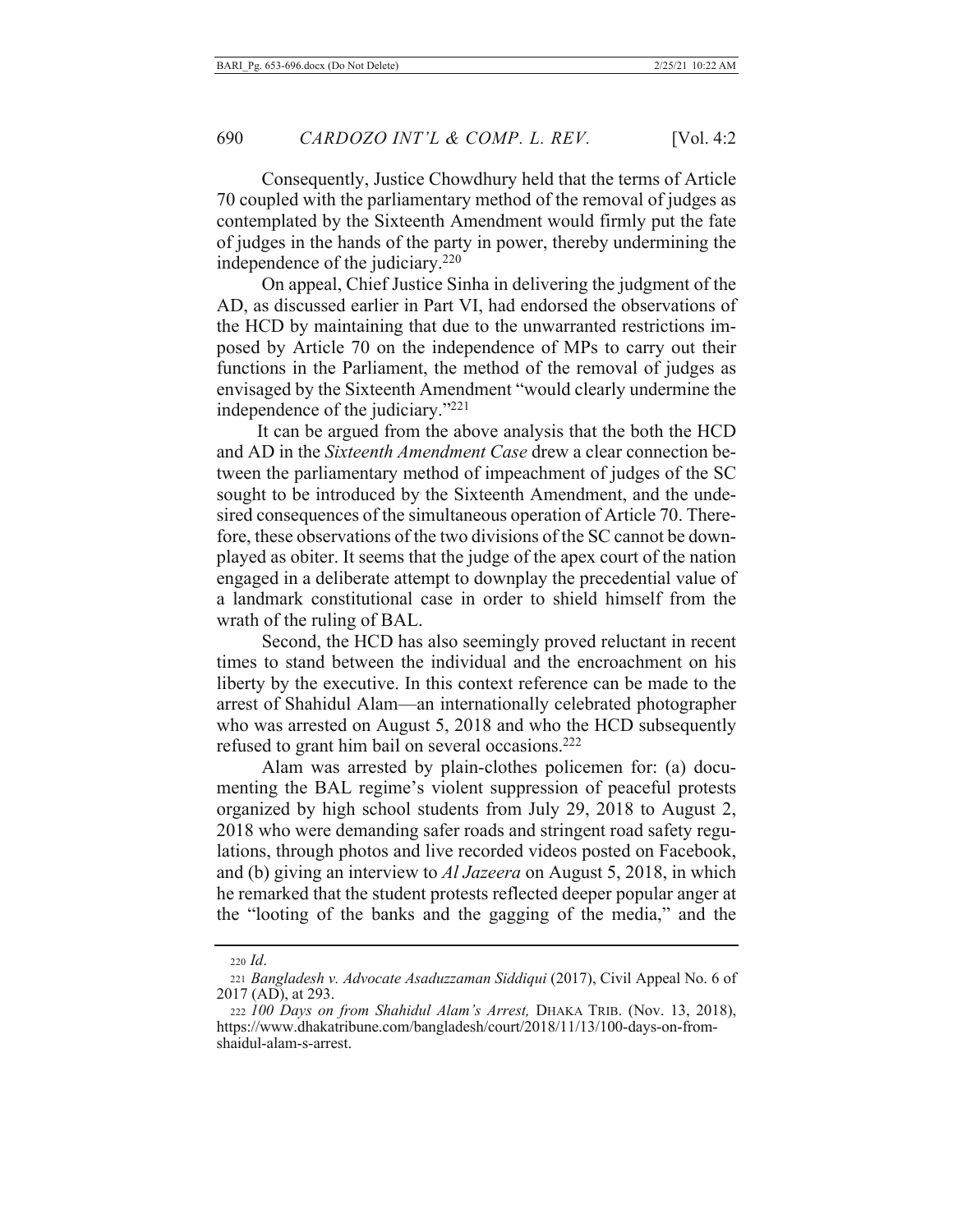"extrajudicial killings, disappearings, bribery and corruption" executed by an "unelected government . . . . clinging on by brute force." $^{223}$ Subsequently, the regime charged Alam under the draconian Section 57 of the Information and Communication Technology Act, 2006, which had criminalized the publication of "fake, obscene or defaming information in electronic form."<sup>224</sup> If convicted, Alam could face a maximum jail term of fourteen years and a maximum fine of USD 11,920,400.225

It is manifestly evident that the regime of BAL was victimizing Alam for merely exercising his constitutionally protected right to freedom of speech and expression to criticize the regime's controversial policies or decisions. Furthermore, when the police produced Alam before the Chief Metropolitan Magistrate's Court, there was clear visible physical evidence that the law enforcement agencies had tortured him as "he was unable to walk by himself." $^{226}$  In fact, he described to the court the manner in which he was tortured, thus: "I was hit [in custody]. [They] washed my blood-stained Punjabi [a traditional Bangladeshi attire] and then made me wear it again."<sup>227</sup> Notwithstanding the infringement of Alam's fundamental rights, including the right not to be "subjected to torture or to cruel, inhuman, or degrading

<sup>223</sup> Paul Barth, Bangladesh Prevents Freedom of Opinion, FAIR OBSERVER (Aug. 6, 2018), https://www.fairobserver.com/region/central\_south\_asia/bangladesh-shahidul-alam-arrest-free-press-latest-asian-news-this-week-32380/; *Bangladeshi Pho*tographer Shahidul Alam Released from Prison, GUARDIAN (Nov. 20, 2018), https://www.theguardian.com/world/2018/nov/20/bangladeshi-activist-shahidulalam-released-from-prison.

<sup>224</sup> Information & Communication Technology Act, 2006, § 57, amended by Information & Communication Technology (Amend.) Act, 2013, No. 42 of 2013, THE BANGLADESH GAZETTE EXTRAORDINARY (Oct. 9, 2013) (Bangl.). Section 57 became a tool for the BAL regime to put down its critics in contravention of the fundamental rights guaranteed by the Constitution. This controversial provision was ultimately repealed through the enactment of the Digital Security Act 2018. See Digital Security Act 2018, No. 46 of 2018,  $\S$  61, THE BANGLADESH GAZETTE  $EXTRAORDINARY$  (Oct. 8, 2018) (Bangl.).

<sup>225</sup> Information & Communication Technology Act, 2006, § 57, amended by Information & Communication Technology (Amendment) Act, 2013, No. 42 of 2013, THE BANGLADESH GAZETTE EXTRAORDINARY (Oct. 9, 2013) (Bangl.).

<sup>226</sup> Billy Perrigo, What the Arrest of Photographer Shahidul Alam Means *for Press Freedom in Bangladesh*, TIME (Aug. 7,  $2018$ , http://time.com/5359850/bangladesh-photographer-arrest-shahidul-alam-protests.

<sup>227</sup> Shahidul on seven-day remand, NEWAGE (Aug. 7, 2018), http://www.newagebd.net/article/47782/shahidul-on-seven-day-remand.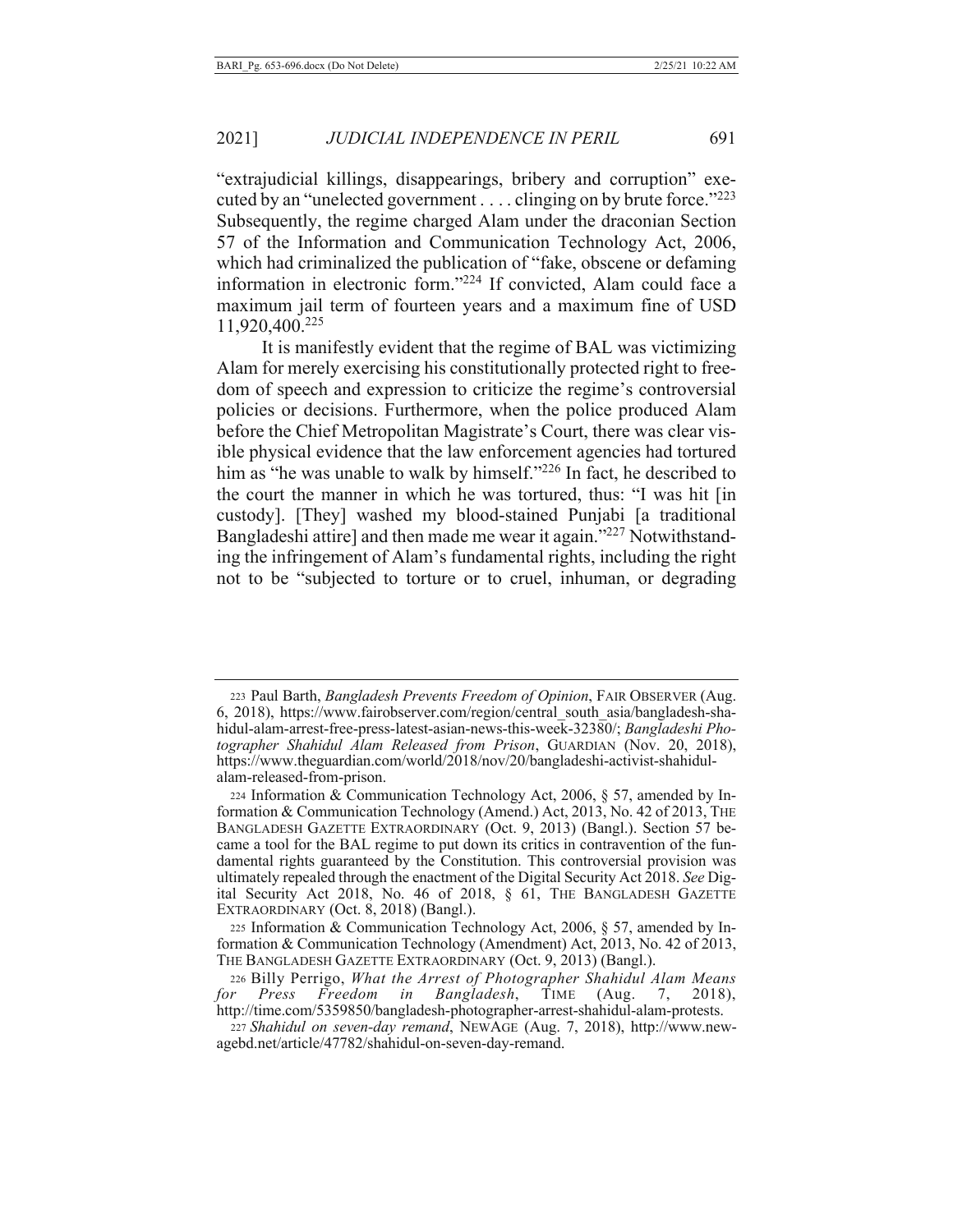punishment or treatment,"228 the lower court not only refused to grant him bail, but also placed him on a seven-day remand.<sup>229</sup>

However, the HCD also refused to thwart the BAL regime's arbitrary encroachment on the fundamental human rights of Alam in dereliction of its constitutional mandate.<sup>230</sup> Furthermore, the HCD in following in the footsteps of the lower court refused to grant Alam bail on four separate occasions,<sup>231</sup> which resulted in him spending 107 days in prison.<sup>232</sup> It should be stressed here that such refusal to grant bail, stands in stark contrast to the HCD's previous tradition of offering efficacious remedy to petitioners to further "the cause of justice."<sup>233</sup> For instance, during the last declared state of emergency in January 2007 in Bangladesh, when the military-backed government of the day ousted the jurisdiction of the courts to release individuals arbitrarily detained by the government under the Emergency Power Rules,<sup>234</sup> the HCD, notwithstanding such ouster, proceeded to order the release of many detainees in exercise of its inherent power to grant bail under s 498 of the Code of Criminal Procedure (CrPc), 1898.<sup>235</sup> The HCD observed that its inherent jurisdiction to grant bail to secure the release of individuals under s 498 of the CrPc could not be stripped even during a state of emergency by any subordinate law.<sup>236</sup>

It is, indeed, striking that the HCD in departing from the practices followed by courts elsewhere of adopting a highly deferential approach when called on to examine actions taken by the government during states of emergency,<sup>237</sup> did not shy away from holding the executive accountable. Yet, during ordinary times, the superior judiciary due to the BAL regime's hostility towards it, has arguably proved to be extremely deferential.

<sup>228</sup> BANGL. CONST. art. 35(5).

<sup>229 100</sup> Days on from Shahidul Alam's Arrest, supra note 223.

<sup>230</sup> BANGL. CONST. art. 102(1) (stipulating that "The High Court Division on the application of any person aggrieved, may give such directions or orders to any person or authority, including any person performing any function in connection with the affairs of the Republic, as may be appropriate for the enforcement of any the fundamental rights conferred by Part III of this Constitution.").

<sup>231</sup> Shafiqul Alam, Bangladesh Photographer Freed After Months in Detention, AGENCE FR. PRESSE (Nov. 20, 2018), https://www.yahoo.com/news/bangladeshphotographer-freed-months-detention-161543306.html?soc src=community&soc\_trk=tw.

 $232$  *Id.* 

<sup>233</sup> AKM Reazul Islam v. State [2008] 13 BLC (HCD) 111, 119.

<sup>234</sup> BARI, *supra* note 1, at 208-09.

<sup>235</sup> *Id.* at 209-10.

<sup>236</sup> Moyez Uddin Sikder v. State, 36 CLC (HCD) [3518] 287, 297 (2007) (Bangl.). 237 BARI, *supra* note 1, at 110, 136-41.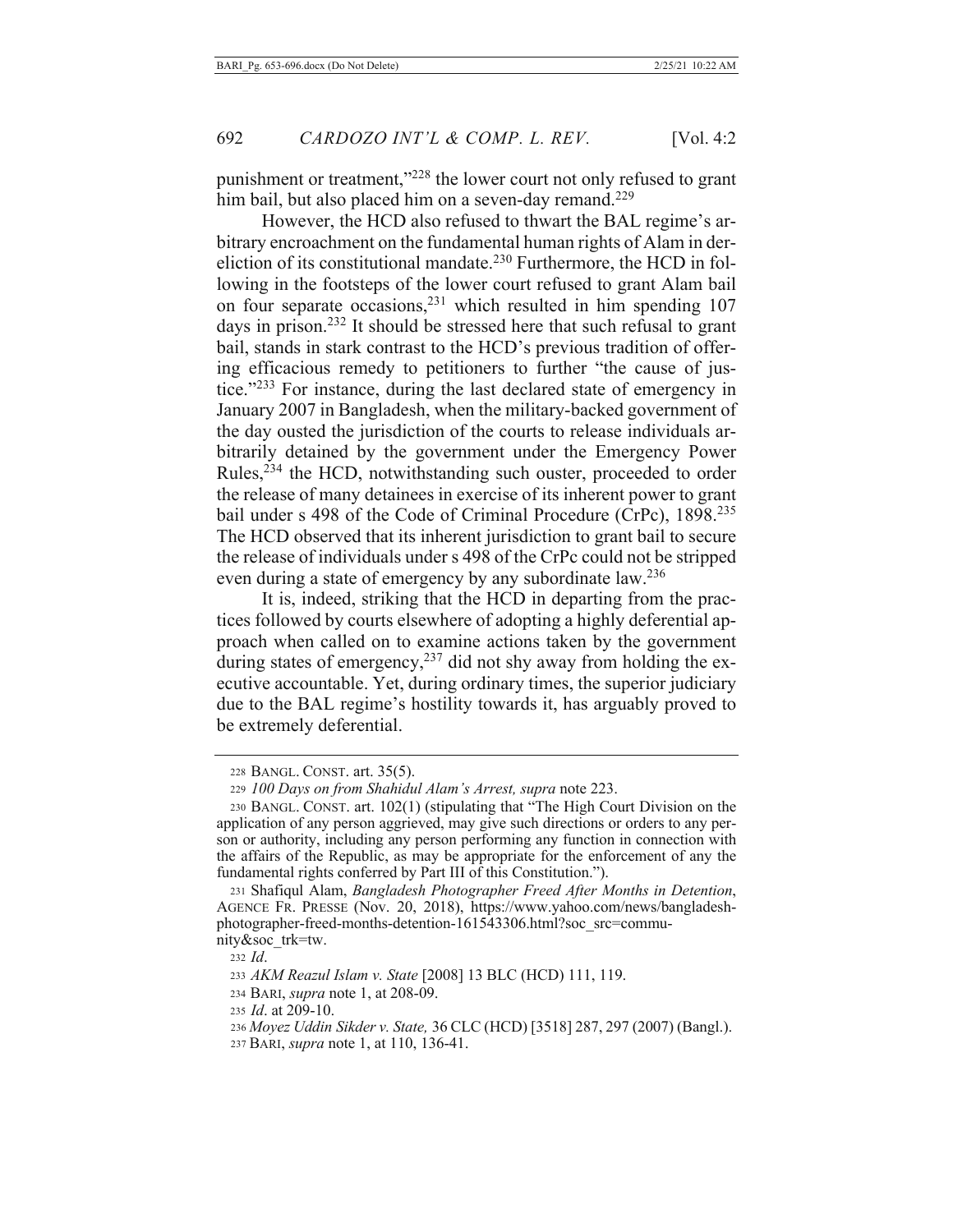2021]

In light of the above discussion, it is evident that the measures adopted in the aftermath of the decision of Justice Sinha in the Sixteenth Amendment Case, have enabled the BAL regime to ensure the subservience of the judiciary, thereby realizing its aspiration of becoming "the unlimited master of the state."238

#### VIII. **CONCLUSION AND RECOMMENDATIONS**

The foregoing discussion reveals that the framers recognized the principle of the independence of the judiciary as a cornerstone in the scheme of the Constitution of Bangladesh. In fact, the principle is one of the basic pillars upon which the nation's constitutional edifice is built. Since security of the tenure of the judges is a key ingredient for maintaining judicial independence, the Martial Law regime of General Zia in April 1977, took the salutary step of incorporating a transparent procedure in the Constitution for the removal of the judges of the SC.<sup>239</sup> This procedure invested the Supreme Judicial Council—composed of the senior-most judges of the AD of the SC—with the responsibility to maintain the independence of the judiciary by protecting the judges of the SC from arbitrarily being dismissed at the whim of either the executive or the legislature.<sup>240</sup>

However, the BAL, after rendering the Parliament toothless, following the sham general election of 2014, has embarked upon the journey to institute a tyrannical regime.<sup>241</sup> Since an independent judiciary can act as a bulwark against tyranny, the regime sought to exert its supremacy over the Judiciary by dispensing with the above transparent constitutional method of the removal of judges through the enactment of the Sixteenth Amendment in September 2014.<sup>242</sup> This amendment, instead, entrusted the Parliament with the power to remove judges of the SC.<sup>243</sup> Although the SC restored the constitution provisions concerning the Supreme Judicial Council by invalidating the Sixteenth Amendment for altering one of the basic structures of the Constitution, namely, the independence of judiciary, the BAL regime has shown no signs of retreating from its effort to undermine the independence of the judiciary. $244$ 

<sup>238</sup> HAROLD JOSEPH LASKI, GRAMMAR OF POLITICS 542 (2015).

<sup>239</sup> See supra Part III.B.

 $240$  *Id.* 

<sup>241</sup> See supra Parts V-VII.

<sup>242</sup> See supra Part V.

<sup>243</sup> BANGL. CONST. amend. XVI § 2(2).

<sup>244</sup> See supra Parts VI-VII.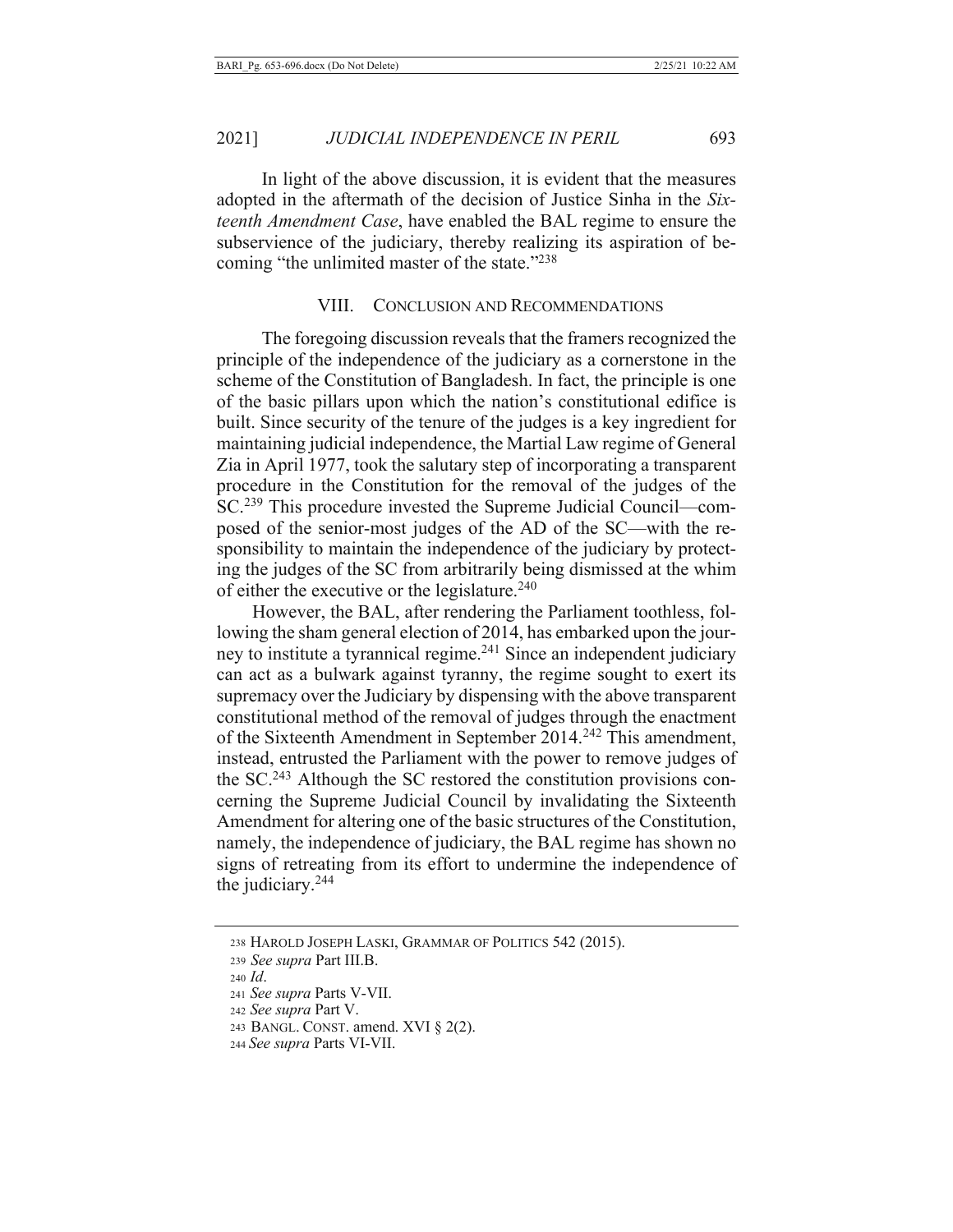First, in retaliation for Chief Justice Sinha's fearless judgment in the Sixteenth Amendment Case, which derailed the BAL government's plan to rob the judiciary of its independence, the regime not only forced him out of the highest judicial office but also the country.<sup>245</sup> Owing to well-founded fear of persecution in Bangladesh, Justice Sinha has been living in exile in Canada. Second, following Justice Sinha's resignation, the regime appointed its preferred candidate, Justice Hossain, as the Chief Justice in supersession of the senior most judge of the AD—Justice Miah.<sup>246</sup> This appointment was made with the expectation that Justice Hossain would reverse the decision in the Sixteenth Amendment Case pursuant to a review petition filed by the Government in December 2017, notwithstanding the fact that he was part of the AD which unanimously declared the amendment ultra vires the Constitution. $247$ 

Although Justice Hossain has not yet formally reversed the decision in the Sixteenth Amendment Case, he has indirectly executed the plan of the government. As he has validated the regime's ploy of casting doubts on the automatic restoration of the constitutional provisions concerning the Supreme Judicial Council by adopting an arbitrary and unconstitutional method of initiating disciplinary action against judges accused of misconduct in consultation with the executive.<sup>248</sup> Through these maneuverers, the regime has instilled fear of adverse consequences in the minds of the judges of the SC, thereby substantially impeding their ability to impartially discharge their duties, as is evident from the recent decisions of the HCD discussed earlier in Part  $VII.<sup>249</sup>$ 

Thus, it is evident that by requiring the judiciary to act in accordance with its policies, the BAL regime has not only purposefully demolished one of the structural pillars on which the constitutional edifice is built but has also arguably undermined its credibility in the eyes of the citizens as an impartial forum for the resolution of their disputes.

Accordingly, it is necessary to adopt concrete measures for upholding the independence of the judiciary. First, it is striking that despite the passing of more than three years, the AD has not disposed of the review petition filed by the regime seeking the reversal of the

<sup>245</sup> See supra Part VI.

<sup>246</sup> See supra Part VII.

 $247$  *Id.* 

 $248$  *Id.* 

<sup>249</sup> Id.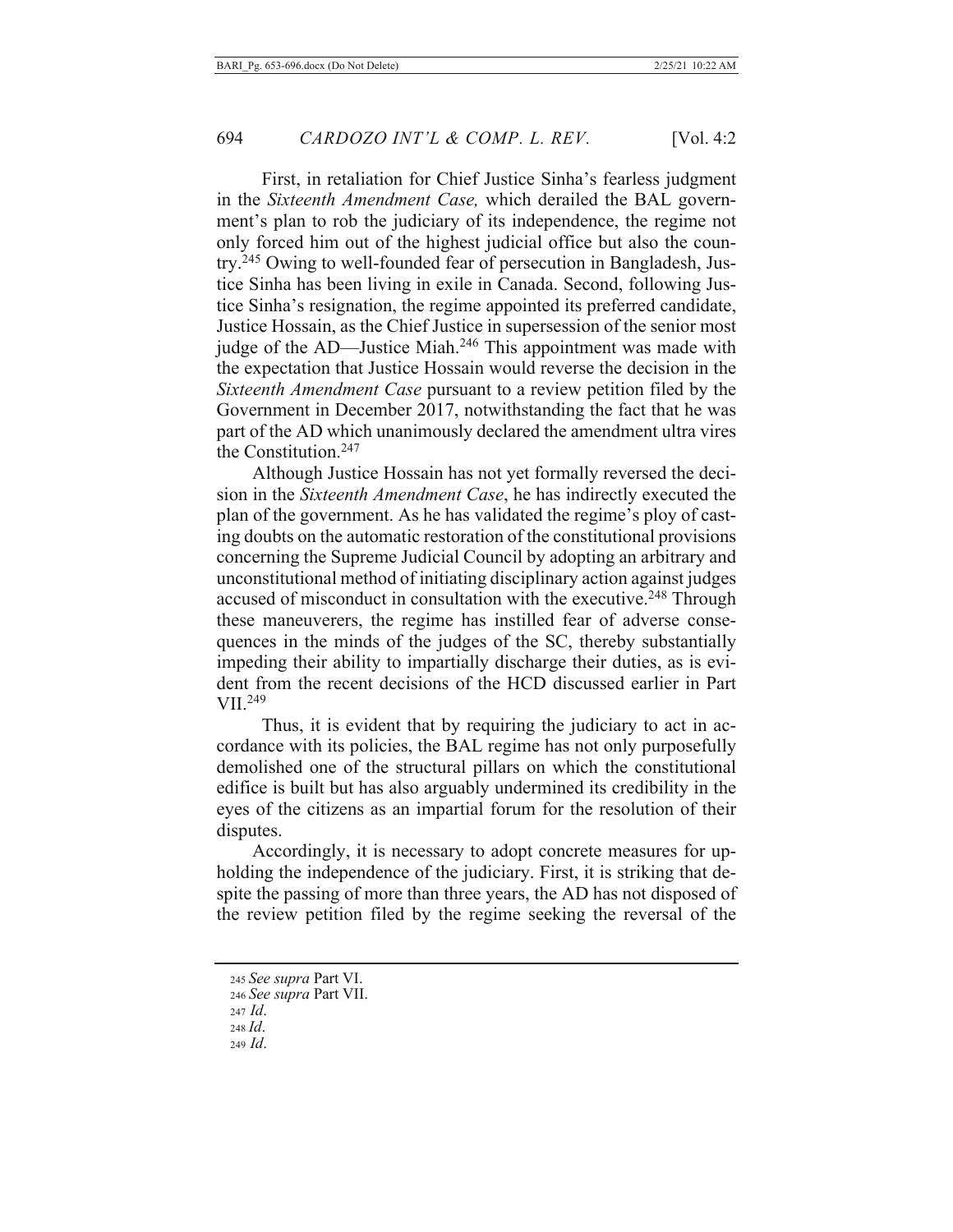2021] *JUDICIAL INDEPENDENCE IN PERIL* 

decision in the *Sixteenth Amendment Case*. Since the decision in the *Sixteenth Amendment Case, as pointed out earlier in Part VII, does not* manifest any "apparent and patent"<sup>250</sup> error which can jeopardize its reasonableness, it is imperative that the AD dismisses the review petition without any further delay. For doing so, as argued previously, would remove the impediment, as conveniently claimed by the BAL, to the restoration of the constitutional provisions concerning removal of the judges of the SC on the recommendation of the Supreme Judicial Council.

695

Second, the BAL should realize that impairing the independence of the judiciary in order to ensure the survival of its absolutist project is fundamentally contradictory to the democratic principles on which the nation was founded, as is evident from the third preamble paragraph of the Constitution:

[I]t shall be a fundamental aim of the State to realise through the democratic process a . . . society . . . free from exploitation—a society in which the rule of law, fundamental human rights and freedom  $\dots$  will be secured for all citizens.<sup>251</sup>

The adoption of the above measures would enable the judges to decide cases on their legal and factual merits free from political control, thereby ensuring the observance of the rule of law and restoring in the process the SC's credibility in the eyes of the litigants. As Sir Gerard Brennan, the former Chief Justice of Australia, aptly observed:

The reason why judicial independence is of such public importance is that a free society exists only so long as it is governed by the rule of law— the rule which binds the governors and the governed, administered impartially and treating equally all those who seek its remedies or against whom its remedies are sought. However vaguely it may be perceived, however unarticulated may be the thought, there is an aspiration in the hearts of all men and women for the rule of law. That aspiration depends for its fulfilment on the competent and impartial application of the law by judges. In order to

250 Abdul Quader Mollah v. The Chief Prosecutor, Criminal Review Petition Nos. 17-18, 22 (Int'l Crim. Trib., Dhaka, 2013).

<sup>251</sup> BANGL. CONST. pmbl.